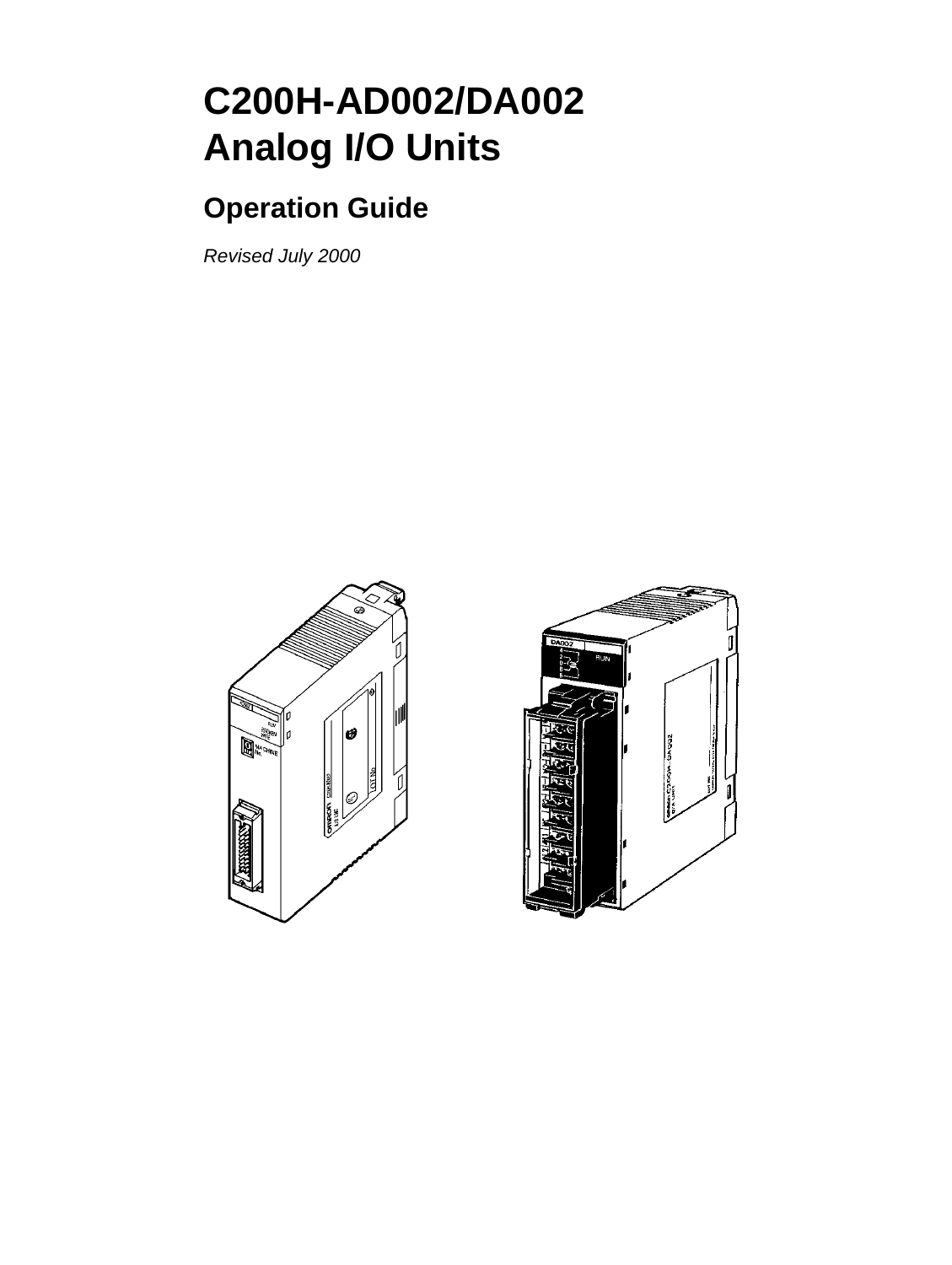# Notice of Changes to Information on Conformance to EC Directives

6490

Applicable Manual W229-E1-03

**OMRON** 

OMRON Corporation

Thank you for supporting OMRON products.

The EC Directive EN 61131-2 was modified as of May 1, 2006. As a result of the modification, the EC Directive information provided in the manual is not completely accurate. Please use the information provided below.

# **Conformance to EC Directives**

### **Applicable Directives**

- EMC Directives
- Low Voltage Directive

### **Concepts**

### ■ **EMC Directives**

OMRON supplies electric devices that are used built into other devices or manufacturing equipment. These OMRON products are designed to conform to the related EMC standards (see note) so that the devices or equipment in which they are used can more easily conform to EMC standards. EMC-related performance of the OMRON devices that conform to EC Directives will vary depending on the configuration, wiring, and other conditions of the equipment or control panel on which the OMRON devices are installed. The customer must, therefore, perform the final check to confirm that devices and the overall machine conform to EMC standards.

Note: Applicable EMC (Electromagnetic Compatibility) standards are as follows: EN 61131-2

### ■ Low Voltage Directive

Always ensure that devices operating at voltages of 50 to 1,000 V AC and 75 to 1,500 V DC meet the required safety standards for the PLC (EN 61131-2).

### **Conformance to EC Directives**

C200H-series products conform to EC Directives (see note). However, the following precautions must be observed to ensure that the machine or device in which the C200H PLC is used conforms to EC Directives:

- 1 The C200H PLC must be installed within a control panel.
- 2 You must use reinforced insulation or double insulation for the DC power supplies connected to the power supply terminals on PLCs that take DC power and for the DC power supplies connected to I/O Units. The DC power supply connected to the power supply terminals on PLCs using DC power must have an output hold time of at least 10 ms.
- 3 C200H-series products conforming to EC Directives also conform to EN 61131-2 for EMI. Radiated emission characteristics (10-m regulations) may vary depending on the configuration of the control panel used, other devices connected to the control panel, wiring, and other conditions. You must therefore confirm that the overall machine or equipment conforms to EC Directives even when using C200H-series products that conform to EC Directives.

Note: Of the products that appear in this manual, the following products conform to EC Directives. C200H-AD002 Analog Input Unit C200H-DA002 Analog Output Unit

### **Conditions for Conforming to EMC Directives**

The following immunity test conditions (i.e., error resulting from momentary variations in I/O data) apply to C200H Analog I/O Units.

Overall Accuracy C200H-AD002 Analog Input Unit: +1%/−13% C200H-DA002 Analog Output Unit: +1%/−13%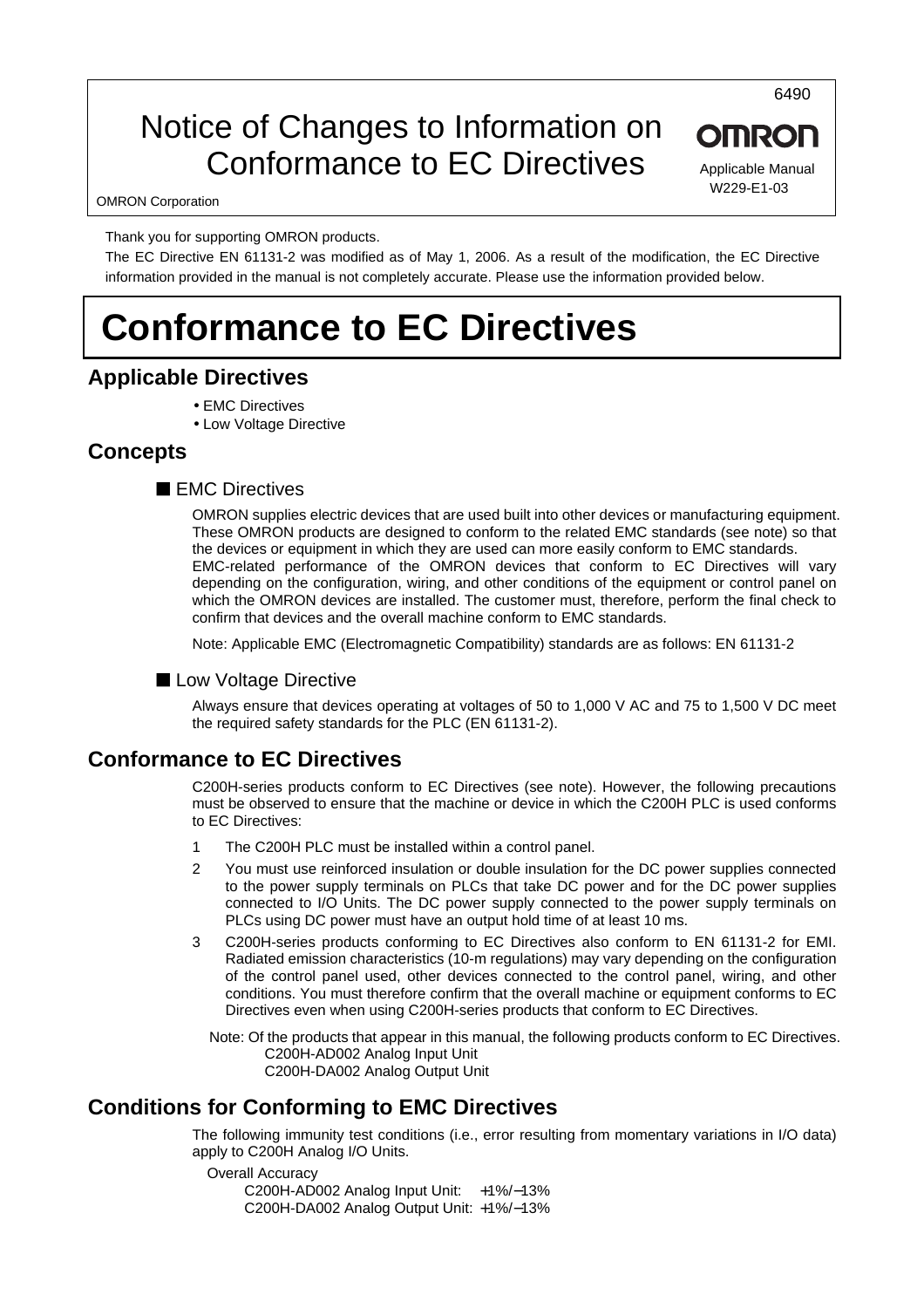## **Notice:**

OMRON products are manufactured for use according to proper procedures by a qualified operator and only for the purposes described in this manual.

The following conventions are used to indicate and classify precautions in this manual. Always heed the information provided with them. Failure to heed precautions can result in injury to people or damage to the product.

- **/!\DANGER DANGER** Indicates an imminently hazardous situation which, if not avoided, will result in death or serious injury.
- **! WARNING** Indicates a potentially hazardous situation which, if not avoided, could result in death or serious injury.
- **/!**∖Caution **Caution** Indicates a potentially hazardous situation which, if not avoided, may result in minor or moderate injury, or property damage.

## **OMRON Product References**

All OMRON products are capitalized in this manual. The word "Unit" is also capitalized when it refers to an OMRON product, regardless of whether or not it appears in the proper name of the product.

The abbreviation "Ch," which appears in some displays and on some OMRON products, often means "word" and is abbreviated "Wd" in documentation in this sense.

The abbreviation "PC" means Programmable Controller and is not used as an abbreviation for anything else.

## **Visual Aids**

The following headings appear in the left column of the manual to help you locate different types of information.

- **Note** Indicates information of particular interest for efficient and convenient operation of the product.
- **1, 2, 3...** 1. Indicates lists of one sort or another, such as procedures, checklists, etc.

### **OMRON, 1995**

All rights reserved. No part of this publication may be reproduced, stored in a retrieval system, or transmitted, in any form, or by any means, mechanical, electronic, photocopying, recording, or otherwise, without the prior written permission of OMRON.

No patent liability is assumed with respect to the use of the information contained herein. Moreover, because OMRON is constantly striving to improve its high-quality products, the information contained in this manual is subject to change without notice. Every precaution has been taken in the preparation of this manual. Nevertheless, OMRON assumes no responsibility for errors or omissions. Neither is any liability assumed for damages resulting from the use of the information contained in this publication.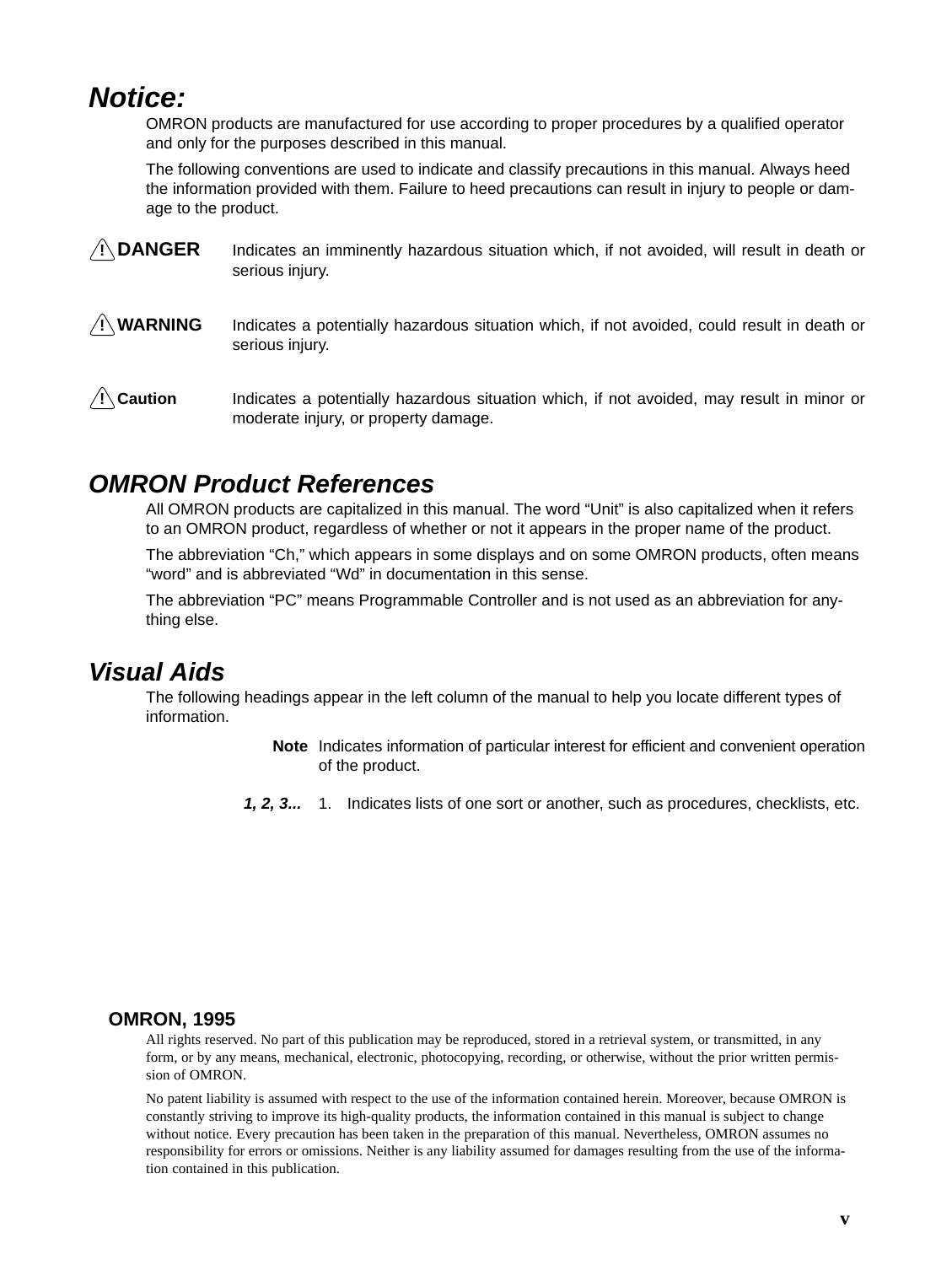# **TABLE OF CONTENTS**

|         | PRECAUTIONS                                                               | XÌ             |  |  |  |  |  |
|---------|---------------------------------------------------------------------------|----------------|--|--|--|--|--|
| xii     |                                                                           |                |  |  |  |  |  |
| xii     |                                                                           |                |  |  |  |  |  |
| xii     |                                                                           |                |  |  |  |  |  |
|         |                                                                           | xiii           |  |  |  |  |  |
|         |                                                                           | xiii           |  |  |  |  |  |
|         | <b>SECTION 1</b>                                                          |                |  |  |  |  |  |
|         |                                                                           | 1              |  |  |  |  |  |
| $1 - 1$ |                                                                           | $\overline{2}$ |  |  |  |  |  |
| $1-2$   |                                                                           | $\overline{2}$ |  |  |  |  |  |
| $1 - 3$ |                                                                           | $\overline{3}$ |  |  |  |  |  |
| $1 - 4$ |                                                                           | $\overline{4}$ |  |  |  |  |  |
| $1 - 5$ |                                                                           | 5              |  |  |  |  |  |
|         | <b>SECTION 2</b>                                                          |                |  |  |  |  |  |
|         | $C200H$ -AD002 Analog Input Unit $\ldots \ldots \ldots \ldots \ldots$     | 7              |  |  |  |  |  |
| $2 - 1$ |                                                                           | 8              |  |  |  |  |  |
| $2-2$   |                                                                           | 14             |  |  |  |  |  |
| $2 - 3$ |                                                                           | 19             |  |  |  |  |  |
| $2 - 4$ |                                                                           | 30             |  |  |  |  |  |
| $2 - 5$ |                                                                           | 32             |  |  |  |  |  |
|         | <b>SECTION 3</b>                                                          |                |  |  |  |  |  |
|         | $C200H\text{-}DA002$ Analog Output Units $\ldots\ldots\ldots\ldots\ldots$ | 35             |  |  |  |  |  |
| $3-1$   |                                                                           | 36             |  |  |  |  |  |
| $3-2$   |                                                                           | 41             |  |  |  |  |  |
| $3-3$   |                                                                           | 42             |  |  |  |  |  |
|         | <b>Appendices</b>                                                         |                |  |  |  |  |  |
|         |                                                                           | 45             |  |  |  |  |  |
|         |                                                                           | 47             |  |  |  |  |  |
|         |                                                                           | 53             |  |  |  |  |  |
|         |                                                                           | 57             |  |  |  |  |  |
|         |                                                                           |                |  |  |  |  |  |
|         | Revision History                                                          | 59             |  |  |  |  |  |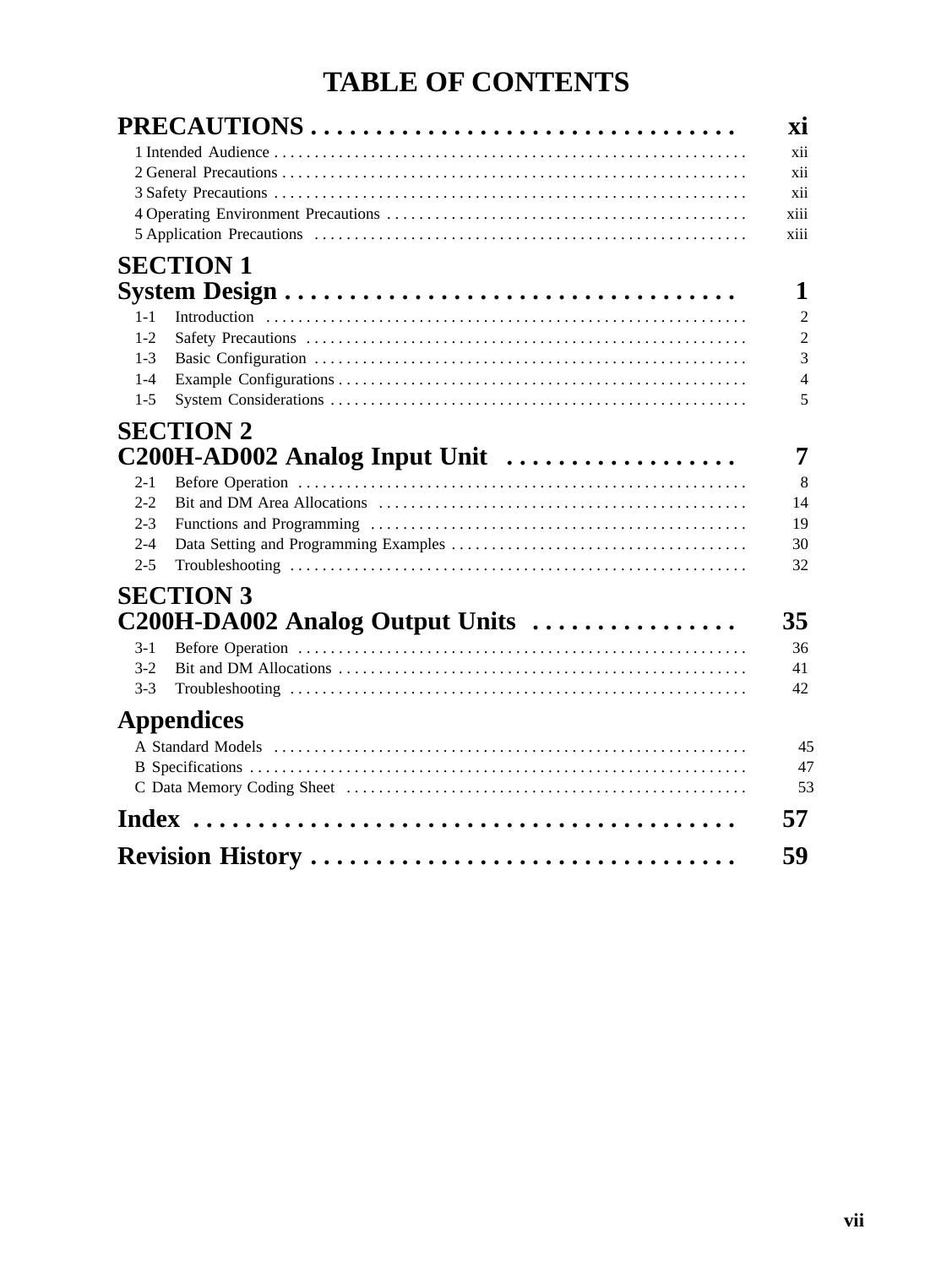# **About this Manual:**

This manual describes the installation and operation of the C200H-AD002 Analog Input Unit and the C200H-DA002 Analog Output Unit and includes the sections described below.

The C200H-AD002 Analog Input Unit and the C200H-DA002 Analog Output Unit are analog-digital and digital-analog converters designed to work with the C200H or C200HS PC.

The C200H-AD002 can convert up to eight analog inputs into digital form. The operator can select from four input ranges: 1 to 5 V, 0 to 10 V, –10 to 10 V, and 4 to 20 mA. Useful functions, such as scaling, mean value, peak value, and square root, are built-in.

The C200H-DA002 can convert four digital signals into analog outputs. The operator can select from two output ranges: –10 to 10 V and 4 to 20 mA.

Please read this manual carefully and be sure you understand the information provided before attempting to install and operate the C200H-AD002 or the C200H-DA002.

**Section 1** describes the types of applications in which Analog I/O Units are used.

**Section 2** describes the installation and operation of the C200H-AD002 Analog Input Unit, from installation and wiring through programming and operation.

**Section 3** describes the installation and operation of the C200H-DA002 Analog Output Unit, from installation and wiring through programming and operation.

The **Appendices** provide information on standard models, specifications, and a data memory coding sheet.

### **WARNING** Failure to read and understand the information provided in this manual may result in **!**personal injury or death, damage to the product, or product failure. Please read each section in its entirety and be sure you understand the information provided in the section and related sections before attempting any of the procedures or operations given.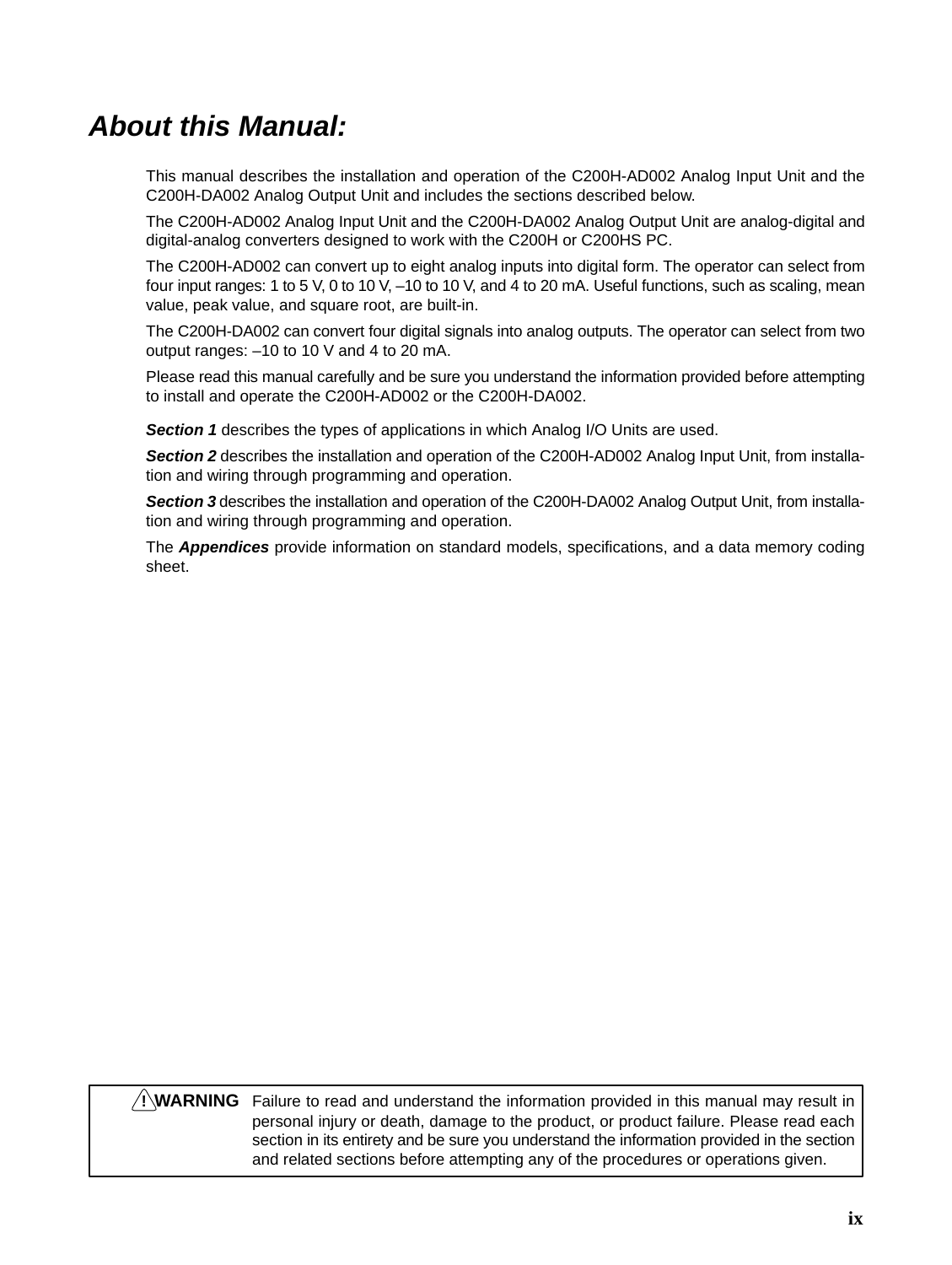# **PRECAUTIONS**

This section provides general precautions for using the Programmable Controller (PC) and Analog I/O Units.

**The information contained in this section is important for the safe and reliable application of the Analog I/O Units. You must read this section and understand the information contained before attempting to set up or operate a PC system and Analog I/O Units.**

| xii  |
|------|
| xii  |
| xiii |
|      |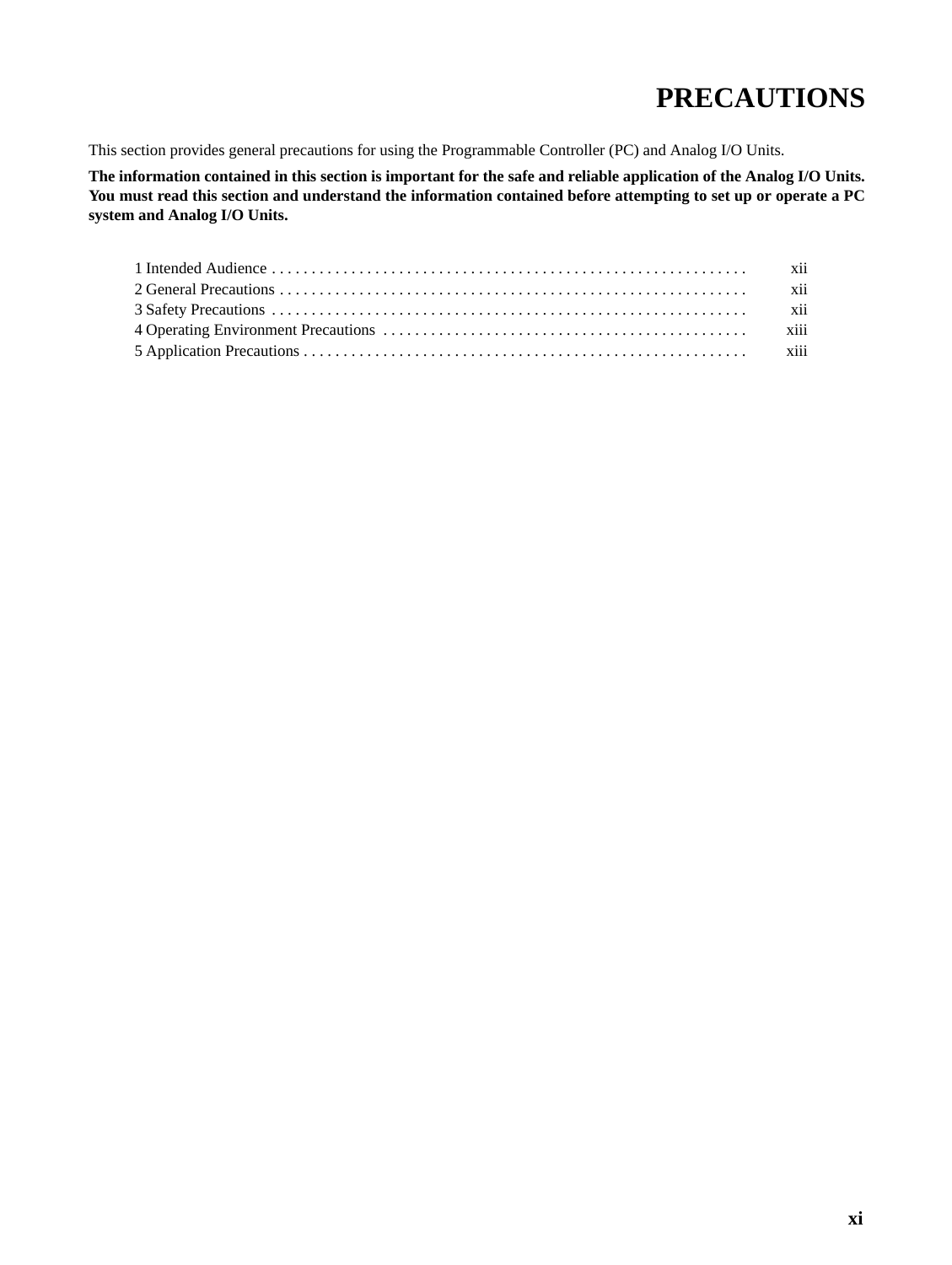## **1 Intended Audience**

This manual is intended for the following personnel, who must also have knowledge of electrical systems (an electrical engineer or the equivalent).

- Personnel in charge of installing FA systems
- Personnel in charge of designing FA systems
- Personnel in charge of managing FA systems and facilities

## **2 General Precautions**

The user must operate the product according to the performance specifications described in the operation manuals.

Before using the product under conditions which are not described in the manual or applying the product to nuclear control systems, railroad systems, aviation systems, vehicles, combustion systems, medical equipment, amusement machines, safety equipment, and other systems, machines, and equipment that may have a serious influence on lives and property if used improperly, consult your OMRON representative.

Make sure that the ratings and performance characteristics of the product are sufficient for the systems, machines, and equipment, and be sure to provide the systems, machines, and equipment with double safety mechanisms.

This manual provides information for programming and operating OMRON Analog I/O Units. Be sure to read this manual before attempting to use the software and keep this manual close at hand for reference during operation.

**! WARNING** It is extremely important that a PC and all PC Units be used for the specified purpose and under the specified conditions, especially in applications that can directly or indirectly affect human life. You must consult with your OMRON representative before applying a PC System to the above-mentioned applications.

## **3 Safety Precautions**

**! WARNING** Do not attempt to take any Unit apart while power is being supplied. Doing so may result in electric shock.

**! WARNING** Do not touch any of the terminals or terminal blocks while power is being supplied. Doing so may result in electric shock.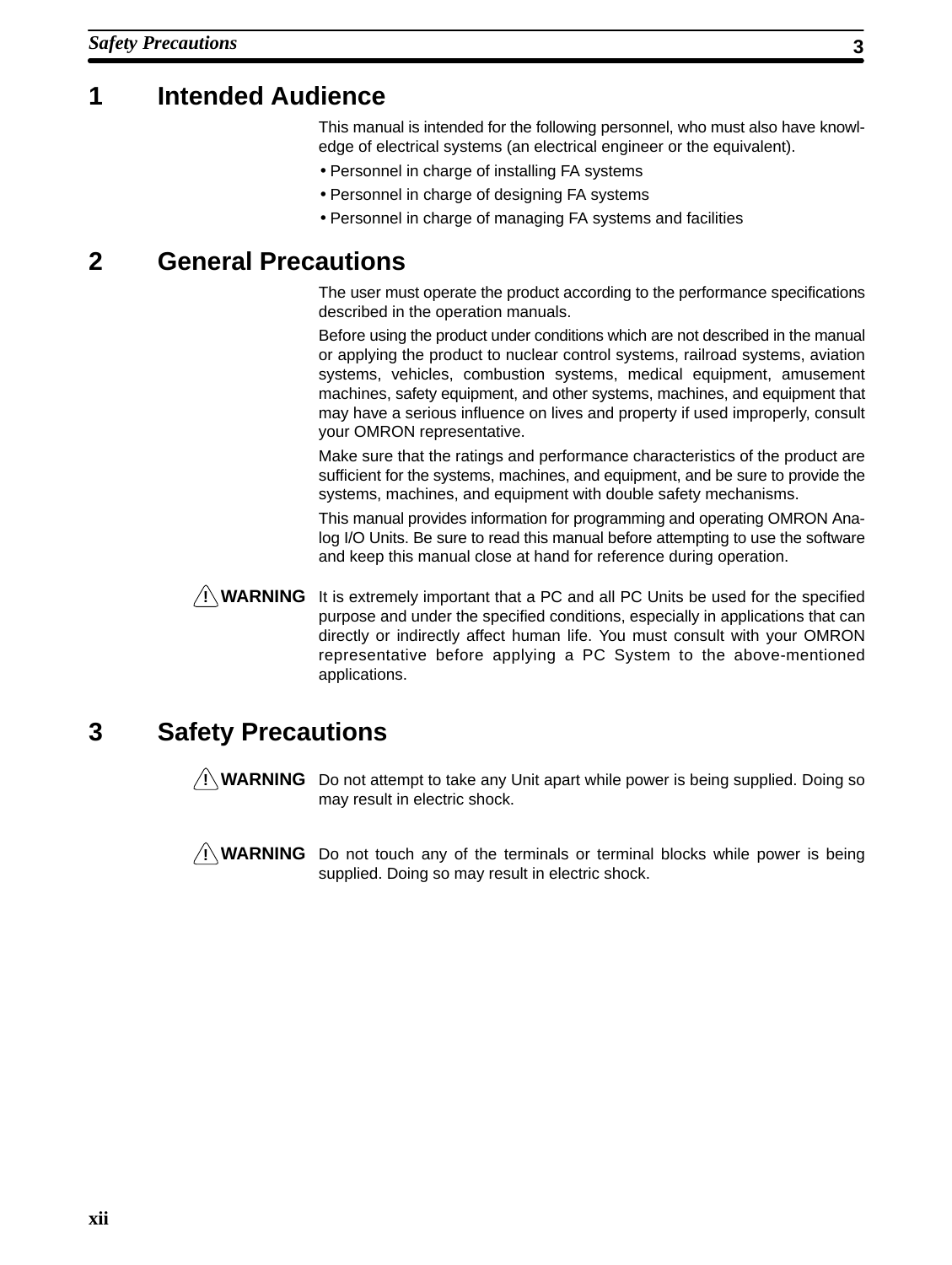## **4 Operating Environment Precautions**



Do not operate the control system in the following places:

- Locations subject to direct sunlight.
- Locations subject to temperatures or humidity outside the range specified in the specifications.
- Locations subject to condensation as the result of severe changes in temperature.
- Locations subject to corrosive or flammable gases.
- Locations subject to dust (especially iron dust) or salts.
- Locations subject to exposure to water, oil, or chemicals.
- Locations subject to shock or vibration.
- **/!∖Caution** Take appropriate and sufficient countermeasures when installing systems in the following locations:
	- Locations subject to static electricity or other forms of noise.
	- Locations subject to strong electromagnetic fields.
	- Locations subject to possible exposure to radioactivity.
	- Locations close to power supplies.

**/!∖Caution** The operating environment of the PC System can have a large effect on the longevity and reliability of the system. Improper operating environments can lead to malfunction, failure, and other unforeseeable problems with the PC System. Be sure that the operating environment is within the specified conditions at installation and remains within the specified conditions during the life of the system.

## **5 Application Precautions**

Observe the following precautions when using the PC.

**! WARNING** Always heed these precautions. Failure to abide by the following precautions could lead to serious or possibly fatal injury.

- Always connect to a ground of 100  $\Omega$  or less when installing the Units. Not connecting to a ground of 100  $\Omega$  or less may result in electric shock.
- Always turn off the power supply to the PC before attempting any of the following. Not turning off the power supply may result in malfunction or electric shock.
	- Mounting or dismounting I/O Units, CPU Units, Memory Cassettes, or any other Units.
	- Assembling the Units.
	- Setting DIP switch or rotary switches.
	- Connecting or wiring the cables.
	- Connecting or disconnecting the connectors.

**/!**∖ Caution

Failure to abide by the following precautions could lead to faulty operation of the PC or the system, or could damage the PC or PC Units. Always heed these precautions.

• Fail-safe measures must be taken by the customer to ensure safety in the event of incorrect, missing, or abnormal signals caused by broken signal lines, momentary power interruptions, or other causes.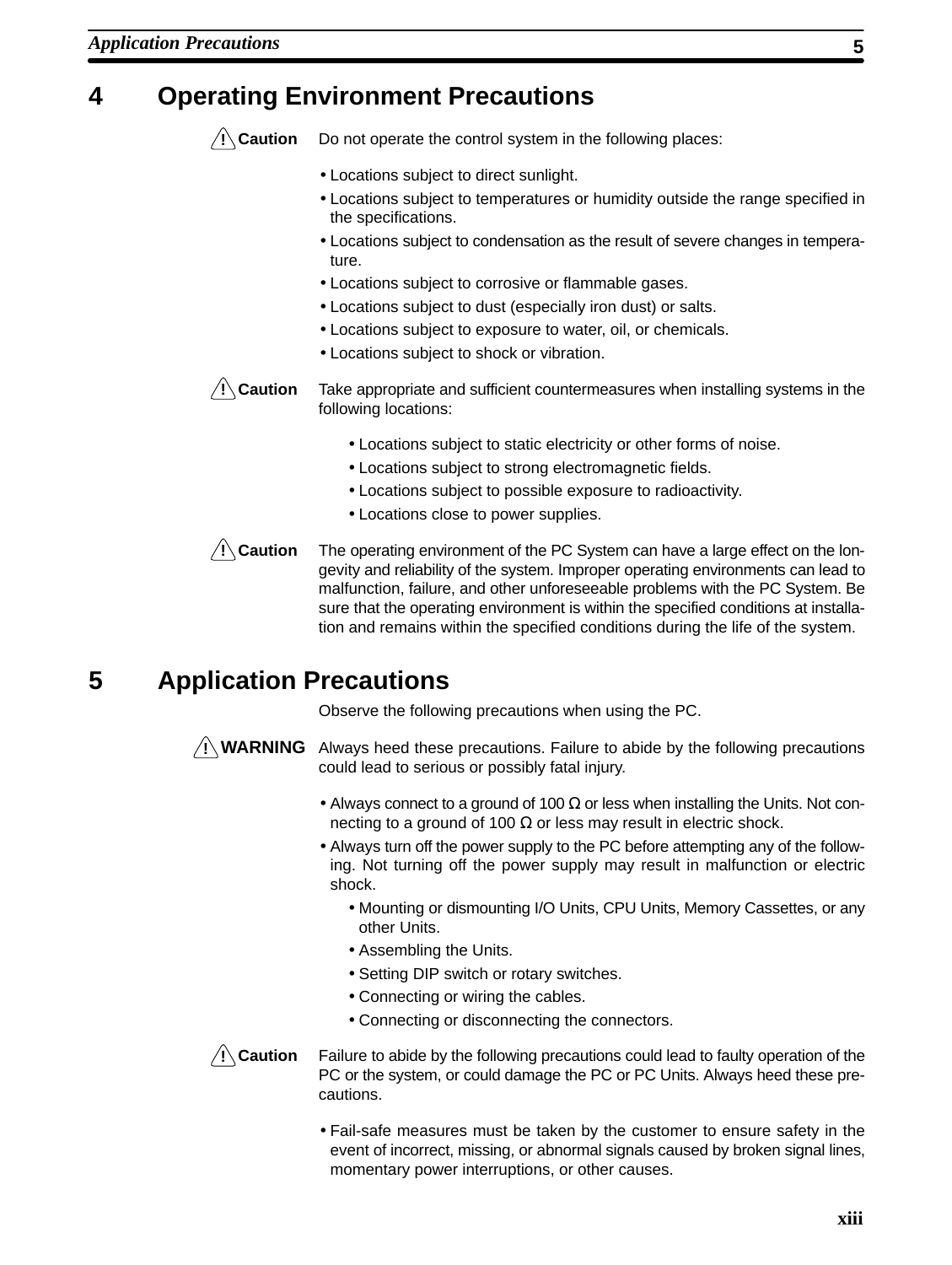- Interlock circuits, limit circuits, and similar safety measures in external circuits (i.e., not in the Programmable Controller) must be provided by the customer.
- Always use the power supply voltage specified in this manual. An incorrect voltage may result in malfunction or burning.
- Take appropriate measures to ensure that the specified power with the rated voltage and frequency is supplied. Be particularly careful in places where the power supply is unstable. An incorrect power supply may result in malfunction.
- Do not apply voltages to the Input Units in excess of the rated input voltage. Excess voltages may result in burning.
- Do not apply voltages or connect loads to the Output Units in excess of the maximum switching capacity. Excess voltage or loads may result in burning.
- Install external breakers and take other safety measures against short-circuiting in external wiring. Insufficient safety measures against short-circuiting may result in burning.
- Disconnect the functional ground terminal when performing withstand voltage tests. Not disconnecting the functional ground terminal may result in burning.
- Do not attempt to disassemble, repair, or modify any Units.
- Be sure that all the mounting screws, terminal screws, and cable connector screws are tightened to the torque specified in the relevant manuals. Incorrect tightening torque may result in malfunction.
- Leave the label attached to the Unit when wiring. Removing the label may result in malfunction if foreign matter such as wire cuttings enter the Unit.
- Remove the label after the completion of wiring to ensure proper heat dissipation. Leaving the label attached may result in malfunction.
- Use crimp terminals for wiring. Do not connect bare stranded wires directly to terminals. Connection of bare stranded wires may result in burning.
- Double-check all the wiring before turning on the power supply. Incorrect wiring may result in burning.
- Wire all connections correctly.
- Mount the Unit only after checking the terminal block completely.
- Be sure that the terminal blocks, Memory Units, expansion cables, and other items with locking devices are properly locked into place. Improper locking may result in malfunction.
- Check the user program for proper execution before actually running it on the Unit. Not checking the program may result in an unexpected operation.
- Confirm that no adverse effect will occur in the system before attempting any of the following. Not doing so may result in an unexpected operation.
	- Changing the operating mode of the PC.
	- Force-setting/force-resetting any bit in memory.
	- Changing the present value of any word or any set value in memory.
- Resume operation only after transferring to the new CPU Unit the contents of the DM Area, HR Area, and other data required for resuming operation. Not doing so may result in an unexpected operation.
- Do not pull on the cables or bend the cables beyond their natural limit. Doing either of these may break the cables.
- Do not place objects on top of the cables or other wiring lines. Doing so may break the cables.
- Before touching the Unit, be sure to first touch a grounded metallic object in order to discharge any static built-up. Not doing so may result in malfunction or damage.
- Install the Units properly as specified in the operation manuals. Improper installation of the Units may result in malfunction.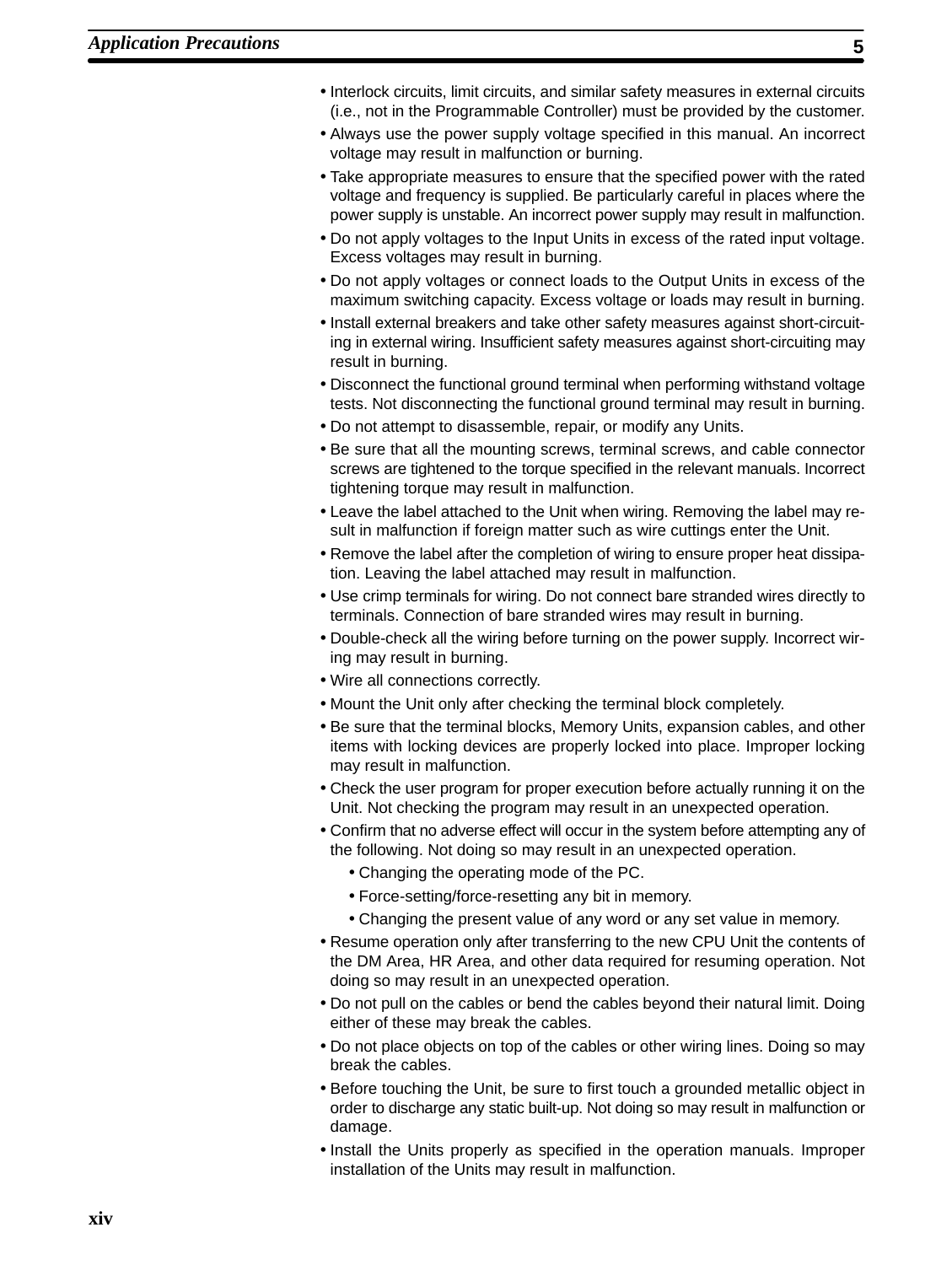# **SECTION 1 System Design**

This section describes the basic uses of Analog I/O Units in a control system and illustrates the type of applications in which they might be found.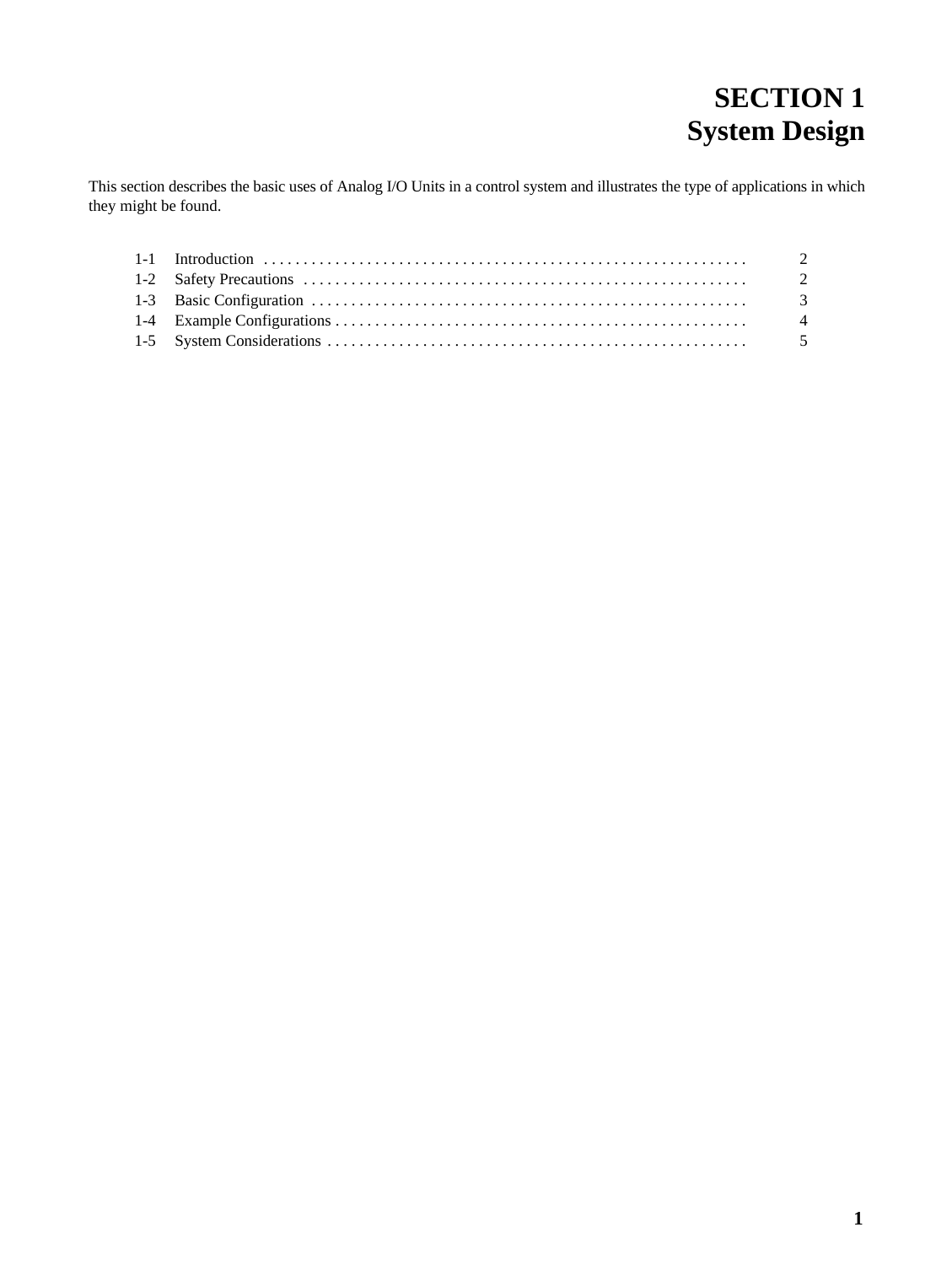## **1-1 Introduction**

The C200H-AD002 Analog Input Unit is used to convert the output of analog field devices, usually sensors, to a digital form that the PC can read. The C200H-DA002 Analog Output Unit converts the digital output of the PC to analog signals which drive analog field devices.



## **1-2 Safety Precautions**

- Be sure to read this manual carefully and understand the explanations before attempting any of the procedures described herein. OMRON accepts no responsibility for any damage or injury that may result from carrying out any operation that is not covered in this manual.
- Be sure to turn off the power supply to the PC before carrying out any of the following operations:
	- a) Mounting or removing a Unit.
	- b) Setting switches.
	- c) Mounting or removing a Terminal Block or connectors.
	- d) Wiring the system or Units.
- Use twisted-pair cables and keep high-voltage lines and power lines in separate ducts to reduce the risk of malfunctions due to electrical noise.
- Before turning on the power supply, check to be sure that the switch settings and wiring are correct.
- Check to be sure that the user program operates correctly.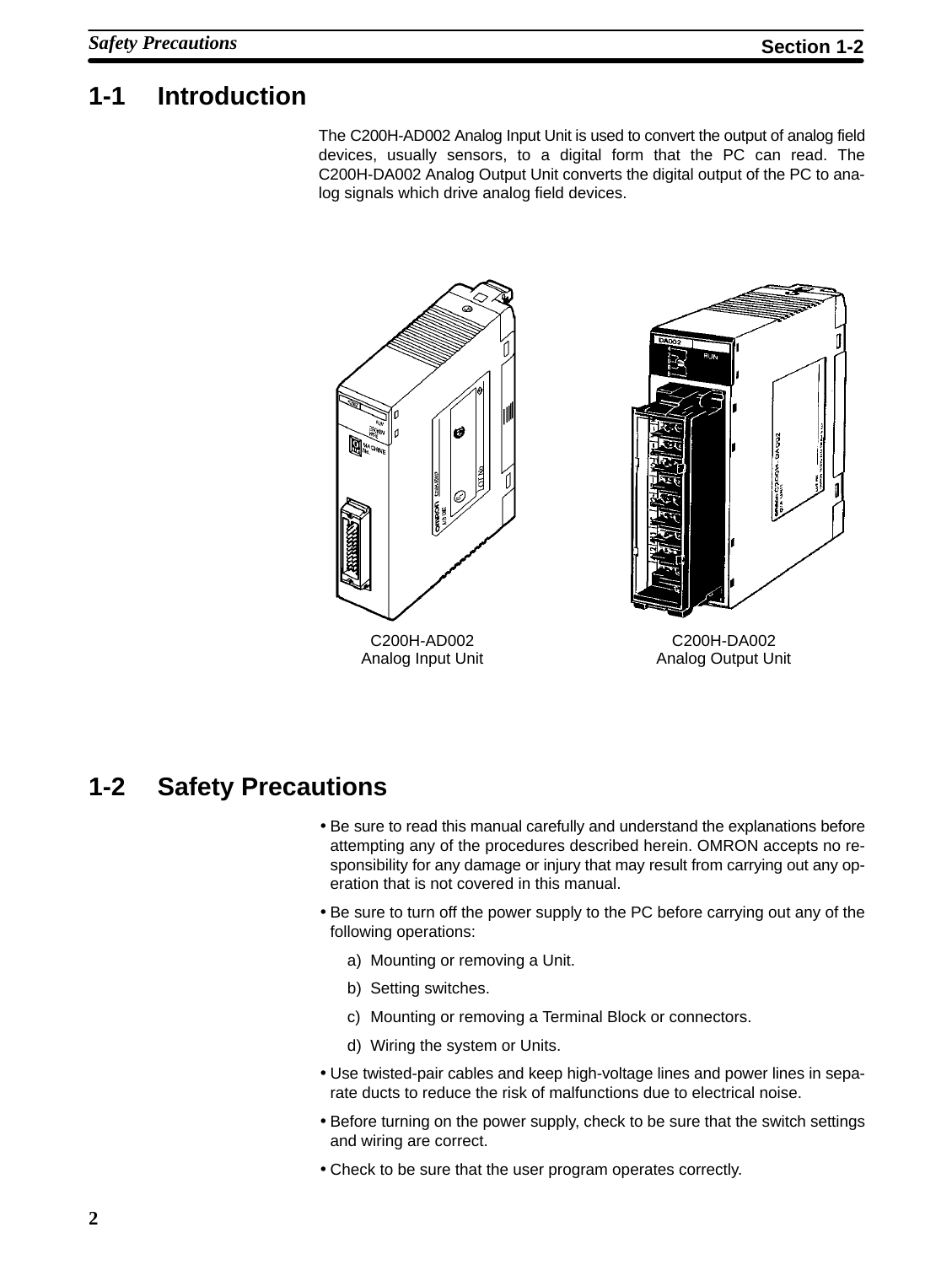## **1-3 Basic Configuration**

This diagram shows some of the possible field devices for the Analog I/O Units. Any I/O device can be used as long as voltage/current requirements fall within the specified ranges.

The I/O device connected to the Analog I/O Unit will often serve as an interface for another device. For example, a preamplifier may amplify the output of a pressure gauge to the level required for the Analog Input Unit and a regulator may interface a heating system to control temperature.

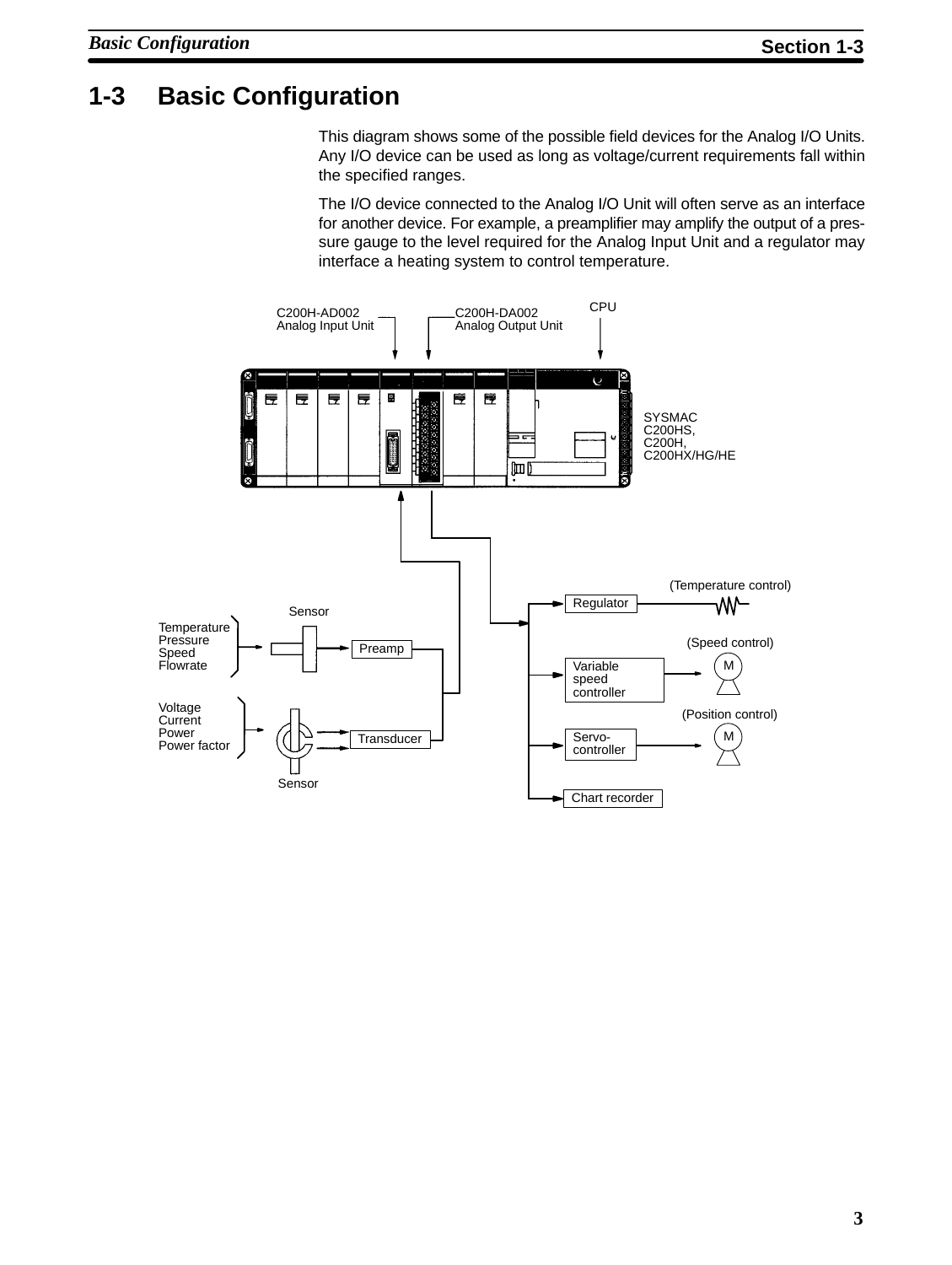# **1-4 Example Configurations**

Below are two examples of how Analog I/O Units can be used in control systems. The first diagram shows a temperature regulating system and the second shows a servomotor positioning system.

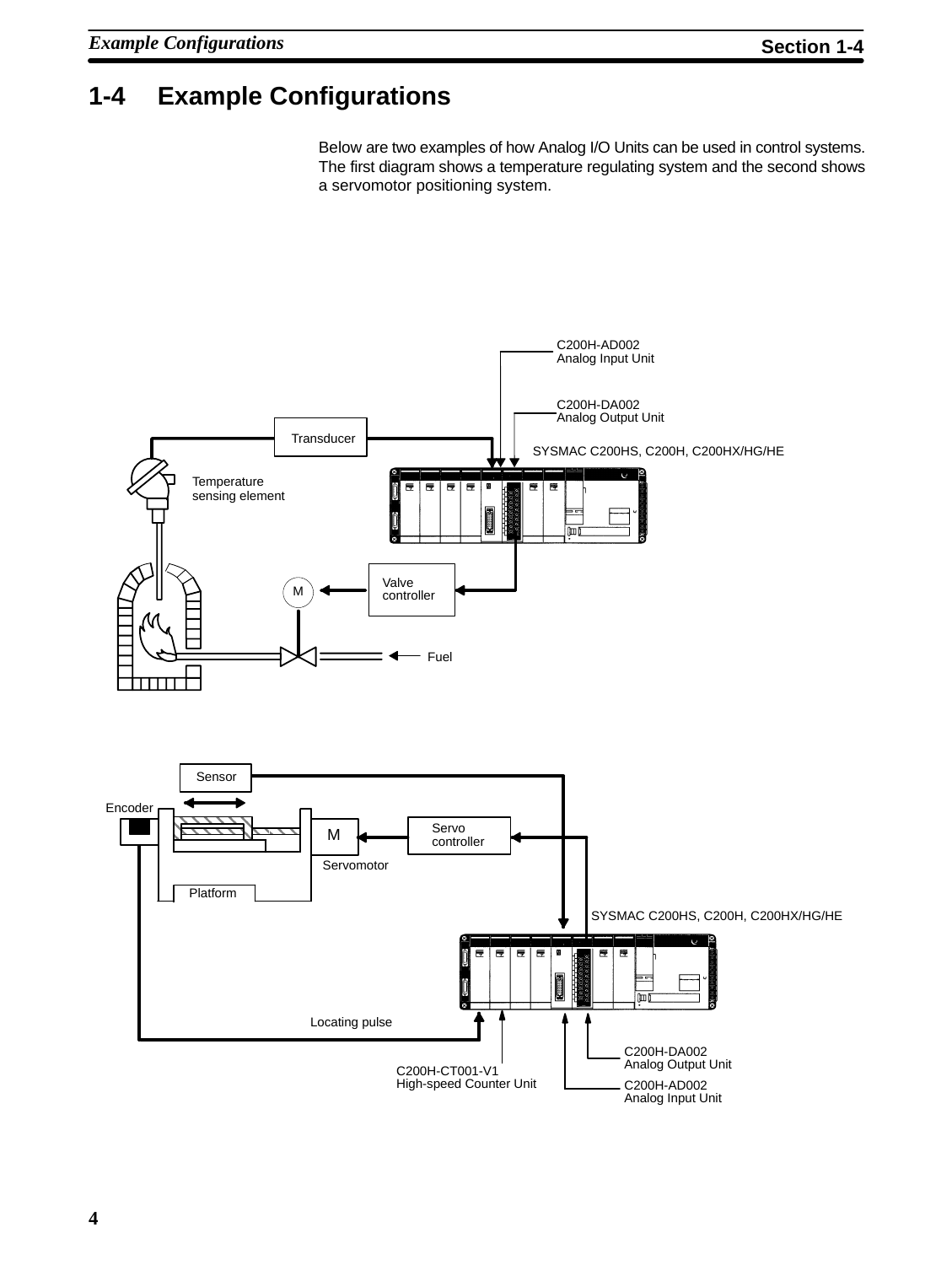## **1-5 System Considerations**

| <b>Number of Units</b>     |                                                                                                                                                                                                                                               | The Analog I/O Units are classified as Special I/O Units for the C200HS, C200H,<br>and C200HX/HG/HE. For most Units, a maximum total of ten Special I/O Units<br>(including PC Link Units) can be mounted to the CPU Rack, Expansion I/O<br>Racks, and Slave Racks of a single PC. A single C200H-NC211 Position Control<br>Unit counts as two Units. |                                                                                                                                                                                                                                               |  |  |  |  |
|----------------------------|-----------------------------------------------------------------------------------------------------------------------------------------------------------------------------------------------------------------------------------------------|-------------------------------------------------------------------------------------------------------------------------------------------------------------------------------------------------------------------------------------------------------------------------------------------------------------------------------------------------------|-----------------------------------------------------------------------------------------------------------------------------------------------------------------------------------------------------------------------------------------------|--|--|--|--|
|                            | up to 16 Special I/O Units.                                                                                                                                                                                                                   |                                                                                                                                                                                                                                                                                                                                                       | The unit numbers of the following Units can be set to between 0 and F Hex (0 to<br>15 decimal) instead of 0 to 9 when they are used with the C200HG-<br>CPU53/CPU63 or C200HX-CPU54/CPU64 CPU Units. This enables mounting                    |  |  |  |  |
|                            | C200H-AD002, C200H-DA002, C200H-NC211, and C200H-CT201 with lot<br>numbers $\Box$ 16 or later (January 1996 or later)                                                                                                                         |                                                                                                                                                                                                                                                                                                                                                       |                                                                                                                                                                                                                                               |  |  |  |  |
|                            | The Units that belong to the various Special I/O Unit groups are shown in the<br>following table. Their usage is limited according to the maximum current pro-<br>vided for the Rack and the amount of current consumed by each Unit. For de- |                                                                                                                                                                                                                                                                                                                                                       |                                                                                                                                                                                                                                               |  |  |  |  |
| <b>Slave Racks</b>         | only Units of that group are used.                                                                                                                                                                                                            |                                                                                                                                                                                                                                                                                                                                                       | Certain limitations apply to the number of Special I/O Units that can be mounted<br>on Slave Racks. The following table shows the maximum number of Group A, B,<br>C, and D Special I/O Units that can be mounted on a single Slave Rack when |  |  |  |  |
| A                          | в                                                                                                                                                                                                                                             | C                                                                                                                                                                                                                                                                                                                                                     | D                                                                                                                                                                                                                                             |  |  |  |  |
| <b>High-speed Counters</b> | High-density I/O Units                                                                                                                                                                                                                        | <b>Temperature Sensor Units</b>                                                                                                                                                                                                                                                                                                                       | <b>Position Control Units</b>                                                                                                                                                                                                                 |  |  |  |  |

| <b>High-speed Counters</b><br><b>Position Control Units</b><br>(NC111/112)<br><b>ASCII Units</b><br>Analog I/O Units<br><b>ID Sensor Units</b><br><b>Fuzzy Logic Units</b> | High-density I/O Units<br><b>Temperature Control Units</b><br><b>PID Control Units</b><br><b>Cam Positioner Units</b> | <b>Temperature Sensor Units</b><br>Voice Units | <b>Position Control Units</b><br>(NC211) |
|----------------------------------------------------------------------------------------------------------------------------------------------------------------------------|-----------------------------------------------------------------------------------------------------------------------|------------------------------------------------|------------------------------------------|
| 4 Units                                                                                                                                                                    | ---                                                                                                                   | ---                                            | ---                                      |
| ---                                                                                                                                                                        | 8 Units                                                                                                               | ---                                            | ---                                      |
| ---                                                                                                                                                                        | ---                                                                                                                   | 6 Units                                        | ---                                      |
| ---                                                                                                                                                                        |                                                                                                                       |                                                | 2 Units                                  |

If Units from any of the four groups are to be combined, then both of the following two equations must be satisfied.

 $3A + B + 2C + 6D \Box$  12  $A + B + C + D \sqcap 8$ 

Units can be mounted on other Racks as well, until the maximum total of ten Units has been reached. Remember, however, that a single C200H-NC211 Position Control Unit counts as two Units. PC Link Units must also be counted among the total of ten Units.

C200HS/C200H Special I/O Units are allocated IR area words according to the unit number switch settings on their front panels. They do not use the words of the slots in which they are mounted. For details regarding data area allocations, refer to 2-2 and 3-2 IR and DM Bit Allocations. **System Configuration Considerations**

> With the C200H, do not mount an Analog I/O Unit in the two slots adjacent to the CPU. Doing so would prevent peripheral devices such as the Programming Console from being connected.

> Special I/O Units cannot be used on a C200H Remote I/O Slave Rack if the Slave Rack is connected to different PC (i.e., C500, C1000H, or C2000H).

**Precautions** Be sure to turn off the power supply to the PC before installing or disconnecting Units or connecting lines.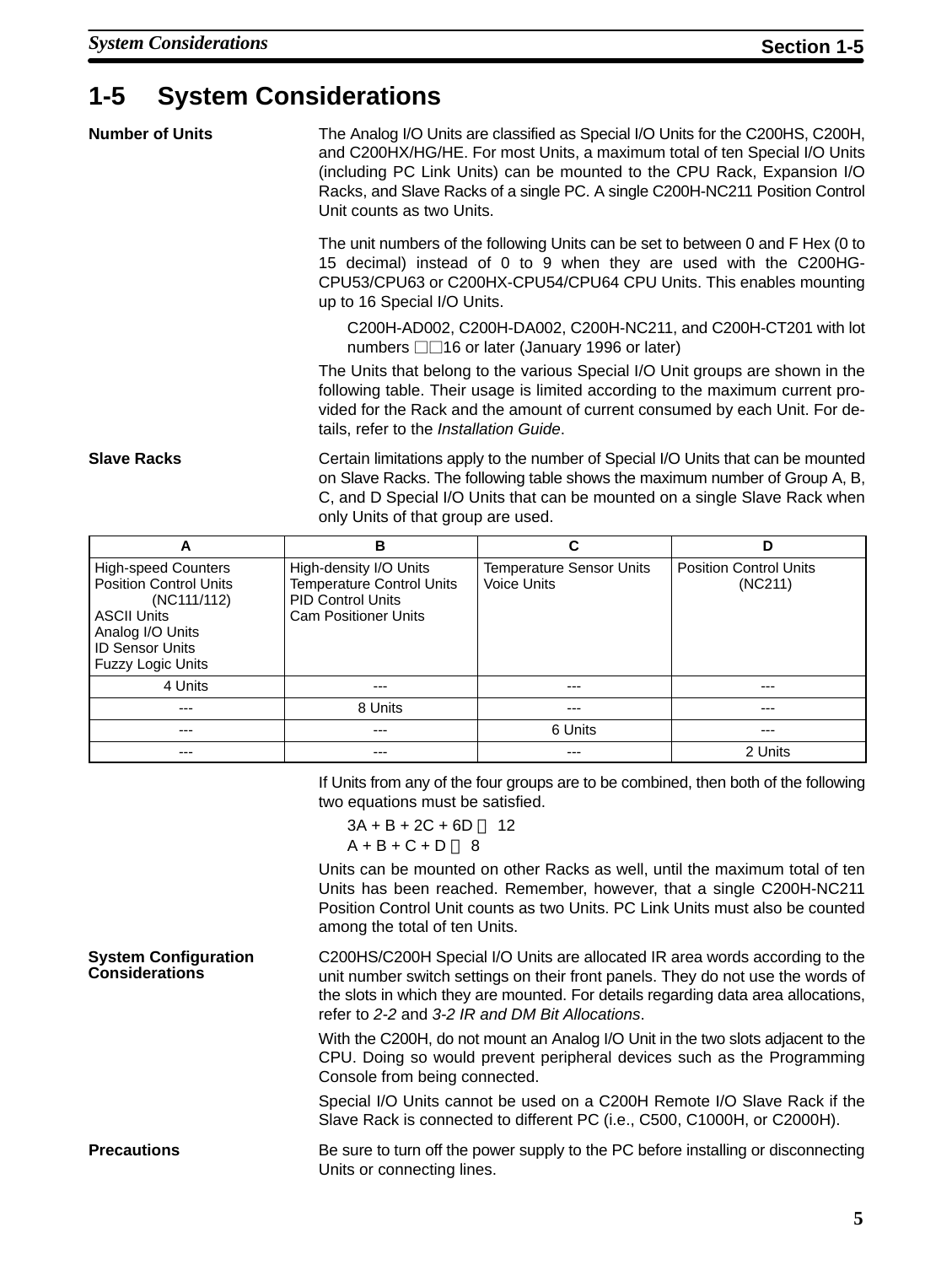To reduce the risk of malfunctioning due to electrical noise, wire input and output lines in separate ducts from high-voltage and power lines.

For further wiring precautions, refer to the respective sections on wiring for Analog Input Units and Analog Output Units.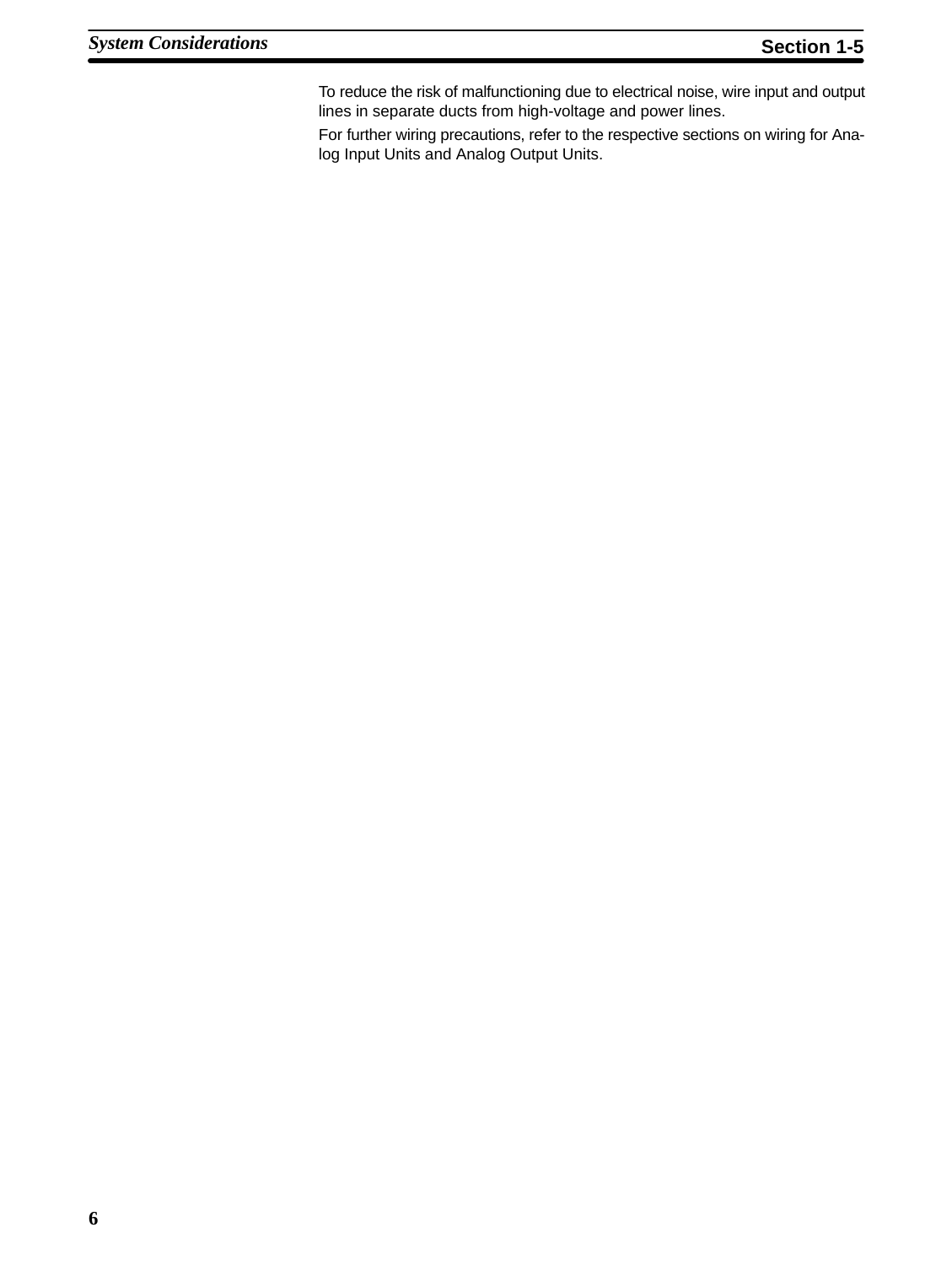# **SECTION 2 C200H-AD002 Analog Input Unit**

This section provides the information required to install and operate a C200H-AD002 Analog Input Unit.

| $2 - 1$ |             |  |             |  |  |  |
|---------|-------------|--|-------------|--|--|--|
|         | $2 - 1 - 1$ |  | 8           |  |  |  |
|         | $2 - 1 - 2$ |  | 9           |  |  |  |
|         | $2 - 1 - 3$ |  | $\mathbf Q$ |  |  |  |
| $2 - 2$ |             |  | 14          |  |  |  |
| $2 - 3$ |             |  | 19          |  |  |  |
|         | $2 - 3 - 1$ |  | 19          |  |  |  |
|         | $2 - 3 - 2$ |  | 20          |  |  |  |
|         | $2 - 3 - 3$ |  | 21          |  |  |  |
|         | $2 - 3 - 4$ |  | 22          |  |  |  |
|         | $2 - 3 - 5$ |  | 23          |  |  |  |
|         | $2 - 3 - 6$ |  | 25          |  |  |  |
|         | $2 - 3 - 7$ |  | 26          |  |  |  |
|         | $2 - 3 - 8$ |  | 26          |  |  |  |
|         | $2 - 3 - 9$ |  | 28          |  |  |  |
| $2 - 4$ |             |  | 30          |  |  |  |
|         | $2 - 4 - 1$ |  | 30          |  |  |  |
|         | $2 - 4 - 2$ |  | 31          |  |  |  |
| $2 - 5$ |             |  | 32          |  |  |  |
|         |             |  |             |  |  |  |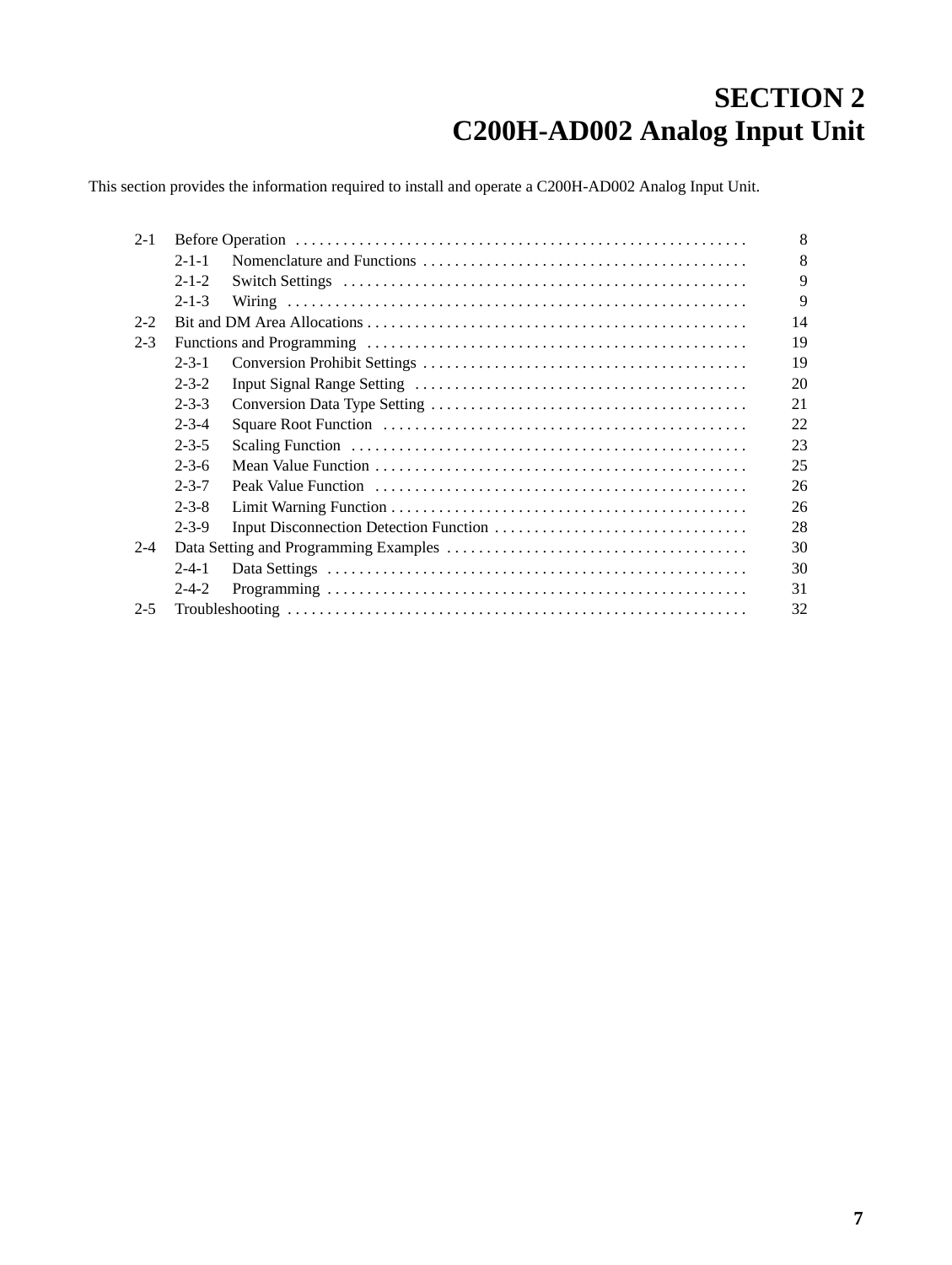# **2-1 Before Operation**

## **2-1-1 Nomenclature and Functions**



### **Indicators**

| <b>Indicator</b>   | Color | <b>Function</b>                                                                                                                               |
|--------------------|-------|-----------------------------------------------------------------------------------------------------------------------------------------------|
| <b>RUN</b>         | Green | Lit when the Analog Input Unit is operating correctly. If operation is not normal, this<br>indicator turns OFF and Unit operation is stopped. |
| <b>BROKEN WIRE</b> | Red   | Lit when an input signal wire is disconnected. This indicator operates only when the<br>input range is set to 1 to 5 V/4 to 20 mA.            |

**Functions** The following table briefly outlines the basic functions of the C200H-AD002. These functions are covered in more detail in 2-3 Functions and Programming.

| <b>Function</b>              | <b>Explanation</b>                                                                                                                                                                                |
|------------------------------|---------------------------------------------------------------------------------------------------------------------------------------------------------------------------------------------------|
| Conversion prohibit setting  | Unnecessary conversion processing time can be reduced by disabling analog-to-digital<br>conversion for unused inputs. Disabling conversion can also reduce the sampling<br>period for each input. |
| Input range setting          | The input range can be set for each input number according to the input signal level<br>that is to be used.                                                                                       |
| Conversion data type setting | Sets whether the converted digital output is BCD or binary.                                                                                                                                       |
| Square root                  | Converts quadratic data, such as thermocouple input, to linear data.                                                                                                                              |
| Scaling                      | Converts an analog input signal to a preset range of BCD data for output.                                                                                                                         |
| Mean value                   | Sums the sampling data for the specified number of samples, eliminates the minimum<br>and maximum values, calculates the mean value from the remaining values, and<br>outputs that value.         |
| Peak value                   | Holds the maximum values for A/D conversion data, scaling data, mean data, and<br>square root data, and outputs them as output data.                                                              |
| Limit warning                | The Warning Flag is turned ON if the A/D conversion data, scaling data, mean data, or<br>square root data exceeds the specified upper- or lower-limit values.                                     |
| Disconnection detection      | The Disconnection Detection Flag is turned ON and the BROKEN WIRE indicator is lit if<br>the input signal wire becomes disconnected when 1 to 5 V/4 to 20 mA are set.                             |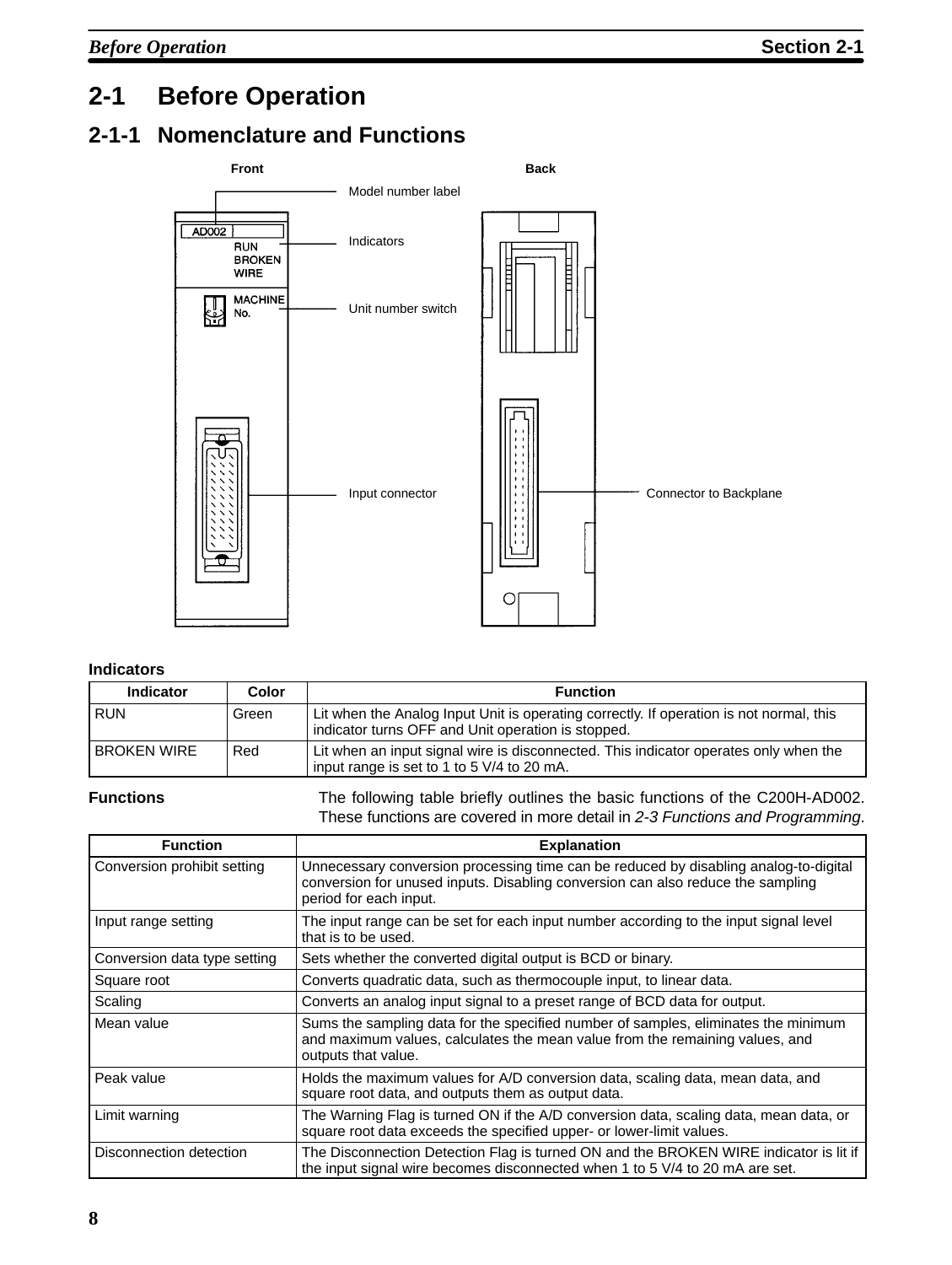## **2-1-2 Switch Settings**

**Unit Number Switch** The unit number (MACHINE No.) is the only setting necessary on the Analog Input Unit. Always turn off the power before setting the unit number. Use a flatblade screwdriver, being careful not to damage the slot in the screw. Be sure not to leave the switch midway between settings.



| <b>Switch setting</b> | Unit number     | <b>IR</b> words | DM words        |
|-----------------------|-----------------|-----------------|-----------------|
| 0                     | Unit #0         | IR 100 to 109   | DM 1000 to 1043 |
| 1                     | Unit $#1$       | IR 110 to 119   | DM 1100 to 1143 |
| 2                     | Unit #2         | IR 120 to 129   | DM 1200 to 1243 |
| 3                     | Unit #3         | IR 130 to 139   | DM 1300 to 1343 |
| 4                     | Unit #4         | IR 140 to 149   | DM 1400 to 1443 |
| 5                     | Unit #5         | IR 150 to 159   | DM 1500 to 1543 |
| 6                     | Unit #6         | IR 160 to 169   | DM 1600 to 1643 |
| $\overline{7}$        | Unit #7         | IR 170 to 179   | DM 1700 to 1743 |
| 8<br>Unit #8          |                 | IR 180 to 189   | DM 1800 to 1843 |
| 9<br>Unit #9          |                 | IR 190 to 199   | DM 1900 to 1943 |
| A                     | Unit #10        | IR 400 to 409   | DM 2000 to 2043 |
| B                     | <b>Unit #11</b> | IR 410 to 419   | DM 2100 to 2143 |
| C                     | Unit #12        | IR 420 to 429   | DM 2200 to 2243 |
| D                     | Unit #13        | IR 430 to 439   | DM 2300 to 2343 |
| E                     | Unit #14        | IR 440 to 449   | DM 2400 to 2443 |
| F                     | Unit #15        | IR 450 to 459   | DM 2500 to 2543 |

**Note** 1. The unit number setting switch is factory set to 0.

- 2. If two or more Special I/O Units are assigned the same unit number, an I/O UNIT OVER error will be generated and the PC will not operate.
- 3. Make the unit number settings with the power turned off to the PC. If the settings are made with the power on, they will not go into effect until either the power is turned off and then on again or the Special I/O Unit Restart Flag (AR0100 to AR0109) is turned ON and then OFF again.
- 4. The unit number can be set to between A and F Hex (10 to 15 decimal) only when a C200H-AD002 with a lot number  $\Box$ 16 or later (January 1996 or later) is used with a C200HG-CPU53/CPU63 or C200HX-CPU54/CPU64 CPU Unit.

## **2-1-3 Wiring**

**Compatible Connector** One MR-34LFG Connector Set is included with each Unit. The set includes an MR-34FG Connector and MR-34L Cover made by Honda Communications.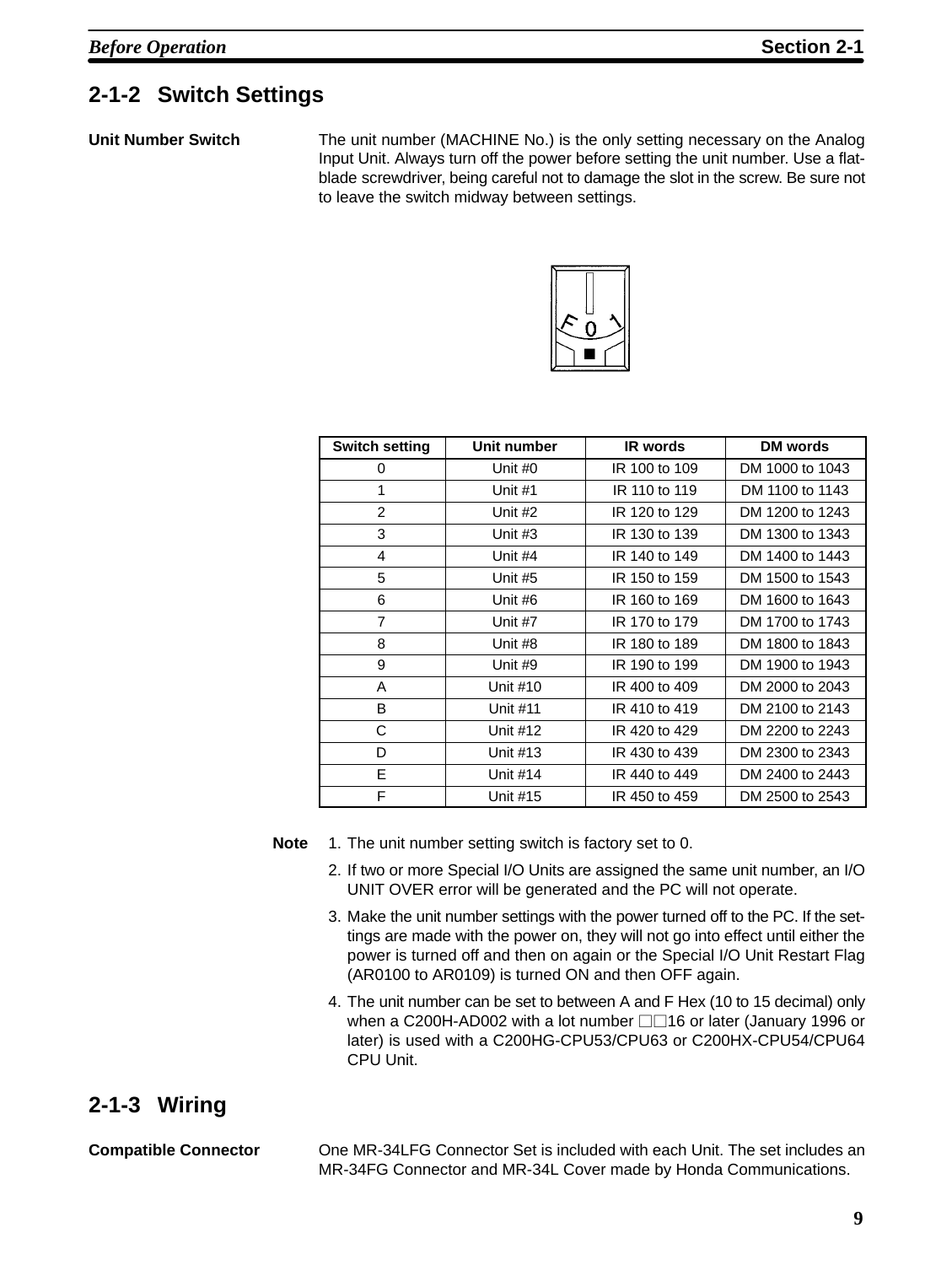### **Pin Allocation**

| Pin             | <b>Name</b>               |         | Pin   | <b>Name</b>        | Pin | <b>Name</b>               |         |
|-----------------|---------------------------|---------|-------|--------------------|-----|---------------------------|---------|
| no.             |                           |         | no.   |                    | no. |                           |         |
| 12              | Common $(-)$              | Input 7 | ---   | ---                | 34  | Common $(-)$              | Input 8 |
| 11              | Current input (+)         |         | $---$ | ---                | 33  | Current input (+)         |         |
| 10              | Voltage/Current input (+) |         | 22    | Analog ground (AG) | 32  | Voltage/Current input (+) |         |
| <b>9</b>        | Common $(-)$              | Input 5 | 21    | Shield             | 31  | Common $(-)$              | Input 6 |
| $\bf{8}$        | Current input (+)         |         | 20    | Shield             | 30  | Current input $(+)$       |         |
| $\overline{7}$  | Voltage/Current input (+) |         | 19    | Shield             | 29  | Voltage/Current input (+) |         |
| 6               | Common $(-)$              | Input 3 | 18    | Shield             | 28  | Common $(-)$              | Input 4 |
| $5\phantom{.0}$ | Current input (+)         |         | 17    | Shield             | 27  | Current input (+)         |         |
| $\overline{4}$  | Voltage/Current input (+) |         | 16    | Shield             | 26  | Voltage/Current input (+) |         |
| $\mathbf{3}$    | Common $(-)$              | Input 1 | 15    | Shield             | 25  | Common $(-)$              | Input 2 |
| $\overline{2}$  | Current input (+)         |         | 14    | Shield             | 24  | Current input (+)         |         |
|                 | Voltage/Current input (+) |         | 13    | Frame ground (FG)  | 23  | Voltage/Current input (+) |         |

**Note** 1. Short the current input (+) and voltage/current input (+) terminals when using a current input.

2. All of the shield terminals (terminals 14 through 21) are shorted within the Unit. Wire each input's shield wire to any of these terminals.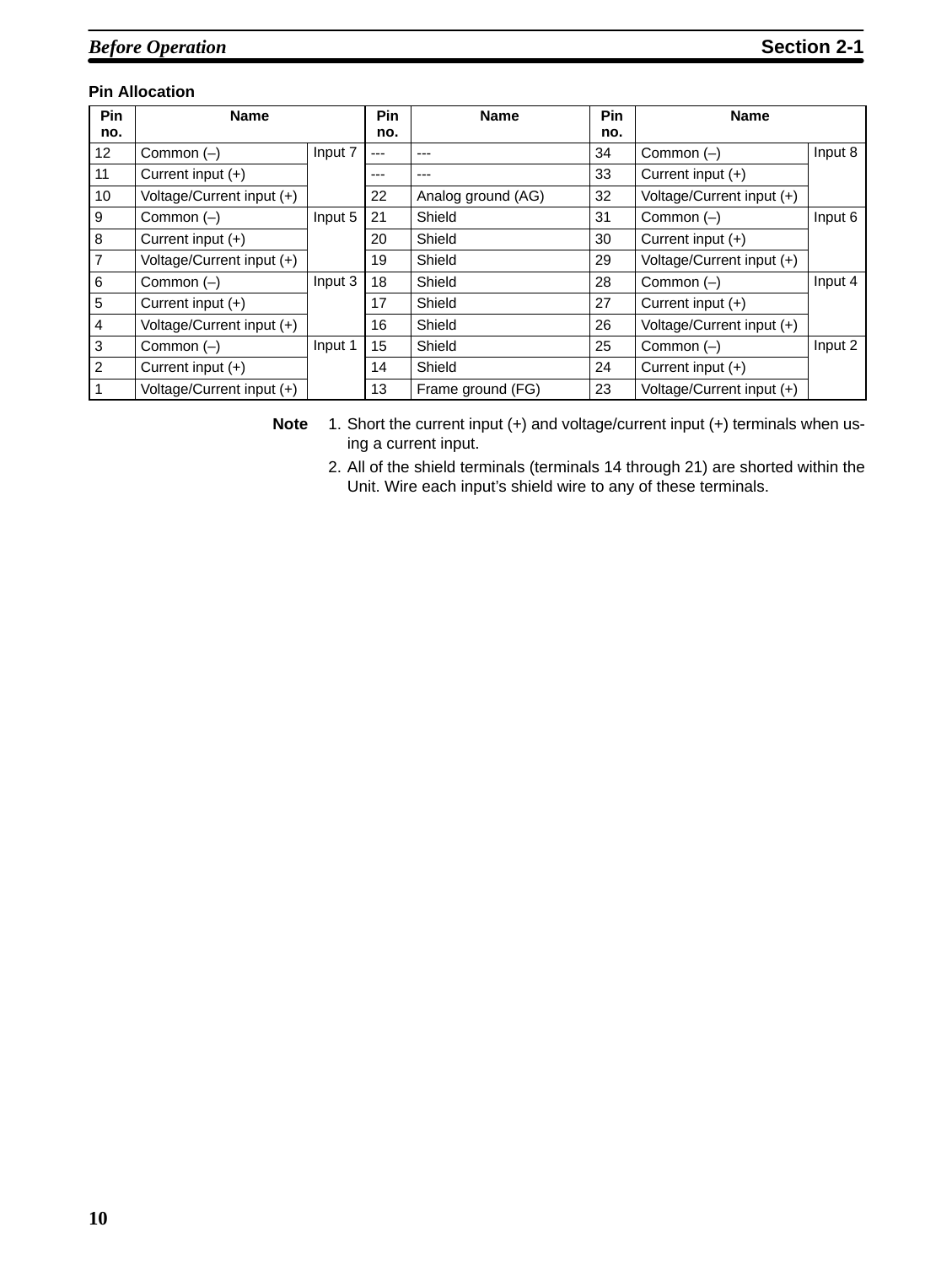### **Input Wiring Diagram**



**Note** The AG terminal is a ground terminal for the analog input. Do not connected it to a frame ground.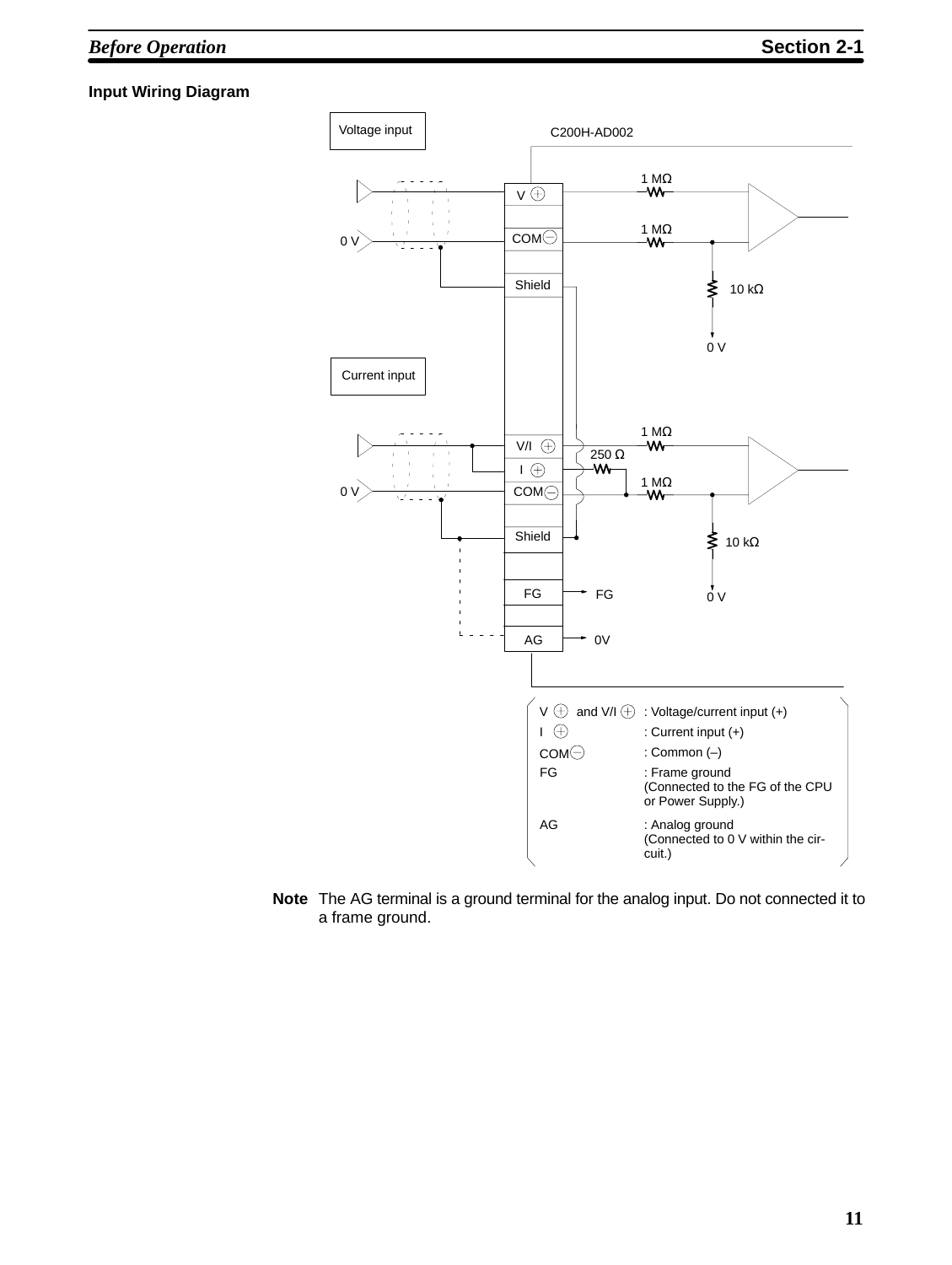Wiring Methods **Use the connectors provided with the Unit to wire input lines. (Connec**tor: MR-34FG; Cover: MR-34L; both manufactured by Honda Communications; Connector/Cover Set: MR-34LFG).

> Be sure to tighten the lock screws whenever attaching the connector to the Unit. Use wires with a diameter of 0.3 mm2 maximum.



Do not forget to connect one of cable shield terminals to the FG terminal.

Do not remove the protective seal from the Unit until wiring has been completed. This seal will prevent wire clippings and other debris from entering the Unit and possibly preventing proper operation. Always remove this seal before operation. If the seal is left in place, the Unit may overheat, possibly causing improper operation or damage to the Unit.

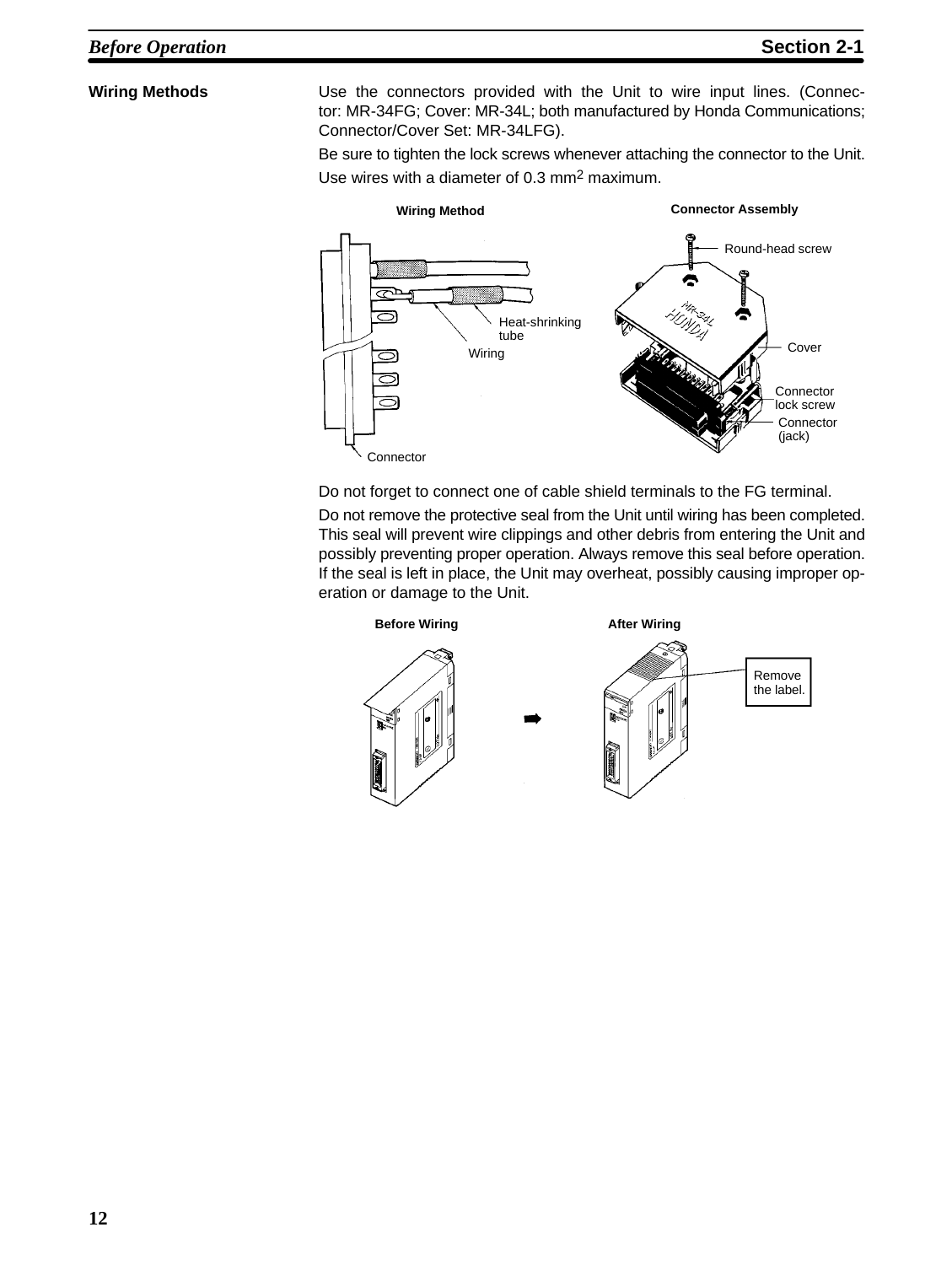### **Input Wiring Considerations**

When wiring inputs, apply the following points to avoid noise interference and optimize Analog Input Unit performance.

- Use shielded twisted-pair cable for external connections and power lines.
- Route input cables separately from the AC cable, and do not run the Unit's cables near a main circuit cable, high voltage cable, or a non-PC load cable.
- Be sure to install surge-absorbing diodes or surge absorbers for inductive loads (relays, solenoids, electromagnetic valves, etc.) They should be installed right next to relays and solenoids. Use surge-absorbing diodes with a dielectric strength of at least five times the circuit voltage.



- If there is noise interference from power lines (if, for example, the power supply is shared with electrical welding devices or electrical discharge machines, or if there is a high-frequency generation source nearby) install a noise filter at the power supply input area.
- Connect to a ground of 100  $\Omega$  or less, with as heavy a wire as possible (i.e., at least  $1.25$  mm<sup>2</sup>).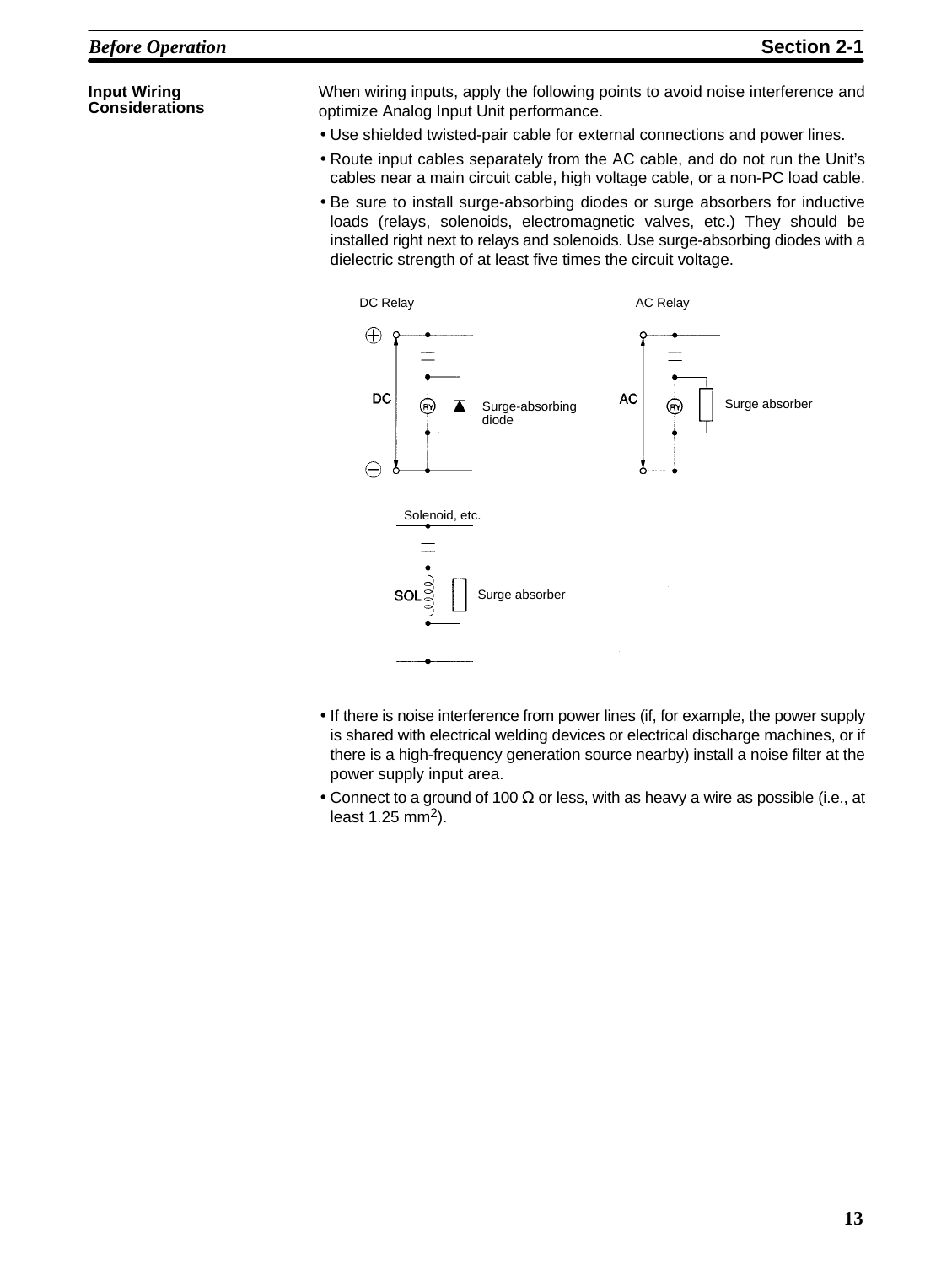## **2-2 Bit and DM Area Allocations**

**IR Area Allocation** The Analog Input Units are allocated ten words each from the portion of the IR area (IR 100 to IR 199) that is reserved for Special I/O Units. The words that are allocated a particular Analog Input Unit depend on the setting of the unit number on the front panel of the Unit. Those ten words are then reserved as an I/O refresh data area, and the bits that comprise that area are refreshed with every I/O refresh cycle by the PC.



- **Note** 1. The unit number that is set for an Analog Input Unit must not be used for any other Special I/O Unit. If the same unit number is set more than once, an I/O UNIT OVER error will be generated and operation will be stopped.
	- 2. The unit number can be set to between A and F Hex (10 to 15 decimal) only when a C200H-AD002 with a lot number  $\Box$ 16 or later (January 1996 or later) is used with a C200HG-CPU53/CPU63 or C200HX-CPU54/CPU64 CPU Unit.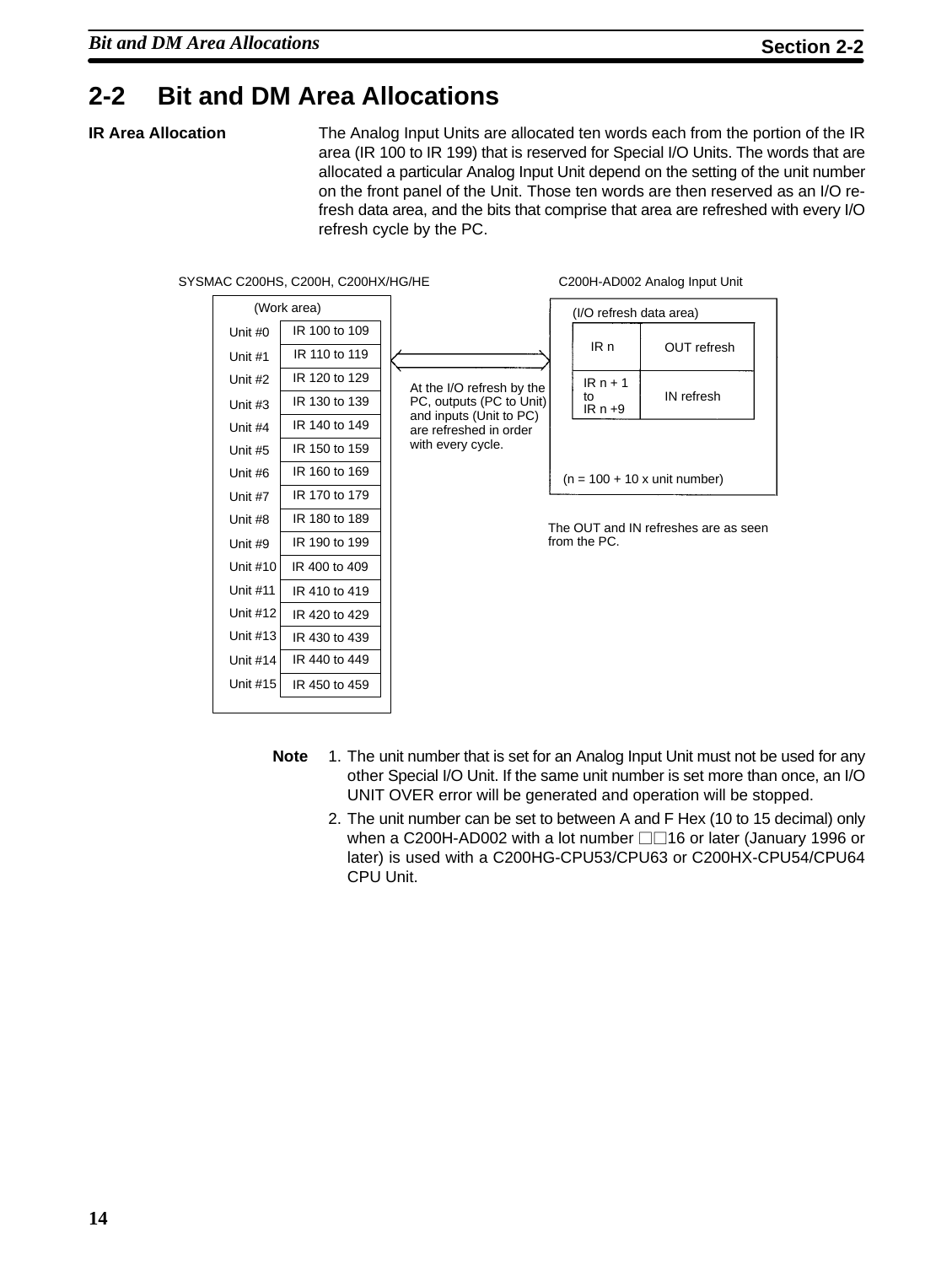### **DM Area Allocation**

SYSMAC C200HS, C200H, C200HX/HG/HE C200H C200H-AD002 Analog Input Unit

Unit #15 DM 2500 to 2543

| (DM area) |                 |                                                     | (Fixed data area)   |                                          |  |
|-----------|-----------------|-----------------------------------------------------|---------------------|------------------------------------------|--|
| Unit #0   | DM 1000 to 1043 |                                                     | DM(m)<br>tο         | Parameter                                |  |
| Unit #1   | DM 1100 to 1143 |                                                     | DM $(m+3)$          |                                          |  |
| Unit #2   | DM 1200 to 1243 | Automatically transferred                           | DM $(m + 4)$        |                                          |  |
| Unit #3   | DM 1300 to 1343 | to each Unit at power up<br>or when Special I/O Re- | to<br>$DM (m + 19)$ | Scaling data                             |  |
| Unit #4   | DM 1400 to 1443 | start Flag is turned ON.                            | $DM(m + 20)$<br>to  | Mean value                               |  |
| Unit #5   | DM 1500 to 1543 |                                                     | $DM (m + 27)$       | data                                     |  |
| Unit #6   | DM 1600 to 1643 |                                                     | $DM (m + 28)$       | Limit warning                            |  |
| Unit #7   | DM 1700 to 1743 |                                                     | to<br>$DM (m + 43)$ | data                                     |  |
| Unit #8   | DM 1800 to 1843 |                                                     |                     |                                          |  |
| Unit #9   | DM 1900 to 1943 |                                                     |                     |                                          |  |
| Unit #10  | DM 2000 to 2043 |                                                     |                     | $(m = 1000 + 100 x \text{ unit number})$ |  |
| Unit #11  | DM 2100 to 2143 |                                                     |                     |                                          |  |
| Unit #12  | DM 2200 to 2243 |                                                     |                     |                                          |  |
| Unit #13  | DM 2300 to 2343 |                                                     |                     |                                          |  |
| Unit #14  | DM 2400 to 2443 |                                                     |                     |                                          |  |
|           |                 |                                                     |                     |                                          |  |

(For more information regarding DM area allocation, refer to DM Allocations at the end of this section.)

| <b>Note</b> The unit number can be set to between A and F Hex (10 to 15 decimal) only when |
|--------------------------------------------------------------------------------------------|
| a C200H-AD002 with a lot number □□16 or later (January 1996 or later) is used              |
| with a C200HG-CPU53/CPU63 or C200HX-CPU54/CPU64 CPU Unit.                                  |

| <b>VO</b> | Wd    |         |                                                |                                                |               |         |                           |         | <b>Bit</b> |                                                |         |         |         |         |         |         |         |
|-----------|-------|---------|------------------------------------------------|------------------------------------------------|---------------|---------|---------------------------|---------|------------|------------------------------------------------|---------|---------|---------|---------|---------|---------|---------|
|           | (IR)  | 15      | 14                                             | 13                                             | 12            | 11      | 10                        | 09      | 08         | 07                                             | 06      | 05      | 04      | 03      | 02      | 01      | 00      |
| Out       | n     |         |                                                | 0                                              |               |         | 0<br>Peak value execution |         |            |                                                |         |         |         |         |         |         |         |
|           |       |         |                                                |                                                |               |         |                           |         |            | Input 8                                        | Input 7 | Input 6 | Input 5 | Input 4 | Input 3 | Input 2 | Input 1 |
| In        | $n+1$ | Sign    |                                                | Input 1 A/D conversion data or processing data |               |         |                           |         |            |                                                |         |         |         |         |         |         |         |
|           | $n+2$ | Sign    |                                                | Input 2 A/D conversion data or processing data |               |         |                           |         |            |                                                |         |         |         |         |         |         |         |
|           | $n+3$ | Sign    |                                                | Input 3 A/D conversion data or processing data |               |         |                           |         |            |                                                |         |         |         |         |         |         |         |
|           | $n+4$ | Sign    |                                                | Input 4 A/D conversion data or processing data |               |         |                           |         |            |                                                |         |         |         |         |         |         |         |
|           | $n+5$ | Sign    |                                                |                                                |               |         |                           |         |            | Input 5 A/D conversion data or processing data |         |         |         |         |         |         |         |
|           | $n+6$ | Sign    |                                                |                                                |               |         |                           |         |            | Input 6 A/D conversion data or processing data |         |         |         |         |         |         |         |
|           | $n+7$ | Sign    |                                                |                                                |               |         |                           |         |            | Input 7 A/D conversion data or processing data |         |         |         |         |         |         |         |
|           | $n+8$ | Sign    | Input 8 A/D conversion data or processing data |                                                |               |         |                           |         |            |                                                |         |         |         |         |         |         |         |
|           | $n+9$ |         |                                                |                                                | Limit warning |         |                           |         |            | Disconnection detection                        |         |         |         |         |         |         |         |
|           |       | Input 8 | Input 7                                        | Input 6                                        | Input 5       | Input 4 | Input 3                   | Input 2 | Input 1    | Input 8                                        | Input 7 | Input 6 | Input 5 | Input 4 | Input 3 | Input 2 | Input 1 |

### **IR Allocations**

Unit numbers 0 to 9:  $n = 100 + 10x$  unit number

Unit numbers 10 to 15:  $n = 400 + 10 \times (unit number - 10)$ 

### **A/D Conversion Data**

| Input range                        | <b>Binary data</b>                                                | <b>BCD</b> data                                                                  |  |  |  |
|------------------------------------|-------------------------------------------------------------------|----------------------------------------------------------------------------------|--|--|--|
| 0 to 10 V, 1 to 5 V, or 4 to 20 mA | 0000 to 0FA0                                                      | 0000 to 4000                                                                     |  |  |  |
| $-10$ to 10 V                      | 87D0 to 8001, 0000 to 07D0<br>$(-07D0$ to $-0001$ , 0000 to 07D0) | A000 to 8001, 0000 to 2000<br>$(-2000 \text{ to } -0001, 0000 \text{ to } 2000)$ |  |  |  |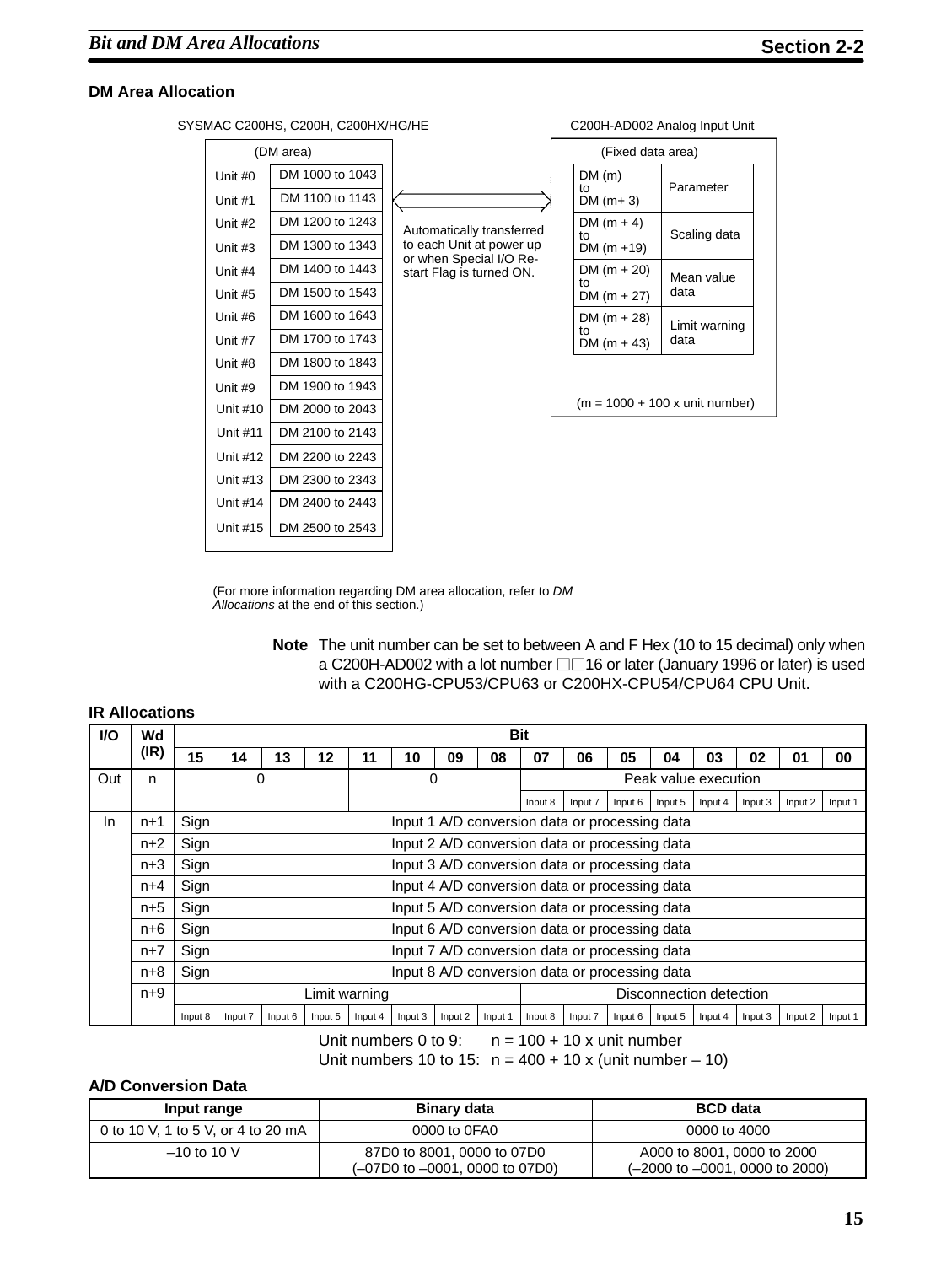- Note When the input range is set to -10 V to +10 V, the 15<sup>th</sup> bit indicates the sign. A bit status of 0 indicates "+" and a bit status of 1 indicates "–." There is no sign bit when the scaling or square root function is being executed.
- **Processing Data** When scaling, mean value processing, peak value, or square root calculation is executed, the resulting data is output.

**Note** When scaling is executed, it is set in IR words n+1 through n+8 in BCD.

### **IR Area Contents: Outputs**

|              | <b>Address</b> | <b>Item</b>        | <b>Contents</b>                                                                                                                                                                                              |  |  |  |  |
|--------------|----------------|--------------------|--------------------------------------------------------------------------------------------------------------------------------------------------------------------------------------------------------------|--|--|--|--|
| Word<br>(IR) | Bit            |                    |                                                                                                                                                                                                              |  |  |  |  |
| n            | 15 to 08       | $---$              | Not used. Set these bits to 00 (OFF).                                                                                                                                                                        |  |  |  |  |
|              | 07 to 00       | Peak Value ON Bits | Turn these bits to 1 (ON) to execute the peak value function for the<br>corresponding input. Bits 00 through 07 correspond to inputs 1<br>through 8.<br>Refer to 2-3-7 Peak Value Function for more details. |  |  |  |  |

### **IR Area Contents: Inputs**

| Word<br>(IR) | <b>Bit</b> | <b>Item</b>                                       | <b>Contents</b>                                                                                                                                                                                   |  |  |  |  |  |
|--------------|------------|---------------------------------------------------|---------------------------------------------------------------------------------------------------------------------------------------------------------------------------------------------------|--|--|--|--|--|
| $n+1$        | 15 to 00   | Input 1 A/D conversion data<br>or processing data | The A/D conversion data is set here for each input.<br>The conversion data range is as follows when the input signal range                                                                        |  |  |  |  |  |
| $n+2$        | 15 to 00   | Input 2 A/D conversion data<br>or processing data | is set to 0 to 10 V, 1 to 5 V, or 4 to 20 mA:<br>BCD data:<br>0000 to 4000                                                                                                                        |  |  |  |  |  |
| $n+3$        | 15 to 00   | Input 3 A/D conversion data<br>or processing data | 0000 to 0FA0<br>Binary data:<br>The conversion data range is as follows when the input signal range                                                                                               |  |  |  |  |  |
| $n+4$        | 15 to 00   | Input 4 A/D conversion data<br>or processing data | is set to $-10$ to 10 V:<br>BCD data:<br>A000 to 8001, 0000 to 2000                                                                                                                               |  |  |  |  |  |
| $n+5$        | 15 to 00   | Input 5 A/D conversion data<br>or processing data | 87D0 to 8001, 0000 to 07D0<br>Binary data:<br>When the input range is set to $-10$ V to $+10$ V, the 15 <sup>th</sup> bit indicates                                                               |  |  |  |  |  |
| $n+6$        | 15 to 00   | Input 6 A/D conversion data<br>or processing data | the sign. A bit status of 0 indicates "+" and a bit status of 1 indicates<br>"-." (There is no sign bit when the scaling or square root function is                                               |  |  |  |  |  |
| $n+7$        | 15 to 00   | Input 7 A/D conversion data<br>or processing data | being executed.)<br>The processing results for the scaling, mean value, peak value, and                                                                                                           |  |  |  |  |  |
| $n+8$        | 15 to 00   | Input 8 A/D conversion data<br>or processing data | square root functions are output here when those functions are being<br>executed.                                                                                                                 |  |  |  |  |  |
| $n+9$        | 15 to 08   | Limit warning                                     | When the limit warning has been set, these bits are turned ON to<br>indicate that the corresponding input's value has exceeded the<br>range. Bits 08 through 15 correspond to inputs 1 through 8. |  |  |  |  |  |
|              | 07 to 00   | Disconnection detection                           | These bits are turned ON to indicate that a disconnection or broken<br>wire has occurred in the corresponding input. Bits 00 through 07<br>correspond to inputs 1 through 8.                      |  |  |  |  |  |

Unit numbers 0 to 9:  $n = 100 + 10x$  unit number Unit numbers 10 to 15:  $n = 400 + 10 \times (unit number - 10)$ 

### **DM Allocations**

| <b>DM</b> |                       | <b>Bit</b>                                                                                                    |         |                   |                    |         |                         |              |                      |         |         |         |                             |         |         |         |
|-----------|-----------------------|---------------------------------------------------------------------------------------------------------------|---------|-------------------|--------------------|---------|-------------------------|--------------|----------------------|---------|---------|---------|-----------------------------|---------|---------|---------|
| word      | 15                    | 14                                                                                                            | 13      | 12                | 11                 | 10      | 09                      | 08           | 07                   | 06      | 05      | 04      | 03                          | 02      | 01      | 00      |
| m         | 0                     |                                                                                                               |         |                   | 0                  | 0       | Limit<br>warning        | Data<br>type |                      |         |         |         | Conversion prohibit setting |         |         |         |
|           | mode                  |                                                                                                               |         | setting           | Input 8            | Input 7 | Input 6                 | Input 5      | Input 4              | Input 3 | Input 2 | Input 1 |                             |         |         |         |
| $m+1$     |                       | Input signal range (00 specifies -10 to +10 V, 01 specifies 0 to 10 V, and 10 specifies 1 to 5 V/4 to 20 mA.) |         |                   |                    |         |                         |              |                      |         |         |         |                             |         |         |         |
|           | Input 8<br>Input 7    |                                                                                                               |         |                   | Input 6<br>Input 5 |         |                         |              | Input 4<br>Input 3   |         |         |         | Input 2                     |         | Input 1 |         |
| $m+2$     |                       |                                                                                                               |         | Scaling execution |                    |         |                         |              | Mean value execution |         |         |         |                             |         |         |         |
|           | Input 8               | Input 7                                                                                                       | Input 6 | Input 5           | Input 4            | Input 3 | Input 2                 | Input 1      | Input 8              | Input 7 | Input 6 | Input 5 | Input 4                     | Input 3 | Input 2 | Input 1 |
| $m+3$     | Square root execution |                                                                                                               |         |                   |                    |         | Limit warning execution |              |                      |         |         |         |                             |         |         |         |
|           | Input 8               | Input 7                                                                                                       | Input 6 | Input 5           | Input 4            | Input 3 | Input 2                 | Input 1      | Input 8              | Input 7 | Input 6 | Input 5 | Input 4                     | Input 3 | Input 2 | Input 1 |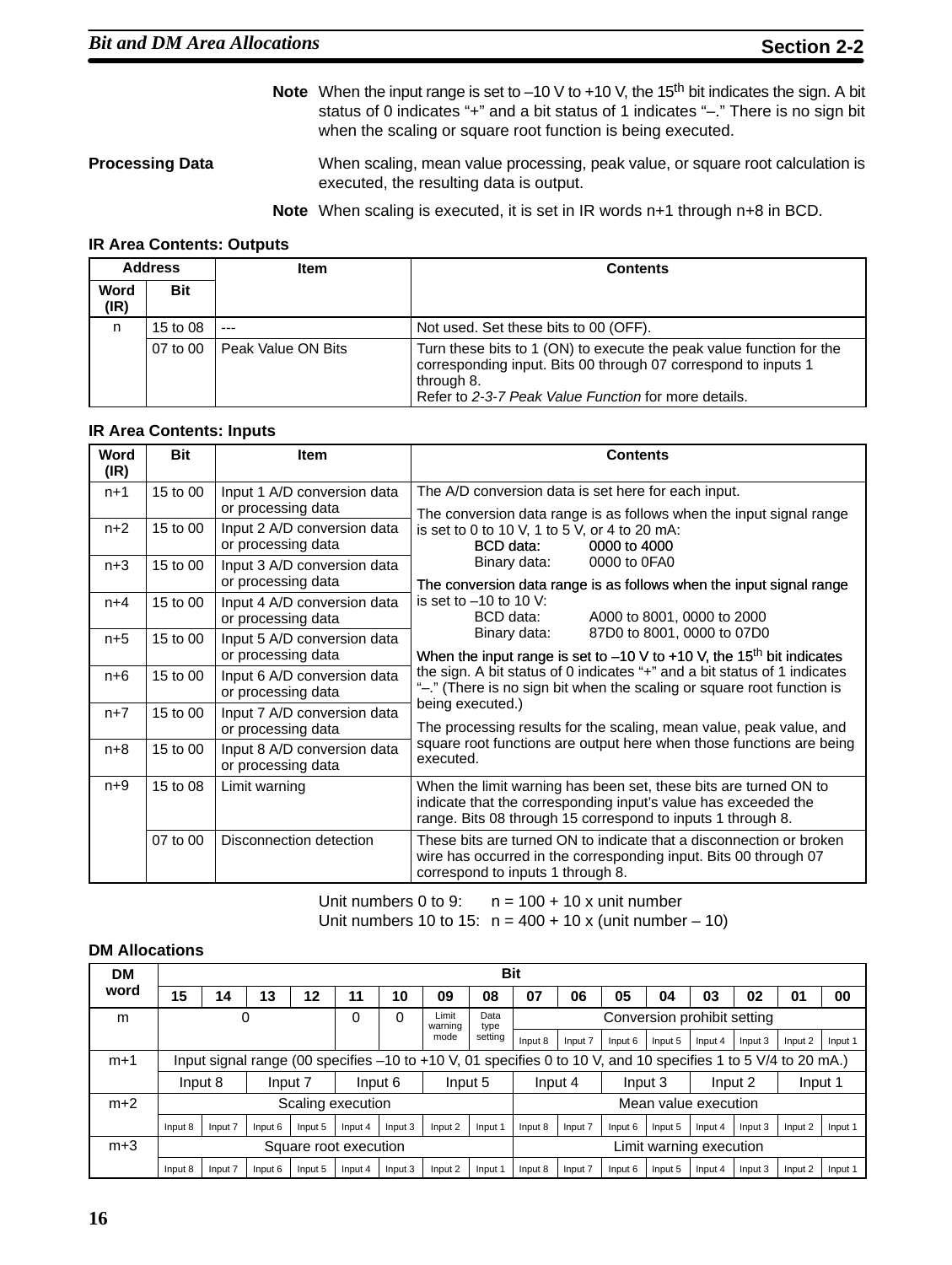| <b>DM</b> |    |                                                  |    |    |    |    |    |    | <b>Bit</b>                                       |    |    |    |    |    |    |    |
|-----------|----|--------------------------------------------------|----|----|----|----|----|----|--------------------------------------------------|----|----|----|----|----|----|----|
| word      | 15 | 14                                               | 13 | 12 | 11 | 10 | 09 | 08 | 07                                               | 06 | 05 | 04 | 03 | 02 | 01 | 00 |
| $m+4$     |    |                                                  |    |    |    |    |    |    | Input 1 scaling: lower-limit value               |    |    |    |    |    |    |    |
| $m+5$     |    |                                                  |    |    |    |    |    |    | Input 1 scaling: upper-limit value               |    |    |    |    |    |    |    |
| $m+6$     |    |                                                  |    |    |    |    |    |    | Input 2 scaling: lower-limit value               |    |    |    |    |    |    |    |
| $m+7$     |    |                                                  |    |    |    |    |    |    | Input 2 scaling: upper-limit value               |    |    |    |    |    |    |    |
| $m+8$     |    |                                                  |    |    |    |    |    |    | Input 3 scaling: lower-limit value               |    |    |    |    |    |    |    |
| $m+9$     |    | Input 3 scaling: upper-limit value               |    |    |    |    |    |    |                                                  |    |    |    |    |    |    |    |
| $m+10$    |    | Input 4 scaling: lower-limit value               |    |    |    |    |    |    |                                                  |    |    |    |    |    |    |    |
| $m+11$    |    |                                                  |    |    |    |    |    |    | Input 4 scaling: upper-limit value               |    |    |    |    |    |    |    |
| $m+12$    |    |                                                  |    |    |    |    |    |    | Input 5 scaling: lower-limit value               |    |    |    |    |    |    |    |
| $m+13$    |    |                                                  |    |    |    |    |    |    | Input 5 scaling: upper-limit value               |    |    |    |    |    |    |    |
| $m+14$    |    |                                                  |    |    |    |    |    |    | Input 6 scaling: lower-limit value               |    |    |    |    |    |    |    |
| $m+15$    |    |                                                  |    |    |    |    |    |    | Input 6 scaling: upper-limit value               |    |    |    |    |    |    |    |
| $m+16$    |    | Input 7 scaling: lower-limit value               |    |    |    |    |    |    |                                                  |    |    |    |    |    |    |    |
| $m+17$    |    |                                                  |    |    |    |    |    |    | Input 7 scaling: upper-limit value               |    |    |    |    |    |    |    |
| $m+18$    |    |                                                  |    |    |    |    |    |    | Input 8 scaling: lower-limit value               |    |    |    |    |    |    |    |
| $m+19$    |    | Input 8 scaling: upper-limit value               |    |    |    |    |    |    |                                                  |    |    |    |    |    |    |    |
| $m+20$    |    | Input 1 mean value processing: number of samples |    |    |    |    |    |    |                                                  |    |    |    |    |    |    |    |
| $m+21$    |    | Input 2 mean value processing: number of samples |    |    |    |    |    |    |                                                  |    |    |    |    |    |    |    |
| $m+22$    |    | Input 3 mean value processing: number of samples |    |    |    |    |    |    |                                                  |    |    |    |    |    |    |    |
| $m+23$    |    | Input 4 mean value processing: number of samples |    |    |    |    |    |    |                                                  |    |    |    |    |    |    |    |
| $m+24$    |    | Input 5 mean value processing: number of samples |    |    |    |    |    |    |                                                  |    |    |    |    |    |    |    |
| $m+25$    |    | Input 6 mean value processing: number of samples |    |    |    |    |    |    |                                                  |    |    |    |    |    |    |    |
| $m+26$    |    |                                                  |    |    |    |    |    |    | Input 7 mean value processing: number of samples |    |    |    |    |    |    |    |
| $m+27$    |    |                                                  |    |    |    |    |    |    | Input 8 mean value processing: number of samples |    |    |    |    |    |    |    |
| $m+28$    |    |                                                  |    |    |    |    |    |    | Input 1 limit warning: lower-limit value         |    |    |    |    |    |    |    |
| $m+29$    |    |                                                  |    |    |    |    |    |    | Input 1 limit warning: upper-limit value         |    |    |    |    |    |    |    |
| $m+30$    |    |                                                  |    |    |    |    |    |    | Input 2 limit warning: lower-limit value         |    |    |    |    |    |    |    |
| $m + 31$  |    |                                                  |    |    |    |    |    |    | Input 2 limit warning: upper-limit value         |    |    |    |    |    |    |    |
| $m+32$    |    |                                                  |    |    |    |    |    |    | Input 3 limit warning: lower-limit value         |    |    |    |    |    |    |    |
| $m+33$    |    |                                                  |    |    |    |    |    |    | Input 3 limit warning: upper-limit value         |    |    |    |    |    |    |    |
| $m+34$    |    |                                                  |    |    |    |    |    |    | Input 4 limit warning: lower-limit value         |    |    |    |    |    |    |    |
| $m+35$    |    |                                                  |    |    |    |    |    |    | Input 4 limit warning: upper-limit value         |    |    |    |    |    |    |    |
| $m+36$    |    |                                                  |    |    |    |    |    |    | Input 5 limit warning: lower-limit value         |    |    |    |    |    |    |    |
| $m+37$    |    |                                                  |    |    |    |    |    |    | Input 5 limit warning: upper-limit value         |    |    |    |    |    |    |    |
| $m + 38$  |    |                                                  |    |    |    |    |    |    | Input 6 limit warning: lower-limit value         |    |    |    |    |    |    |    |
| $m+39$    |    |                                                  |    |    |    |    |    |    | Input 6 limit warning: upper-limit value         |    |    |    |    |    |    |    |
| $m+40$    |    |                                                  |    |    |    |    |    |    | Input 7 limit warning: lower-limit value         |    |    |    |    |    |    |    |
| $m+41$    |    |                                                  |    |    |    |    |    |    | Input 7 limit warning: upper-limit value         |    |    |    |    |    |    |    |
| $m+42$    |    |                                                  |    |    |    |    |    |    | Input 8 limit warning: lower-limit value         |    |    |    |    |    |    |    |
| $m+43$    |    |                                                  |    |    |    |    |    |    | Input 8 limit warning: upper-limit value         |    |    |    |    |    |    |    |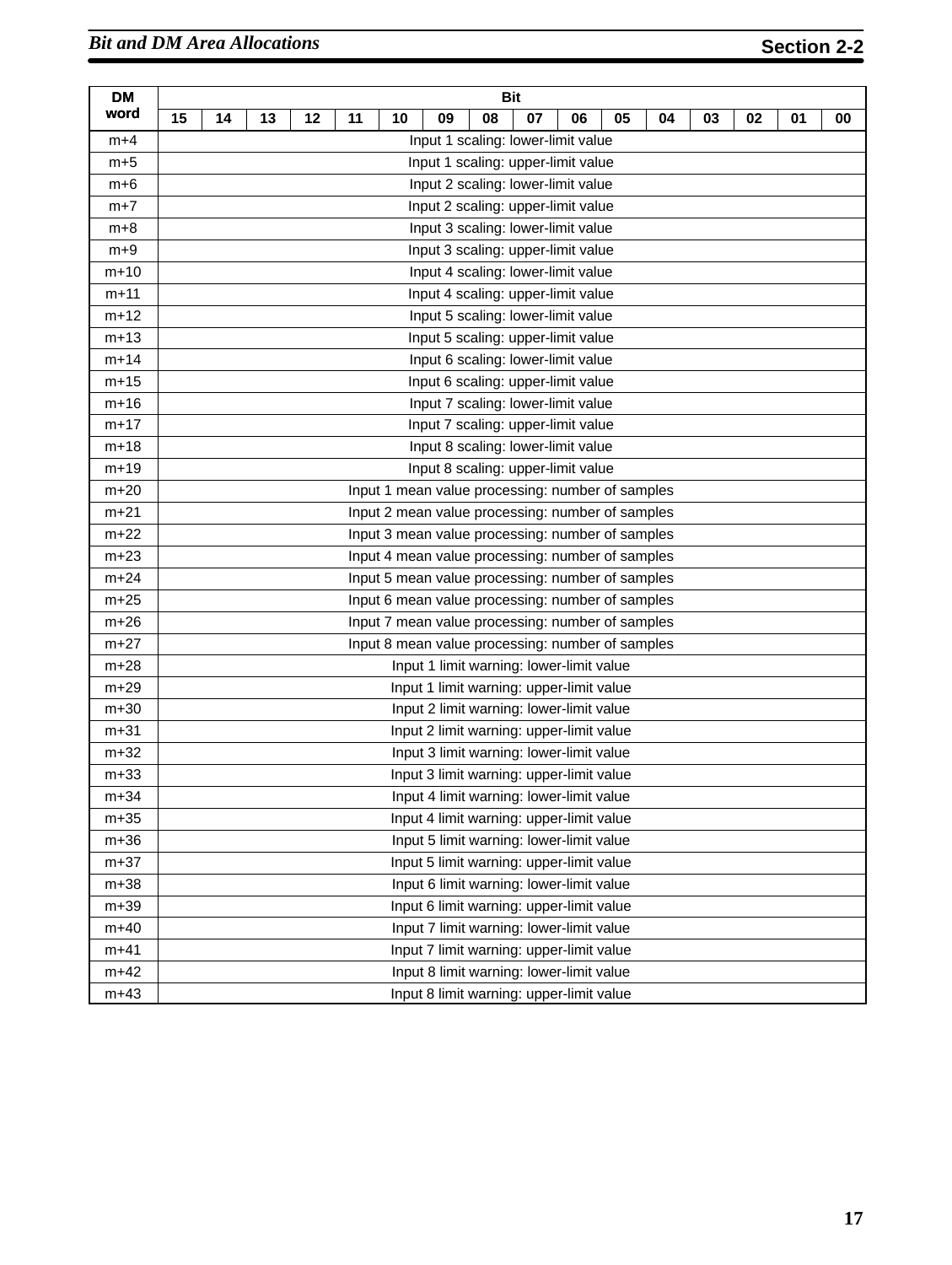| DM word(s)            | <b>Bits</b> | <b>Item</b>                    | <b>Data contents</b>                                                                                                                                                                                                                                                         |  |  |  |  |  |
|-----------------------|-------------|--------------------------------|------------------------------------------------------------------------------------------------------------------------------------------------------------------------------------------------------------------------------------------------------------------------------|--|--|--|--|--|
| m                     | 15 to 10    | ---                            | Not used.                                                                                                                                                                                                                                                                    |  |  |  |  |  |
|                       | 09          | Limit warning mode             | Sets the operating mode for the limit warning function. This<br>setting applies to all 8 inputs.                                                                                                                                                                             |  |  |  |  |  |
|                       |             |                                | 0: Mode 1 (normal warning)<br>1: Mode 2 (sequence warning)                                                                                                                                                                                                                   |  |  |  |  |  |
|                       |             |                                | Refer to 2-3-8 Limit Warning Function for more details.                                                                                                                                                                                                                      |  |  |  |  |  |
|                       | 08          | Conversion data type           | Sets the data type of the conversion data to binary or BCD.<br>This setting applies to all 8 inputs.                                                                                                                                                                         |  |  |  |  |  |
|                       |             |                                | 0: Binary<br>1:BCD                                                                                                                                                                                                                                                           |  |  |  |  |  |
|                       | 07 to 00    | Conversion prohibit setting    | Turn these bits turned ON to disable A/D conversion for the<br>corresponding input. Bits 00 through 07 correspond to inputs<br>1 through 8.                                                                                                                                  |  |  |  |  |  |
|                       |             |                                | 0: Conversion enabled<br>1: Conversion disabled                                                                                                                                                                                                                              |  |  |  |  |  |
| $m+1$                 | 15 and 14   | Input signal range for input 8 | Each pair of bits sets the input signal range for the                                                                                                                                                                                                                        |  |  |  |  |  |
|                       | 13 and 12   | Input signal range for input 7 | corresponding input, as follows.<br>(The first bit is the higher bit.)                                                                                                                                                                                                       |  |  |  |  |  |
|                       | 11 and 10   | Input signal range for input 6 | 00: $-10$ V to $+10$ V                                                                                                                                                                                                                                                       |  |  |  |  |  |
|                       | 09 and 08   | Input signal range for input 5 | 01: 0 to 10 $V$                                                                                                                                                                                                                                                              |  |  |  |  |  |
|                       | 07 and 06   | Input signal range for input 4 | 10: 1 to 5 V/4 to 20 mA                                                                                                                                                                                                                                                      |  |  |  |  |  |
|                       | 05 and 04   | Input signal range for input 3 | 11: Not used.                                                                                                                                                                                                                                                                |  |  |  |  |  |
|                       | 03 and 02   | Input signal range for input 2 |                                                                                                                                                                                                                                                                              |  |  |  |  |  |
|                       | 01 and 00   | Input signal range for input 1 |                                                                                                                                                                                                                                                                              |  |  |  |  |  |
| $m+2$                 | 15 to 08    | Scaling execution              | Turn these bits turned ON to execute the scaling function for<br>the corresponding input. Bits 08 through 15 correspond to<br>inputs 1 through 8.                                                                                                                            |  |  |  |  |  |
|                       |             |                                | 0: Scaling function won't be executed.<br>1: Scaling function will be executed.                                                                                                                                                                                              |  |  |  |  |  |
|                       |             |                                | Refer to 2-3-5 Scaling Function for more details.                                                                                                                                                                                                                            |  |  |  |  |  |
|                       | 07 to 00    | Mean value execution           | Turn these bits turned ON to execute the mean value<br>function for the corresponding input. Bits 00 through 07<br>correspond to inputs 1 through 8.                                                                                                                         |  |  |  |  |  |
|                       |             |                                | 0: Mean value function won't be executed.<br>1: Mean value function will be executed.                                                                                                                                                                                        |  |  |  |  |  |
|                       |             |                                | Refer to 2-3-6 Mean Value Function for more details.                                                                                                                                                                                                                         |  |  |  |  |  |
| $m+3$                 | 15 to 08    | Square root execution          | Turn these bits turned ON to execute the square root<br>function for the corresponding input. Bits 08 through 15<br>correspond to inputs 1 through 8.                                                                                                                        |  |  |  |  |  |
|                       |             |                                | 0: Square root function won't be executed.<br>1: Square root function will be executed.                                                                                                                                                                                      |  |  |  |  |  |
|                       |             |                                | Refer to 2-3-4 Square Root Function for more details.                                                                                                                                                                                                                        |  |  |  |  |  |
|                       | 07 to 00    | Limit warning execution        | Turn these bits turned ON to execute the limit warning<br>function for the corresponding input. Bits 00 through 07<br>correspond to inputs 1 through 8.                                                                                                                      |  |  |  |  |  |
|                       |             |                                | 0: Limit warning function won't be executed.<br>1: Limit warning function will be executed.                                                                                                                                                                                  |  |  |  |  |  |
|                       |             |                                | Refer to 2-3-8 Limit Warning Function for more details.                                                                                                                                                                                                                      |  |  |  |  |  |
| $m+4$<br>to<br>$m+19$ | 15 to 00    | Scaling data                   | The scaling data (upper and lower limits) is set in BCD (0000<br>to 9999), using two words for each input. Set the lower limit<br>in the first of the two words and the upper limit in the second,<br>and make sure that the lower limit is smaller than the upper<br>limit. |  |  |  |  |  |
|                       |             |                                | Refer to 2-3-5 Scaling Function for more details.                                                                                                                                                                                                                            |  |  |  |  |  |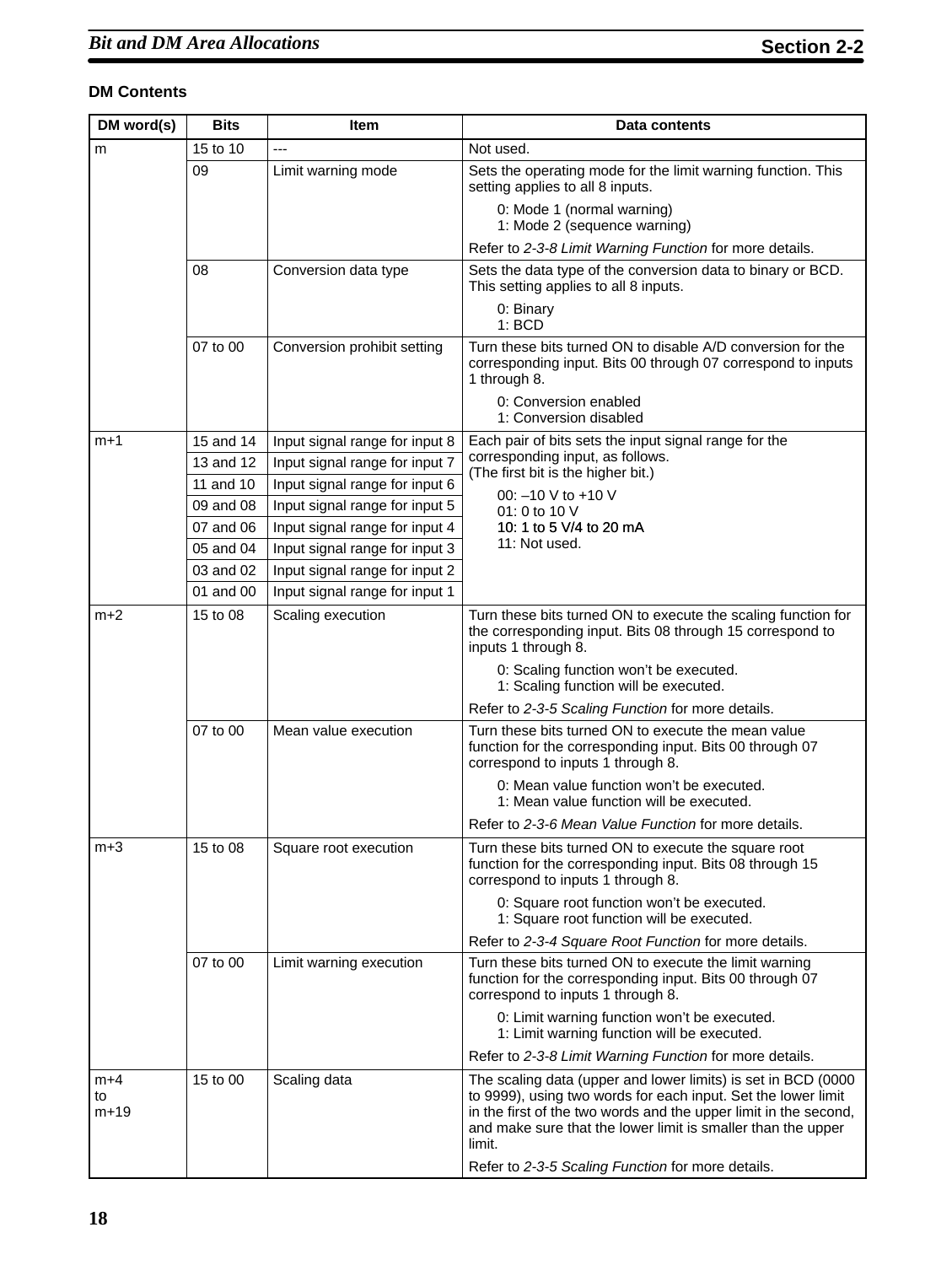| DM word(s)             | <b>Bits</b>                                               | Item               | Data contents                                                                                                                                                                                                                                                   |
|------------------------|-----------------------------------------------------------|--------------------|-----------------------------------------------------------------------------------------------------------------------------------------------------------------------------------------------------------------------------------------------------------------|
| $m+20$<br>to<br>$m+27$ | 15 to 00<br>Number of terms for<br>calculating mean value |                    | The number of samples to be taken for calculating the mean<br>value is set in BCD (0003 to 9999) for each input.<br>DM words m+20 through m+27 correspond to inputs 1<br>through 8.                                                                             |
|                        |                                                           |                    | Refer to 2-3-6 Mean Value Function for more details.                                                                                                                                                                                                            |
| $m+28$<br>to<br>$m+43$ | 15 to 00                                                  | Limit warning data | The limit warning data (upper and lower limits) is set in BCD<br>using two words for each input. Set the lower limit in the first<br>of the two words and the upper limit in the second, and make<br>sure that the lower limit is smaller than the upper limit. |
|                        |                                                           |                    | The setting range is 0000 to 4000. (The scaling data's upper<br>and lower limits are used when the scaling function is being<br>executed.)                                                                                                                      |
|                        |                                                           |                    | Refer to 2-3-8 Limit Warning Function for more details.                                                                                                                                                                                                         |

## **2-3 Functions and Programming**

The C200H-AD002 Analog Input Unit provides nine functions:

- **1, 2, 3...** 1. Conversion prohibit settings
	- 2. Input signal range settings
	- 3. Conversion data type setting
	- 4. Square root function
	- 5. Scaling function
	- 6. Mean value processing function
	- 7. Peak value function
	- 8. Limit warning function
	- 9. Disconnection detection function

(This function can be used with the 1 to 5 V/4 to 20 mA input range only.)

These functions are set using Unit switches and Peripheral Devices, such as a Programming Console. The words allocated to the Unit in the DM Area (DM m to DM m+43) cannot be written from user program and all data set in these words must be written from a Peripheral Device.

When inputting data from a Programming Console, use the operations to change present values. When inputting from the SSS (SYSMAC Support Software), use the DM editing operations.

The data set in the DM area is transferred to the Analog Input Unit when either of the following steps is taken. Be sure to perform one or the other of these steps whenever new data has been set or data has been changed.

- Turning  $ON \rightarrow OFF \rightarrow ON$  the power to the C200H, C200HS, C200HX/HG/HE CPU.
- Turning OFF  $\rightarrow$  ON the Restart Bit allocated to the Unit as a Special I/O Unit (C200H/C200HS: AR 0100 to 0109, C200HX/HG/HE: SR 28100 to 28115).

The above functions 3 to 8 can be used at the same time. Data will be processed in the following sequence and the final results will be output to words n+1 to n+8: analog-to-digital conversion  $\rightarrow$  square root  $\rightarrow$  scaling  $\rightarrow$  mean value  $\rightarrow$  peak value.

## **2-3-1 Conversion Prohibit Settings**

**Function** The A/D conversion processing period for the used inputs can be reduced by stopping conversion for unused inputs.

The data is fixed at 0000 for inputs with the conversion prohibit setting.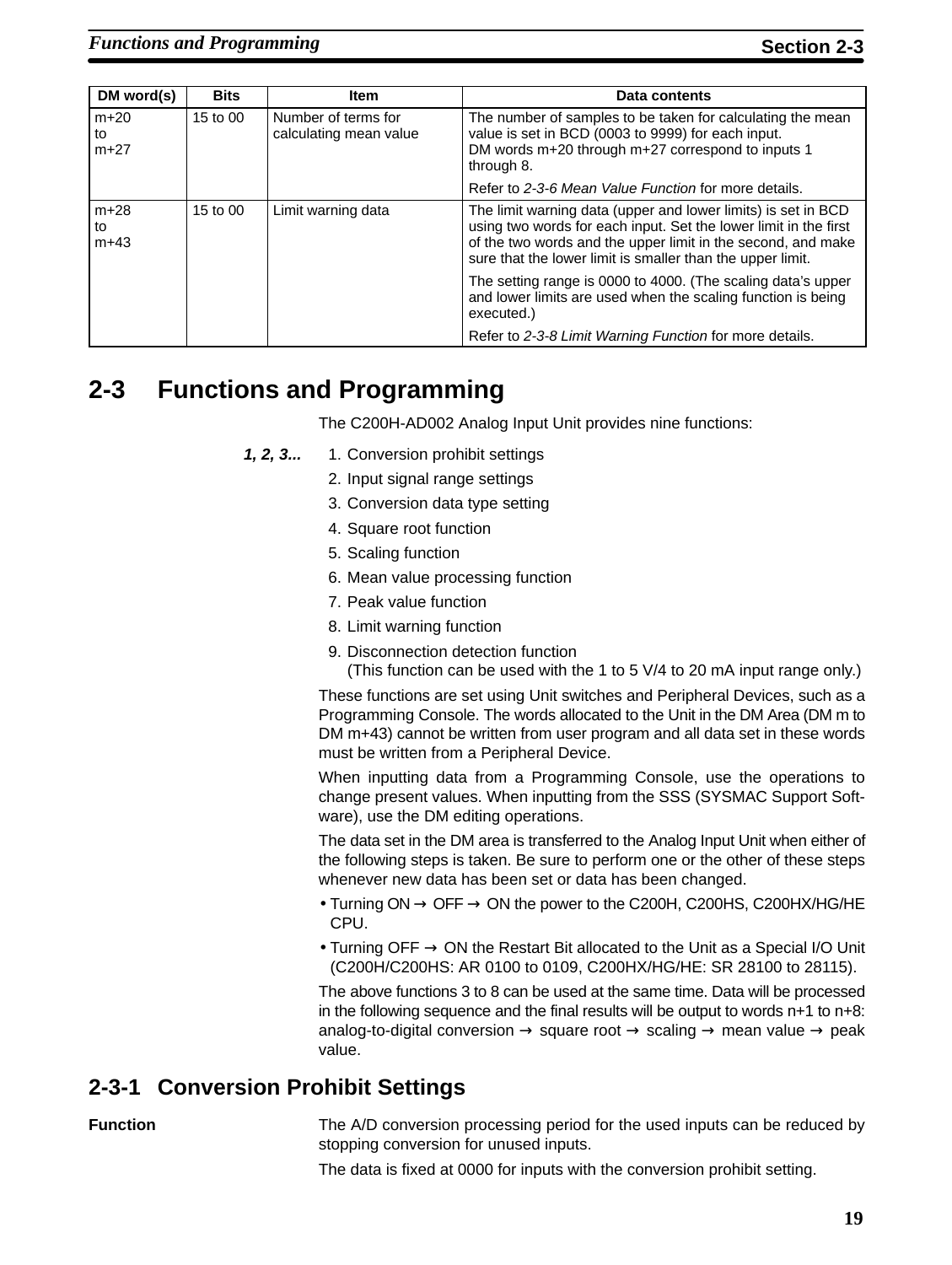| <b>Setting Method</b>  |                                                           | The conversion prohibit setting is made in bits 00 to 07 of DM word m. Set the<br>corresponding bit to "1" to prohibit conversion for that input.                                                                                                                                                                                                                                                                                                                                                                                                |
|------------------------|-----------------------------------------------------------|--------------------------------------------------------------------------------------------------------------------------------------------------------------------------------------------------------------------------------------------------------------------------------------------------------------------------------------------------------------------------------------------------------------------------------------------------------------------------------------------------------------------------------------------------|
|                        | <b>Bit 07</b><br>06<br>05<br>DM m                         | 04<br>03<br>02<br>01<br>00<br>0: Conversion enabled<br>1: Conversion disabled                                                                                                                                                                                                                                                                                                                                                                                                                                                                    |
|                        | Input 6<br>Input 8<br>Input 7                             | Input 5<br>Input 3<br>Input 4<br>Input 2<br>Input 1                                                                                                                                                                                                                                                                                                                                                                                                                                                                                              |
| <b>Sampling Period</b> | following equation:<br>formed for the last enabled input. | The "sampling period" is the amount of time between A/D conversion processing<br>for a given input. The sampling period for this Unit can be determined from the<br>Sampling period = 4 ms + (number of enabled inputs) $\times$ 2.5 ms<br>The base sampling period of 4 ms excludes effects such as temperature drift.<br>This processing is performed every time after A/D conversion has been per-<br>Stopping conversion for unused inputs reduces the number of enabled inputs<br>and the sampling period, as shown in the following table. |
|                        | Number of enabled inputs                                  | <b>Sampling period</b>                                                                                                                                                                                                                                                                                                                                                                                                                                                                                                                           |
|                        | 1                                                         | 6.5 ms                                                                                                                                                                                                                                                                                                                                                                                                                                                                                                                                           |
|                        | $\overline{c}$                                            | 9.0 <sub>ms</sub>                                                                                                                                                                                                                                                                                                                                                                                                                                                                                                                                |
|                        | 3                                                         | $11.5$ ms                                                                                                                                                                                                                                                                                                                                                                                                                                                                                                                                        |
|                        | 4                                                         | 14.0 ms                                                                                                                                                                                                                                                                                                                                                                                                                                                                                                                                          |
|                        | 5                                                         | 16.5 ms                                                                                                                                                                                                                                                                                                                                                                                                                                                                                                                                          |
|                        | 6                                                         | 19.0 ms                                                                                                                                                                                                                                                                                                                                                                                                                                                                                                                                          |
|                        | 7                                                         | $21.5$ ms                                                                                                                                                                                                                                                                                                                                                                                                                                                                                                                                        |
|                        | 8                                                         | 24.0 ms                                                                                                                                                                                                                                                                                                                                                                                                                                                                                                                                          |

**Additional Information** The following amount of time is required to read the conversion data to the CPU.

Min. time required =  $(sampling period) + (cycle time)$ 

Max. time required = (sampling period) + (cycle time)  $\times$  2

### **2-3-2 Input Signal Range Setting**

**Function** Sets the input signal range to match the input signal being used for each input.

**Setting Method** The input signal range setting for each input is made with two bits in DM word m+1. Set the corresponding pair of bits to the desired value for that input.

| Bit          | 15 14 13 12 11 10 09 08 07 06 05 04 03 02 01 00 |   |   |        |  |
|--------------|-------------------------------------------------|---|---|--------|--|
| DM $(m + 1)$ |                                                 |   |   |        |  |
|              |                                                 |   |   |        |  |
| $\infty$     | $\circ$                                         | ω | ო | $\sim$ |  |
|              |                                                 |   |   |        |  |

|                     | Bit |                      | Input signal range               |  |  |  |
|---------------------|-----|----------------------|----------------------------------|--|--|--|
| <b>Leftmost bit</b> |     | <b>Rightmost bit</b> |                                  |  |  |  |
|                     |     |                      | $-10$ to $+10$ V                 |  |  |  |
|                     |     |                      | 0 to $+10$ V                     |  |  |  |
|                     |     |                      | $+1$ to $+5$ V/ $+4$ to $+20$ mA |  |  |  |
|                     |     |                      | Not used.                        |  |  |  |

**Example** This example shows how to set DM word m+1 to set the following input signal ranges.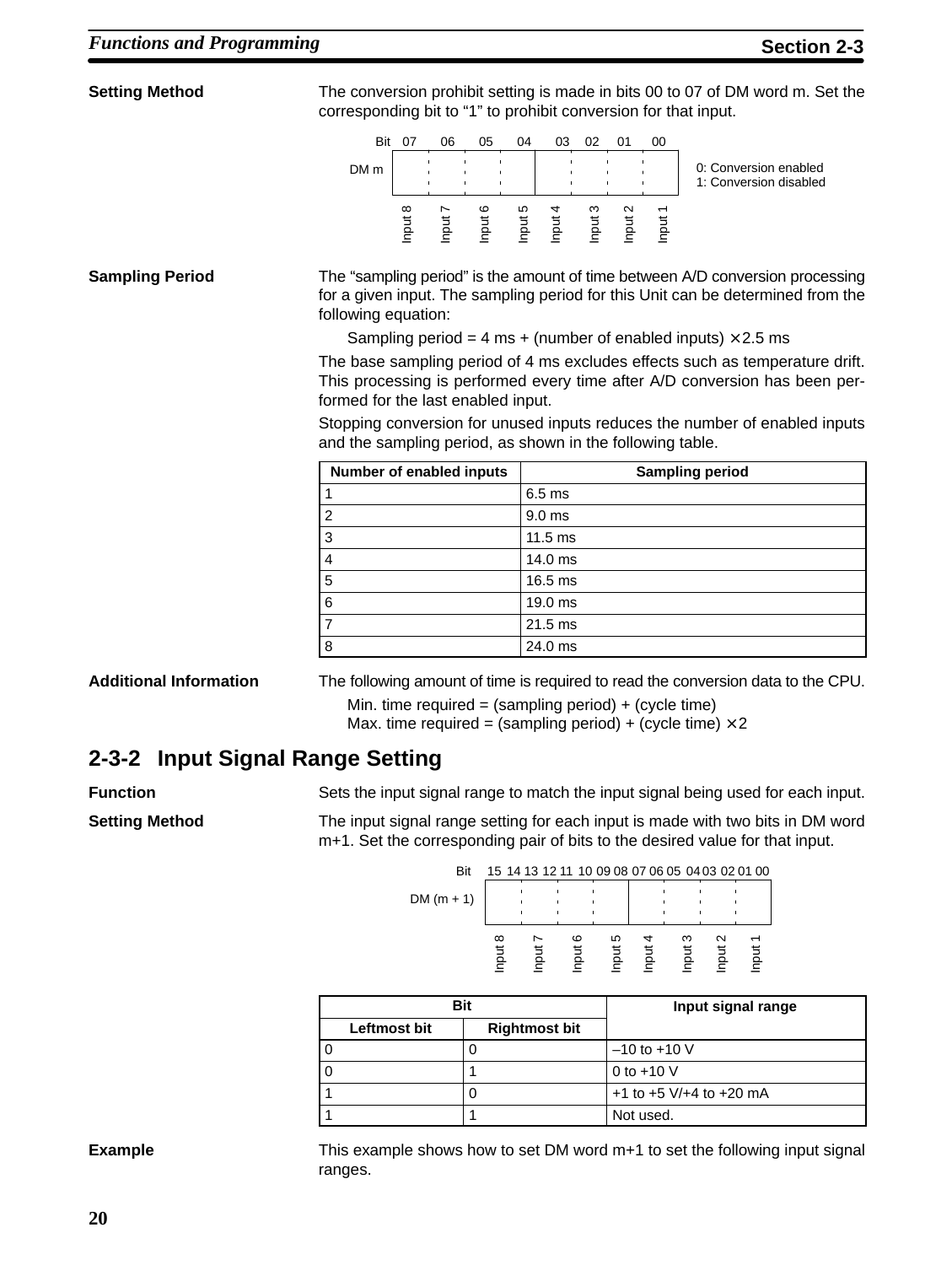| <b>Inputs</b>  | Input signal range | <b>Bit settings</b> |
|----------------|--------------------|---------------------|
| Inputs 1 to 4  | $+1$ to $+5$ V     | 10                  |
| Inputs 5 and 6 | $-10$ to $+10$ V   | 00                  |
| Inputs 7 and 8 | 0 to $+10$ V       |                     |



Set DM word m+1 to "50AA" to set the desired input signal ranges.

### **2-3-3 Conversion Data Type Setting**

**Function** Sets whether the digital conversion data is output in binary or BCD. The digital data is output to IR words n+1 through n+8.

> The scaling and square root functions can process BCD data only, so the data type setting is ignored when these functions are being used.

**Setting Method** Set the data type with bit 8 of DM word m.



**A/D Conversion Data** The following table shows the range of data that is output to IR words n+1 through n+8.

| Input range                                          | <b>Binary data</b>                                           | <b>BCD</b> data                                                                  |
|------------------------------------------------------|--------------------------------------------------------------|----------------------------------------------------------------------------------|
| 0 to $+10$ V,<br>$+1$ to $+5$ V,<br>$+4$ to $+20$ mA | 0000 to 0FA0                                                 | 0000 to 4000                                                                     |
| $-10$ to $+10$ V                                     | 87D0 to 8001, 0000 to 07D0<br>(-07D0 to -0001, 0000 to 07D0) | A000 to 8001, 0000 to 2000<br>$(-2000 \text{ to } -0001, 0000 \text{ to } 2000)$ |

Note When the input range is set to -10 V to +10 V, the 15<sup>th</sup> bit indicates the sign. A bit status of 0 indicates "+" and a bit status of 1 indicates "–." There is no sign bit when the scaling or square root function is being executed.

### **Binary Data Conversion**

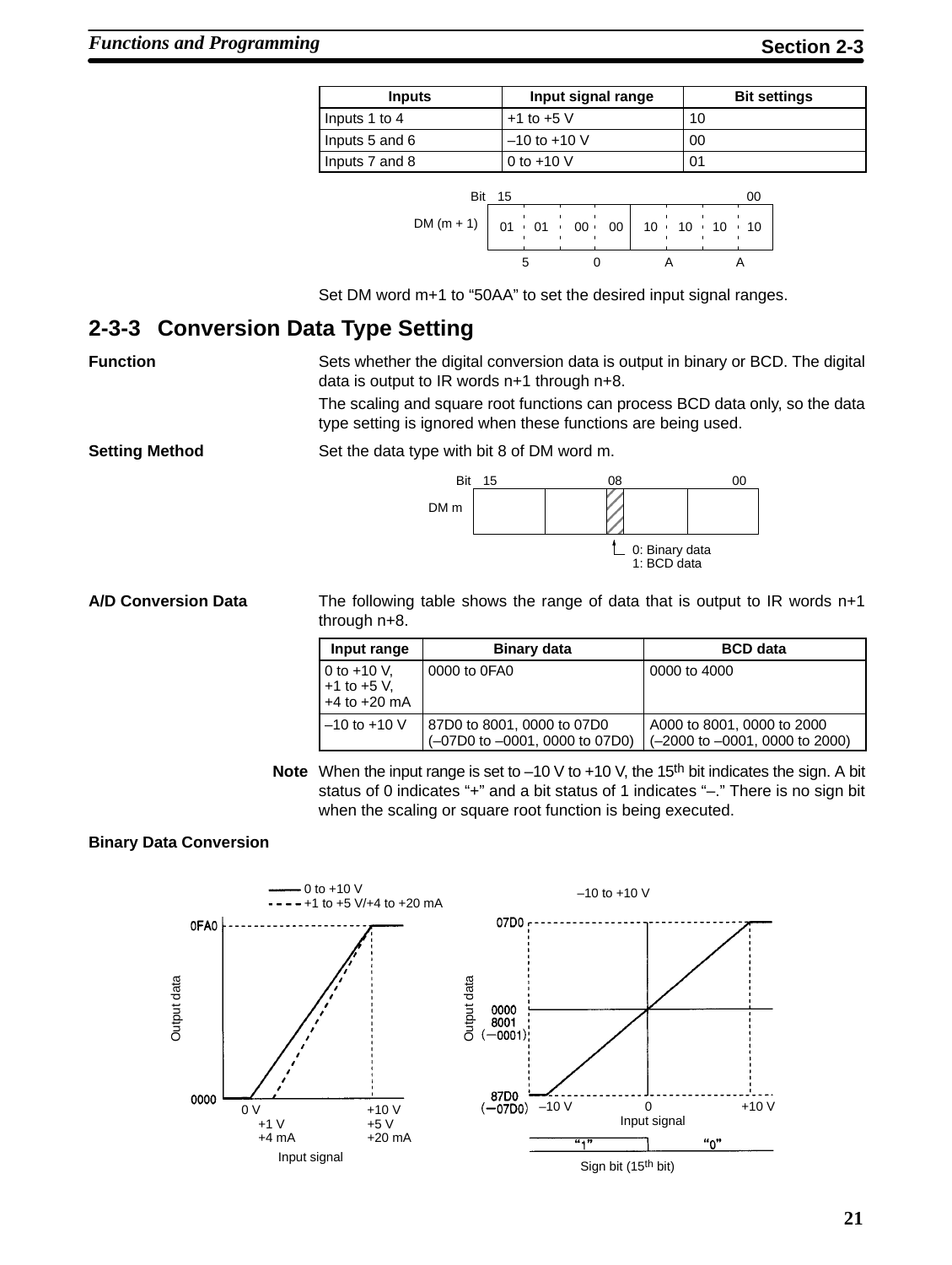### **BCD Data Conversion**



- **Note** 1. The maximum digital output value will be used if the analog input signal exceeds the maximum value of the specified input signal range (+10 V or +5 V/+20 mA) and the minimum digital output value will be used if the analog input signal falls below the minimum value of the specified input signal range (0 V, +1 V/+4 mA, or –10 V).
	- 2. The digital output value will be 0000 when the input signal range is set to –10 to +10 V and the analog input signal is 0 V. The sign bit will be 0, and there is no output value of 8000.

### **2-3-4 Square Root Function**

**Function** Converts quadratic input data, such as data from a thermocouple input, to linear data (0000 to 4000 BCD) and outputs the converted data.

> This function can be used at the same time as other functions. When the square root function is used together with the scaling or mean value functions, the scaling or mean value processing is performed after the square root processing.

> This function operates on BCD data only, so the conversion data type setting is ignored.

**Setting Method** The square root function is set with bits 08 to 15 of DM word m+3. Set the corresponding bit to "1" to enable the square root function for that input.

| Bit<br>DM $(m + 3)$ | 15       | 14 | 13      | 12 | 10 | 09                 | 08 | 0: Square root<br>function disabled<br>1: Square root |
|---------------------|----------|----|---------|----|----|--------------------|----|-------------------------------------------------------|
|                     | $\infty$ |    | $\circ$ | LO | ო  | $\scriptstyle\sim$ |    | function enabled                                      |

**Square Root Calculation** The square root function is performed with the following equation and the decimal portion of the result is truncated.

Square root data =  $\sqrt{4000 \times 100}$  input data (BCD conversion data)

When the input signal range is set to -10 to +10 V, calculate the input data (BCD conversion data) with –10 V as 0000 and +10 V as 4000.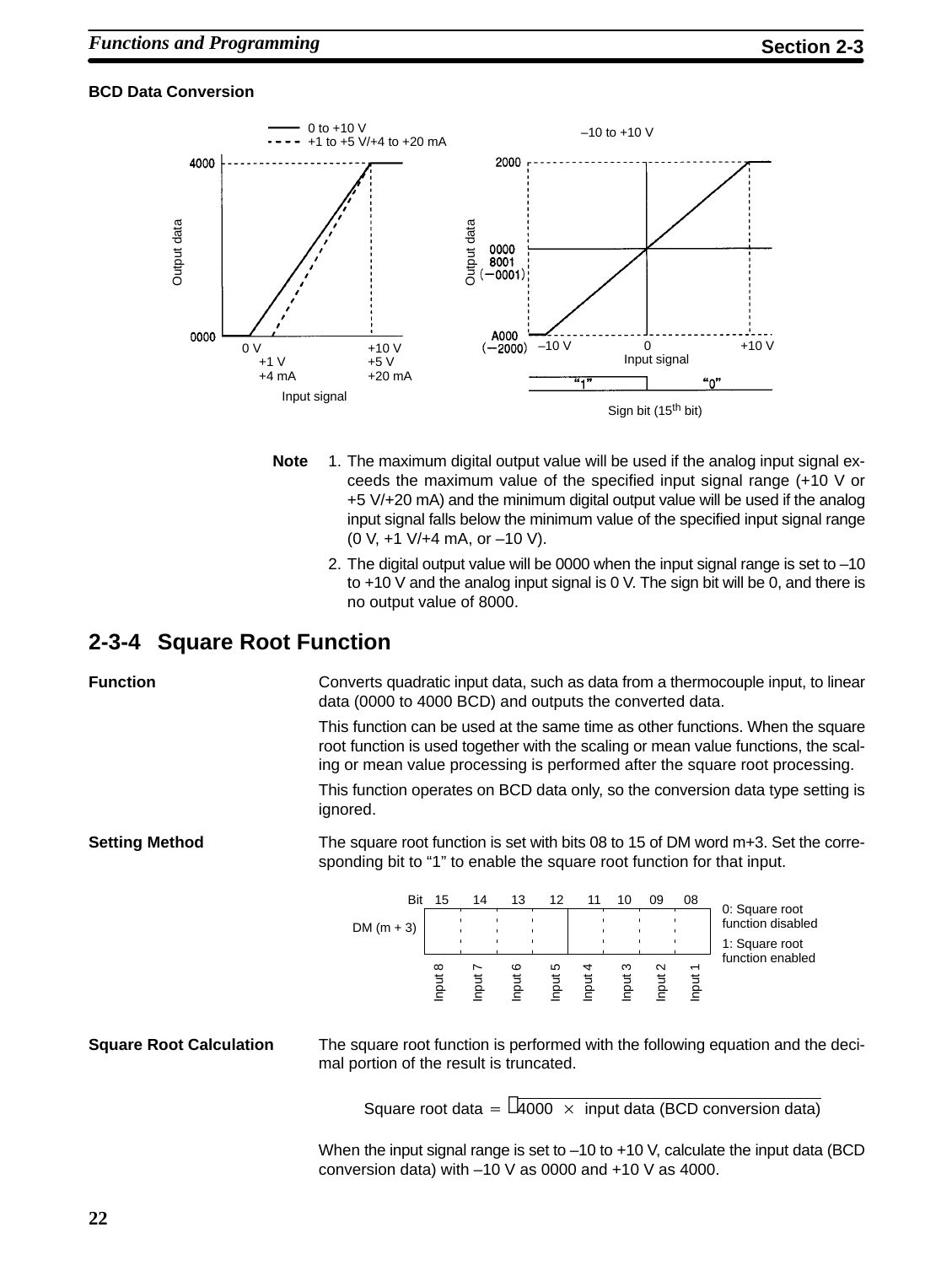## **2-3-5 Scaling Function**

The scaling function converts the digital output values to the scale defined by the specified lower-limit and upper-limit values, then outputs the scaled data. The lower-limit value is the digital output value corresponding to the minimum input value. The upper-limit value is the digital output value corresponding to the maximum input value.

Scaled data for each input is output in IR words n+1 through n+8.

This function operates on BCD data only, so the conversion data type setting is ignored. Except for the BCD limitation, the scaling function can be used with other functions.

**Setting Method** Two settings must be made to use the scaling function. First, the scaling function must be enabled for the desired input(s), and then the upper- and lower-limit data must be set for those inputs.

> **1, 2, 3...** 1. The scaling function is set with bits 08 to 15 of DM word m+2. Set the corresponding bit to "1" to enable the scaling function for that input.



2. Set the upper and lower limits for each input in the corresponding pair of words in DM m+4 through DM m+19. The data must be BCD from 0000 to 9999 and the upper-limit value must be greater than the lower-limit value.

| <b>DM</b> word | Data                               |
|----------------|------------------------------------|
| $m+4$          | Input 1 scaling: lower-limit value |
| $m+5$          | Input 1 scaling: upper-limit value |
| $m+6$          | Input 2 scaling: lower-limit value |
| $m+7$          | Input 2 scaling: upper-limit value |
| $m+8$          | Input 3 scaling: lower-limit value |
| $m+9$          | Input 3 scaling: upper-limit value |
| $m+10$         | Input 4 scaling: lower-limit value |
| $m+11$         | Input 4 scaling: upper-limit value |
| $m+12$         | Input 5 scaling: lower-limit value |
| $m+13$         | Input 5 scaling: upper-limit value |
| $m+14$         | Input 6 scaling: lower-limit value |
| $m+15$         | Input 6 scaling: upper-limit value |
| $m+16$         | Input 7 scaling: lower-limit value |
| $m+17$         | Input 7 scaling: upper-limit value |
| $m+18$         | Input 8 scaling: lower-limit value |
| $m+19$         | Input 8 scaling: upper-limit value |

**Scaling Calculation** The scaling calculation is made with the following equation using the preset upper and lower-limit values for the input. The decimal portion of the result is truncated.

Scaled data = input data (BCD conversion data)  $\times \frac{upper limit}{4000}$ upper limit  $\Box$  lower limit<br>4000 + lower limit

> When the input signal range is set to -10 to +10 V, calculate the input data (BCD conversion data) with –10 V as 0000 and +10 V as 4000.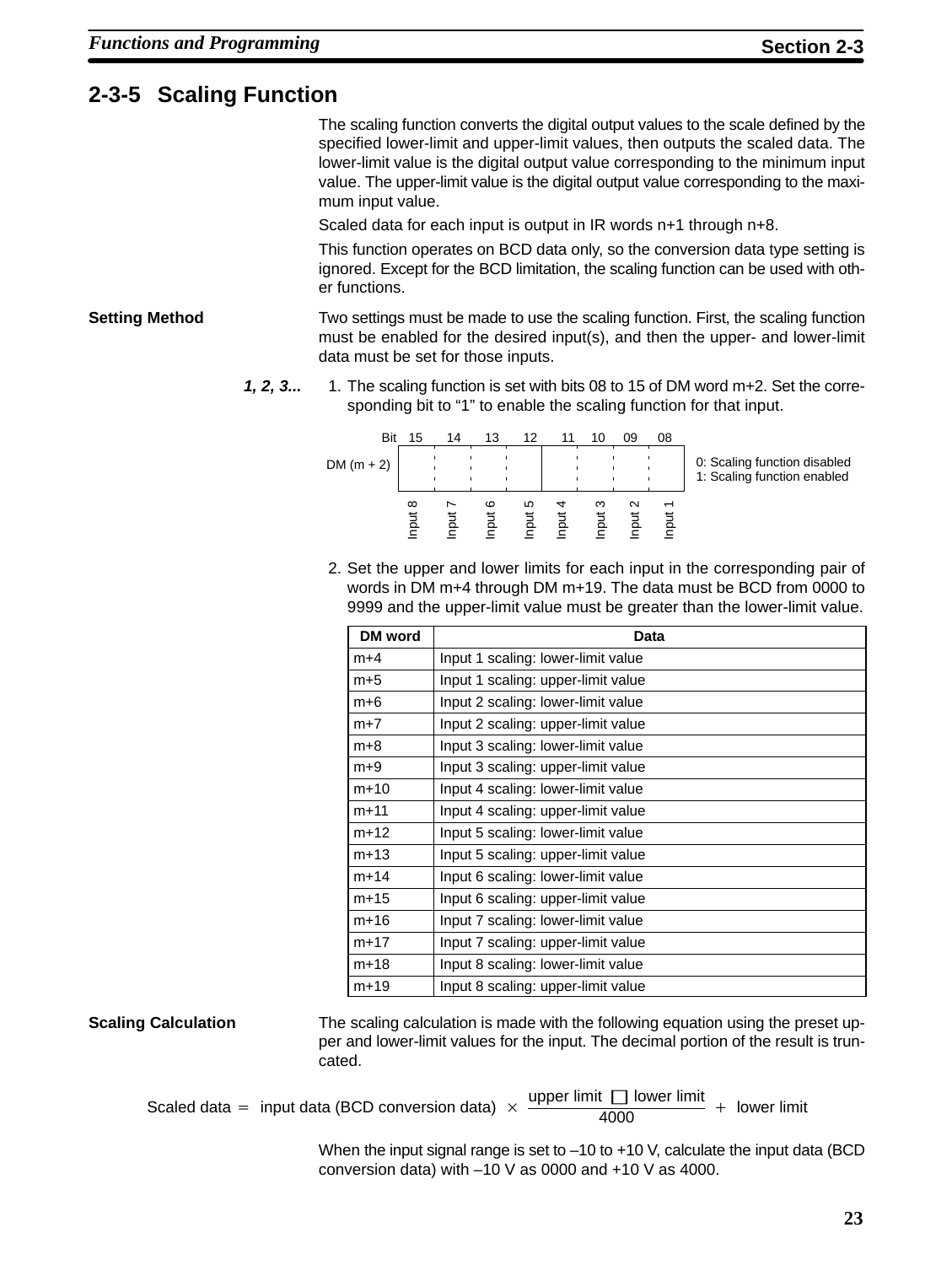- **Note** 1. The resolution is fixed at 1/4000 if the (upper limit lower limit) term is greater than 4000.
	- 2. The resolution will be lower if the (upper limit lower limit) term is less than 4000. For example, the resolution will be 1/2000 if the upper limit – lower  $limit = 2000.$
	- 3. The scaling calculation won't be performed if the DM words don't contain BCD data or the upper-limit data  $\sqcap$  lower-limit data.
	- 4. When the scaling function is executed, the conversion data type setting is ignored and the scaled data is output.

**Example 1** Input signal range: 0 to +10 V Lower limit: 1000 Upper limit: 9000



**Example 2** Input signal range: –10 to +10 V Lower limit: 1000 Upper limit: 7000

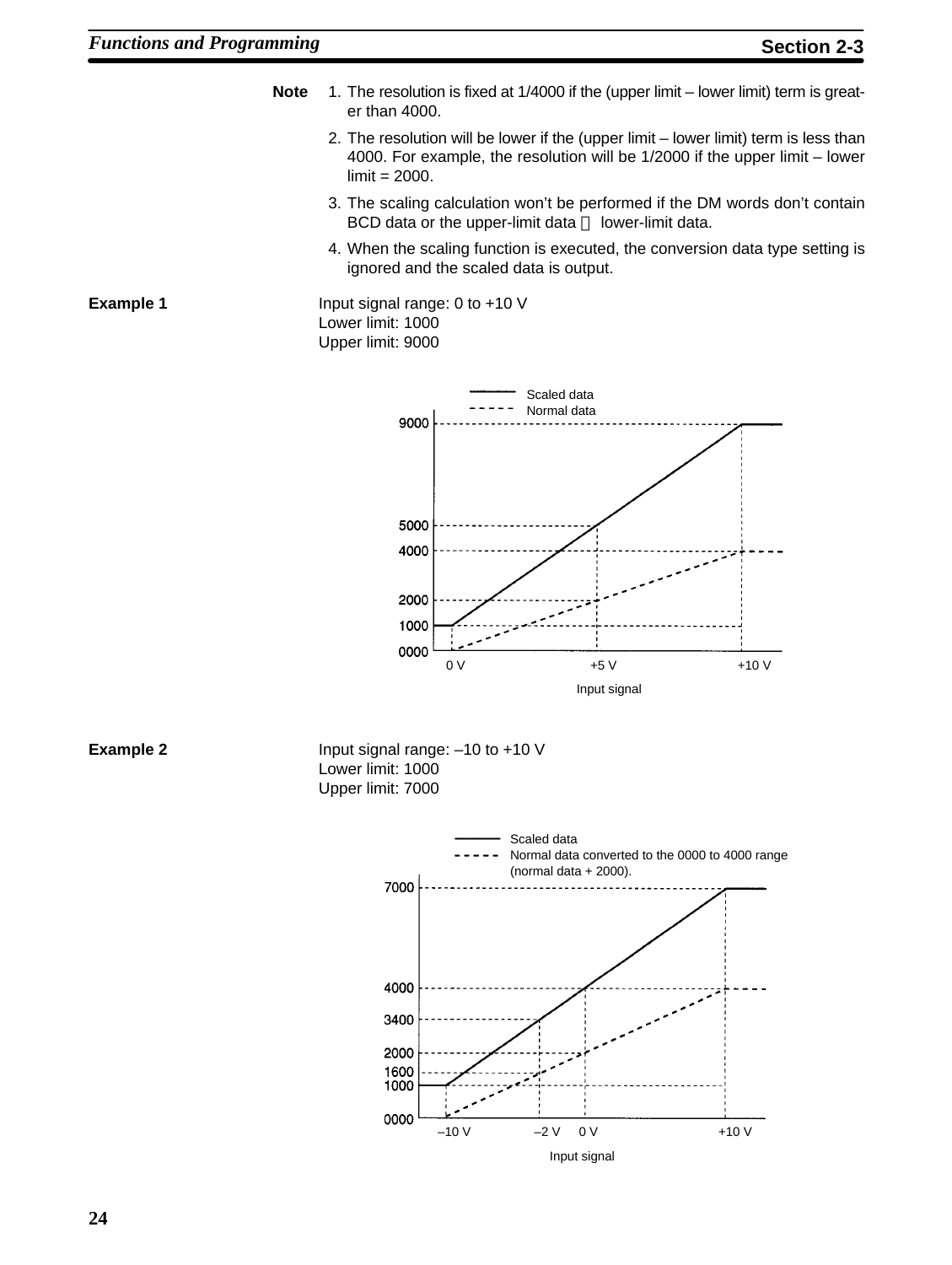For example, the scaled data for –2 V is calculated as follows:

BCD conversion value for  $\Box 2 \vee = \frac{(\Box 2) \Box (\Box 10)}{10 \Box (\Box 10)} \times 4000 = \frac{8}{20} \times 4000 = 1600$ 

□ 2 V scaled data = 1600  $\times \frac{7000 \text{ } 1000}{4000} + 1000 = 3400$ 

### **2-3-6 Mean Value Function**

**Function** The mean value function collects the specified number of data samples, discards the minimum and maximum values, calculates the mean value of the remaining samples and outputs the result.

> The result for each input is output to its corresponding word in IR words n+1 through n+8.

The mean value function can be used in combination with other functions.

**Setting Method** Two settings must be made to use the mean value function. First, the mean value function must be enabled for the desired input(s), and then the number of samples data must be set for those inputs.

> **1, 2, 3...** 1. The mean value function is set with bits 00 to 07 of DM word m+2. Set the corresponding bit to "1" to enable the mean value function for that input.

|              | Bit | 07       | 06 | 05       | 04  | 03 | 02 | 01     | 00 |                                    |
|--------------|-----|----------|----|----------|-----|----|----|--------|----|------------------------------------|
| DM $(m + 2)$ |     |          |    |          |     |    |    |        |    | 0: Mean value<br>function disabled |
|              |     |          |    |          |     |    |    |        |    | 1: Mean value                      |
|              |     | $\infty$ | ∼  | ဖ        | 5   | ↽  | ო  | $\sim$ |    | function enabled                   |
|              |     |          |    | put<br>P | put | 5  |    |        |    |                                    |
|              |     |          |    |          |     |    |    |        |    |                                    |

2. Set the number of samples for each input in the corresponding word in DM m+20 through DM m+27. The data must be BCD from 0003 to 9999.

| DM word | Data                                             |
|---------|--------------------------------------------------|
| $m+20$  | Input 1 mean value processing: number of samples |
| $m+21$  | Input 2 mean value processing: number of samples |
| $m+22$  | Input 3 mean value processing: number of samples |
| $m+23$  | Input 4 mean value processing: number of samples |
| $m+24$  | Input 5 mean value processing: number of samples |
| $m+25$  | Input 6 mean value processing: number of samples |
| $m+26$  | Input 7 mean value processing: number of samples |
| $m+27$  | Input 8 mean value processing: number of samples |

**Mean Value Calculation and Sampling Period**

The mean value is calculated using the equation below. The decimal portion of the result is truncated.

Mean value  $=$  sum of the samples (except the min. and max. values) number of samples  $\Box$  2

The sampling period between mean value calculations can be determined from the following equation:

Sampling period = (no. of samples)  $\times$  (sampling period per point)

 $=$  (no. of samples)  $\times$  (4 ms + (no. of enabled inputs)  $\times$  2.5 ms)

- **Note** 1. The previous mean value result will be output while the mean value processing is being performed (including sample collection).
	- 2. After power is turned on, a value of 0000 will be output until the first mean value calculation is completed.
	- 3. The mean value calculation won't be performed if the data in DM words m+20 through m+27 isn't BCD data from 0003 to 9999.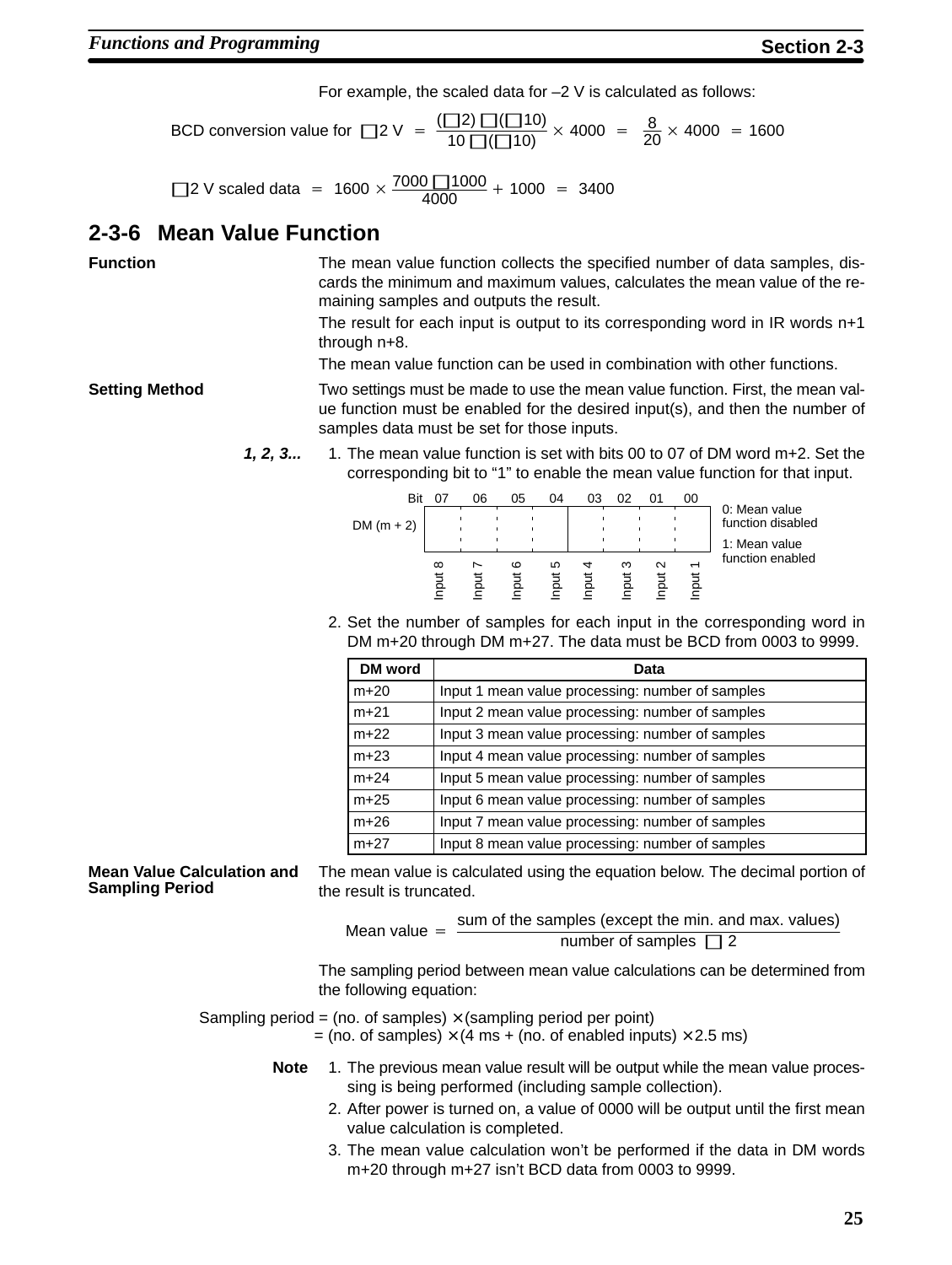## **2-3-7 Peak Value Function**

**Function** The peak value function holds the maximum output value for every input. This function can be used in combination with the scaling, mean value, and square root functions. These functions are performed in the following order:

A/D conversion  $\rightarrow$  square root  $\rightarrow$  scaling  $\rightarrow$  mean value  $\rightarrow$  peak value

The maximum value of the final result will be output to the corresponding word from IR n+1 through IR n+8.

The peak value function can be used in combination with other functions.

**Setting Method** The peak value function is set with bits 00 to 07 of IR (n). Set the corresponding bit to "1" to enable the peak value function for that input.



The peak value function will be executed for an input as long as its corresponding control bit is ON. The bits in IR (n) are output bits, so their status can be controlled from the program.

**Mean and Peak Values** Data will be output as illustrated below when both the mean value and the peak value functions are used. In this example, mean value #2 will be output as the first peak value even if mean value #1 is larger because the Peak Value ON Bit was turned ON after mean value #1 was output.



## **2-3-8 Limit Warning Function**

| <b>Function</b>       | The limit warning function turns on a warning flag in IR n+9 when the output data<br>for the corresponding input is outside of the preset range. Bits 08 through 15 of<br>IR n+9 are the warning flags for inputs 1 through 8.                                         |
|-----------------------|------------------------------------------------------------------------------------------------------------------------------------------------------------------------------------------------------------------------------------------------------------------------|
|                       | The limit warning applies to the final data output to words $IR n+1$ through $IR n+8$ .                                                                                                                                                                                |
| <b>Setting Method</b> | Three settings must be made to use the limit warning function. First, the limit<br>warning mode must be set, then the limit warning function must be enabled for<br>the desired input(s), and finally the upper- and lower-limit data must be set for<br>those inputs. |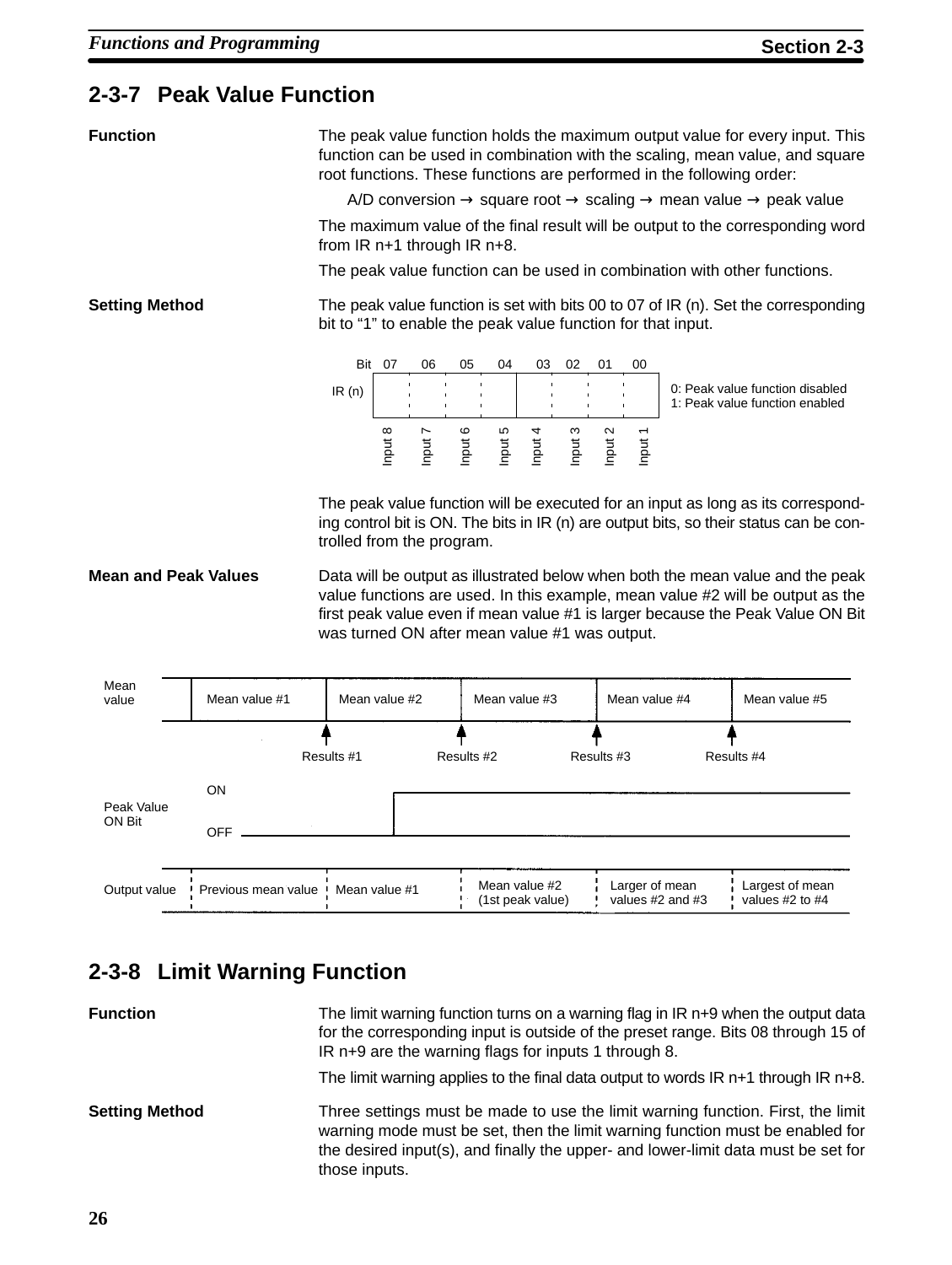**1, 2, 3...** 1. The limit warning mode is set with bit 09 of DM word m. This mode setting applies to all 8 inputs.



### **Mode 1**

The output values are compared to the upper/lower limits from startup.



### **Mode 2**

The output values are compared to the upper/lower limits after the output value enters the range between the lower and upper limits.



2. The limit warning function is enabled with bits 00 to 07 of DM word m+3. Set the corresponding bit to "1" to enable the limit warning function for that input.



3. Set the upper and lower limits for each input in the corresponding pair of words in DM m+28 through DM m+43. The data must be BCD from 0000 to 4000 and the upper-limit value must be greater than the lower-limit value. The scaling function's upper/lower limits are used when the scaling function is being executed.

| <b>DM</b> word | Data                             |
|----------------|----------------------------------|
| $m+28$         | Input 1 lower-limit warning data |
| $m+29$         | Input 1 upper-limit warning data |
| $m+30$         | Input 2 lower-limit value        |
| $m + 31$       | Input 2 upper-limit value        |
| $m+32$         | Input 3 lower-limit value        |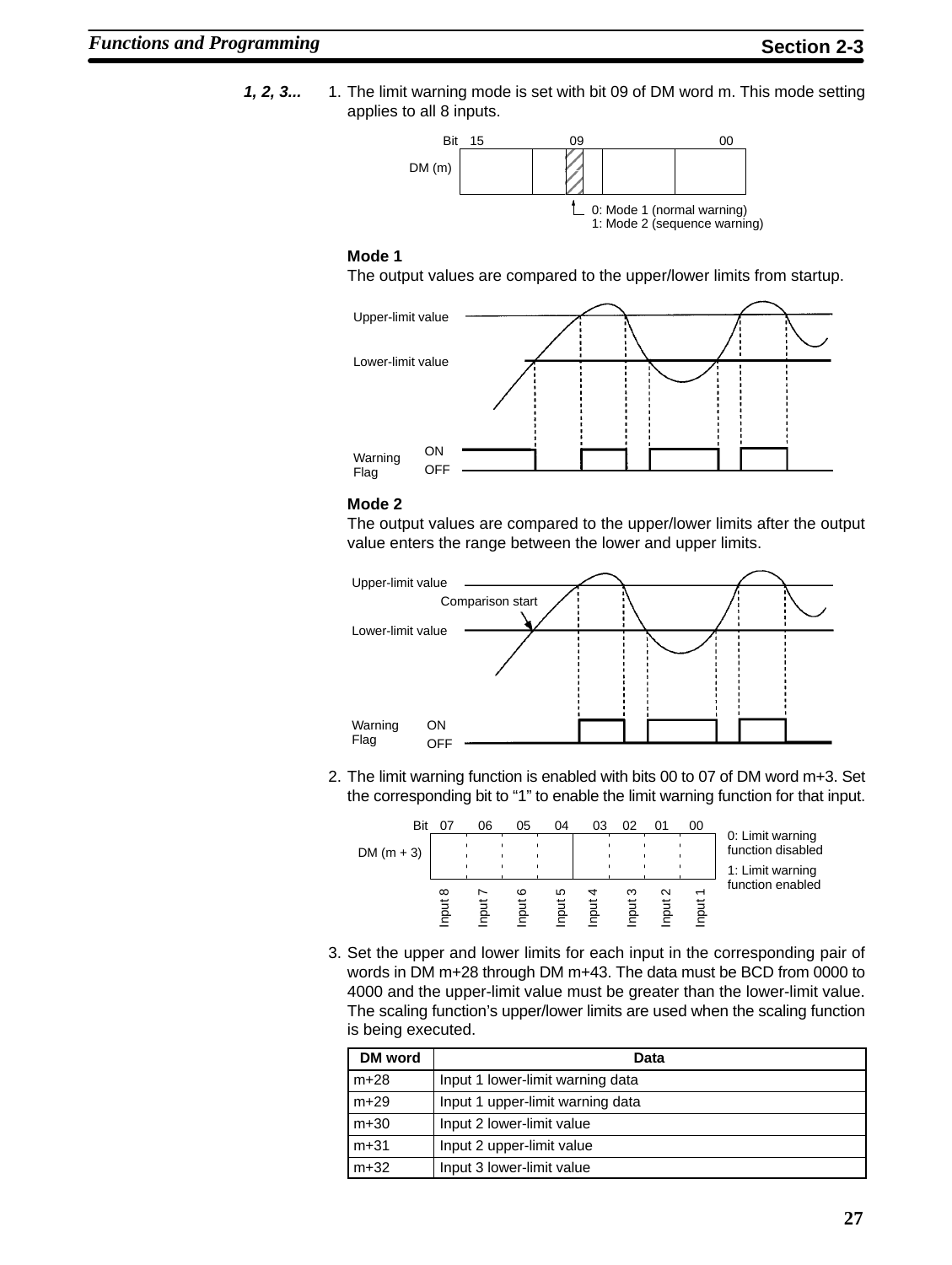| <b>DM</b> word | Data                      |
|----------------|---------------------------|
| $m+33$         | Input 3 upper-limit value |
| $m+34$         | Input 4 lower-limit value |
| $m+35$         | Input 4 upper-limit value |
| $m+36$         | Input 5 lower-limit value |
| $m+37$         | Input 5 upper-limit value |
| $m+38$         | Input 6 lower-limit value |
| $m+39$         | Input 6 upper-limit value |
| $m+40$         | Input 7 lower-limit value |
| $m+41$         | Input 7 upper-limit value |
| $m+42$         | Input 8 lower-limit value |
| $m+43$         | Input 8 upper-limit value |

If the conversion data type setting (bit 08 of DM m) is binary, the output value will be converted to BCD for comparison.

When the input signal range is set to -10 to +10 V, calculate the input data with –10 V as 0000 and +10 V as 4000. (When the scaling function is being used, –10 V=lower-limit value and +10 V=upper-limit value.)

**Limit Warning Flags** The corresponding Limit Warning Flag (bits 08 to 15 in IR n+9) will be turned ON if the output data in IR words n+1 through n+8 isn't within the range specified with the upper-/lower-limit values. The Limit Warning Flags don't indicate whether the upper or lower limit has been crossed.



- **Note** 1. The Limit Warning Flag won't be turned ON if the output data is outside of the specified range for less than one PC cycle.
	- 2. The limit warning function won't operate if the upper-/lower-limit values are outside of the acceptable setting range (0000 to 4000) or the lower-limit value is greater than the upper-limit value.

### **2-3-9 Input Disconnection Detection Function**

**Function** The Input Disconnect Flag (bits 00 through 07 of IR n+9) will be turned ON when the input signal level is less than 1 V/4 mA and the input signal range is set at 1 to 5 V/4 to 20 mA. The BROKEN WIRE indicator on the front of the Unit will light when one or more of the Input Disconnect Flags is ON.

**Input Disconnect Flags** The Input Disconnect Flags are contained in in word IR n+9, as shown below.

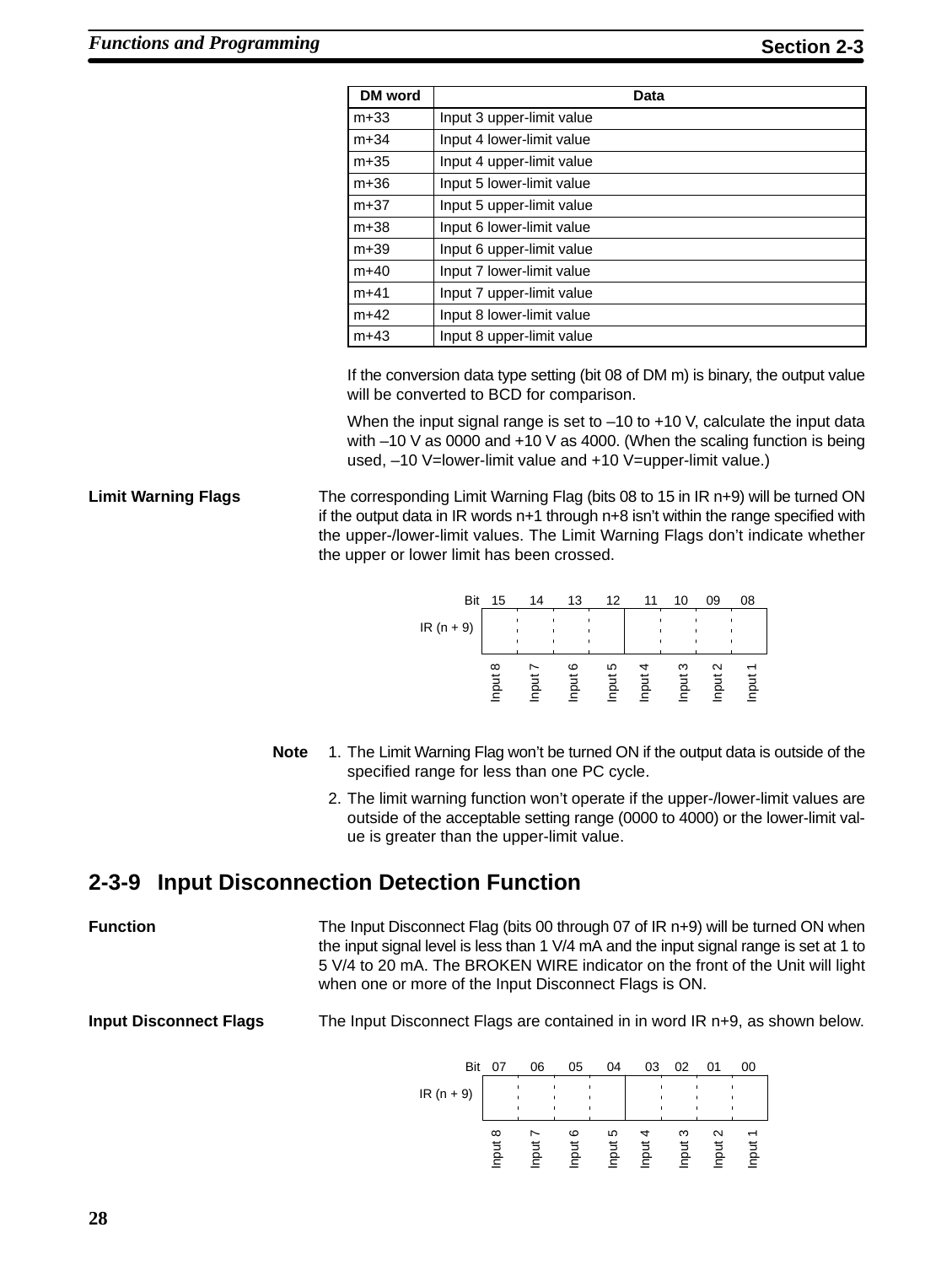### **Mean Value Processing and Disconnection Detection**

The following diagram shows how a disconnection detection affects the results (output data) produced by the mean value function.



- peak value will be maintained.
- 5. The disconnection detection function is valid only when the input signal range is set at 1 to 5 V/4 to 20 mA.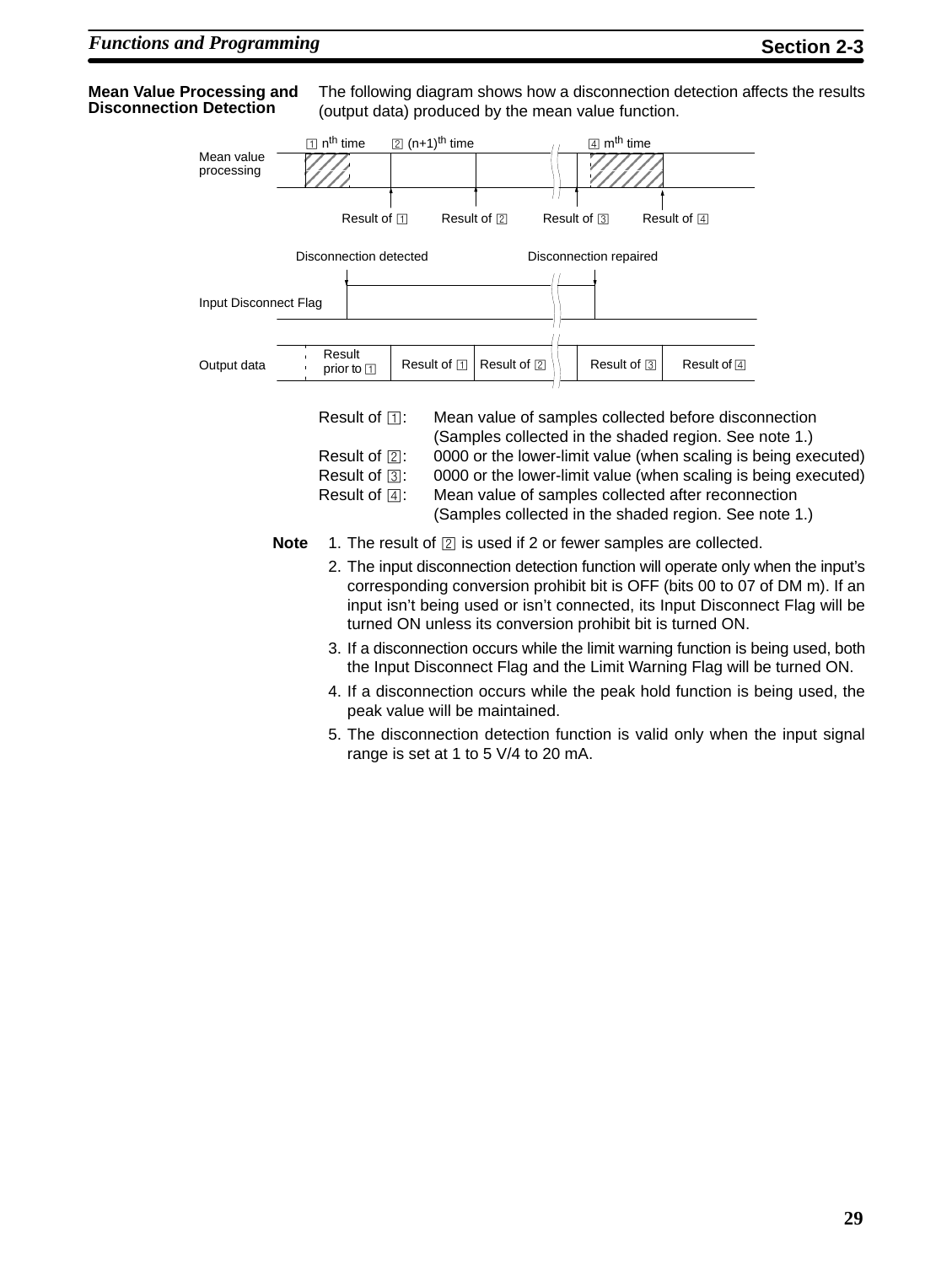# **2-4 Data Setting and Programming Examples**

## **2-4-1 Data Settings**

The following settings are used in this example.

### **Basic Settings**

| <b>Item</b>               | <b>Setting</b>                                                                |
|---------------------------|-------------------------------------------------------------------------------|
|                           | Unit number   0 (allocated words: IR 100 to IR 109 and DM 1000 to DM 1043)    |
| Inputs used               | Inputs 1 to 5 (The conversion prohibit bits for inputs 6 to 8 are turned ON.) |
| A/D<br>conversion<br>data | <b>BCD</b>                                                                    |

### **Detailed Settings**

| <b>Item</b>                                   |             | Input 5          | Input 4      | Input 3    | Input 2    | Input 1    |
|-----------------------------------------------|-------------|------------------|--------------|------------|------------|------------|
| Input signal range                            |             | $-10$ to $+10$ V | 0 to $+10$ V | 4 to 20 mA | 1 to 5 $V$ | 1 to 5 $V$ |
| Scaling function   Lower limit                |             | $---$            | $---$        | 0400       | 1000       | 1000       |
|                                               | Upper limit | $---$            | $---$        | 1000       | 5000       | 5000       |
| Number of terms for mean<br>value calculation |             | $--$             | $---$        | 50         | ---        | ---        |
| Square root function                          |             | $---$            | ---          | $---$      | ---        | Yes        |
| Limit warning                                 | Mode        | $---$            | $---$        | $---$      | 2          | $---$      |
| function                                      | Lower limit | $---$            | $---$        | $---$      | 1200       | $- - -$    |
|                                               | Upper limit | $---$            | $---$        | $---$      | 4800       | $- - -$    |

**DM Area Settings** Data in the DM area is set using a computer running SSS, a Programming Console, or other Peripheral Device.

> After setting the data, turn the PC ON  $\rightarrow$  OFF $\rightarrow$  ON or turn AR 0100 (the Special I/O Unit Restart Bit) OFF $\rightarrow$  ON  $\rightarrow$  OFF to initialize the Unit with the new settings.

| DM word | <b>Contents</b> | Data                                                                                                |
|---------|-----------------|-----------------------------------------------------------------------------------------------------|
| DM 1000 | 03E0            | Limit warning mode (bit $09 = 1$ ). BCD (bit $08 = 1$ ). conversion prohibit (bits 05 to $07 = 1$ ) |
| DM 1001 | 006A            | Input signal range setting (00 00 00 00 01 10 10 10)                                                |
| DM 1002 | 0704            | Scaling function (bits 08 to 10 = "1"), mean value function (bit $02 = "1"$ )                       |
| DM 1003 | 0102            | Square root function (bit $08 = 1$ "1"), limit warning function (bit $01 = 1$ "1")                  |
| DM 1004 | 1000            | Input 1 lower limit for scaling                                                                     |
| DM 1005 | 5000            | Input 1 upper limit for scaling                                                                     |
| DM 1006 | 1000            | Input 2 lower limit for scaling                                                                     |
| DM 1007 | 5000            | Input 2 upper limit for scaling                                                                     |
| DM 1008 | 0400            | Input 3 lower limit for scaling                                                                     |
| DM 1009 | 1000            | Input 3 upper limit for scaling                                                                     |
| DM 1022 | 0050            | Input 3 number of terms for mean value                                                              |
| DM 1030 | 1200            | Input 2 limit warning function: lower limit                                                         |
| DM 1031 | 4800            | Input 2 limit warning function: upper limit                                                         |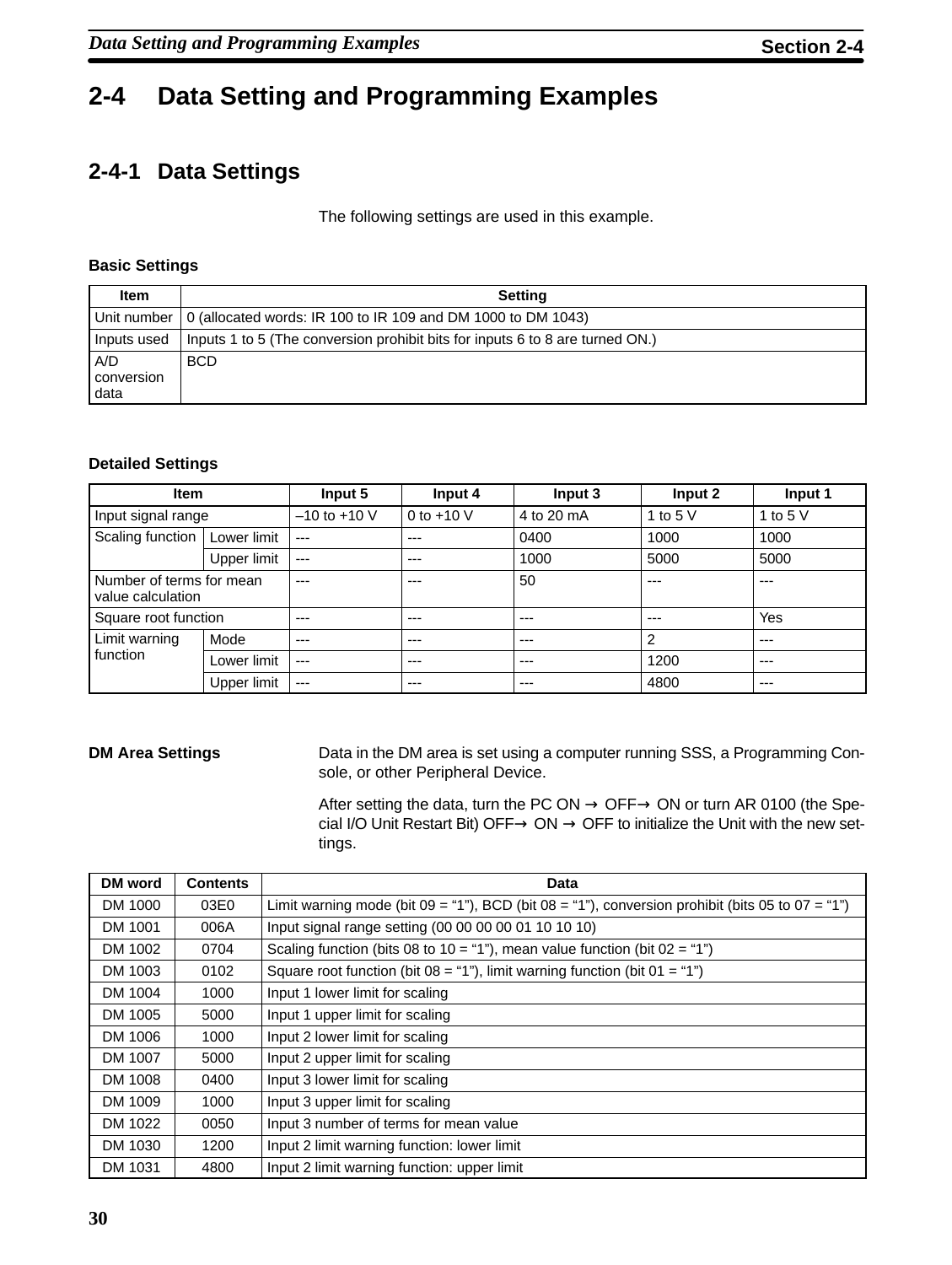## **2-4-2 Programming**

**Reading Output Data** The converted data (or the results of calculations performed on it) can be read from the output words IR n+1 to IR n+8 and moved to other words in memory using MOV(21) and/or XFER(70). MOV(21) is used to move one word at a time and XFER(70) is used to move more than one word at a time.



### **Reading Output Data (–10 to +10 V Input Range)**

The sign bit will be set to "1" when the input setting range is set to –10 to 10 V and the input signal is negative. To separate the sign bit and the actual voltage, use a program that masks the sign bit, as in the following example.

In this example, the A/D Unit's output data is displayed on a display device through the High-density Output Unit with unit number 2.

CN1 (IR 120): Actual data CN2 (IR 121): Signed data (Bit IR 12100 indicates the sign.)



**Peak Value Setting The following example shows how to set the peak value function for input 4.** 

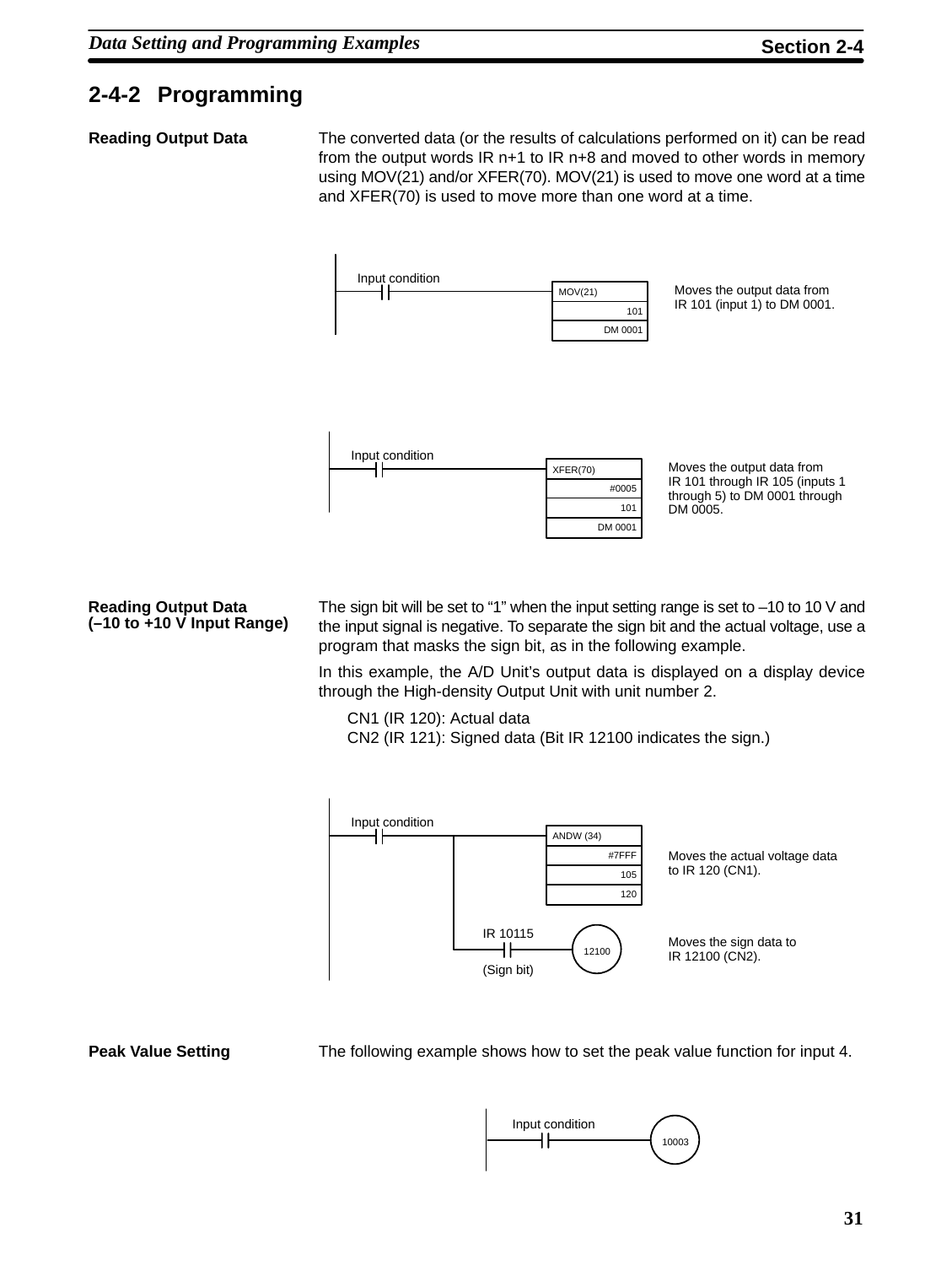# **2-5 Troubleshooting**

**Error Detection** When an error occurs in an input or in the Unit itself, the error is indicated by an output to a flag in the IR, SR, or AR area. The following tables show the various errors that may occur, along with their probable causes and remedies.

| Unit error            | <b>Probable causes and operations</b>                                                                                                                     | <b>Possible remedies</b>                                                                                        |
|-----------------------|-----------------------------------------------------------------------------------------------------------------------------------------------------------|-----------------------------------------------------------------------------------------------------------------|
| Disconnection error   | • Causes of error<br>• Input signal range is set to "1 to 5V/4 to 20 mA" but<br>the input is less than 1 V/4 mA.                                          | Check the input signal wires and<br>connector wiring for broken wires or<br>disconnections.                     |
|                       | • Disconnect indications                                                                                                                                  | Check the input voltage and current.                                                                            |
|                       | • BROKEN WIRE indicator is lit.                                                                                                                           | Turn ON the corresponding conversion                                                                            |
|                       | • The Input Disconnect Flag (IR n+9, bits 00 to 07)<br>that corresponds to the input signal is turned ON.<br>(Bits 00 to 07 correspond to inputs 1 to 8.) | prohibit bits (DM m, bits 00 to 07) for<br>any unused inputs.<br>(Bits 00 to 07 correspond to inputs 1 to<br>8. |
| Limit warning         | • Causes of error                                                                                                                                         | Check the input signal value.                                                                                   |
|                       | • The output data (conversion data or calculation<br>result) isn't within the preset limits.                                                              | Check whether the upper- and<br>lower-limit values are appropriate.                                             |
|                       | • Limit warning indications                                                                                                                               |                                                                                                                 |
|                       | • The Limit Warning Flag (IR n+9, bits 08 to 15) that<br>corresponds to the input signal is turned ON.<br>(Bits 08 to 15 correspond to inputs 1 to 8.)    |                                                                                                                 |
| RUN indicator not lit | The RUN indicator on the Unit is not lit even though<br>power is turned on to the PC, and none of the errors<br>described in this table have occurred.    | Replace the Unit.                                                                                               |

| <b>CPU error</b>       | Probable causes and operations                                                                                                                                       | <b>Possible remedies</b>                                                                                                                                                                                                      |  |
|------------------------|----------------------------------------------------------------------------------------------------------------------------------------------------------------------|-------------------------------------------------------------------------------------------------------------------------------------------------------------------------------------------------------------------------------|--|
| CPU waiting            | • The Special I/O Unit is defective.                                                                                                                                 | • Replace the defective Special I/O Unit.                                                                                                                                                                                     |  |
|                        | • The PC hasn't begun to run.                                                                                                                                        | • The defective Unit should appear as \$<br>signs only in the I/O table read opera-<br>tion.                                                                                                                                  |  |
| I/O Unit Over error    | • One unit number has been assigned to more than<br>one Special I/O Unit.                                                                                            | Do not assign the same number to more<br>than one Unit. Use the I/O table read<br>operation to display unit numbers.                                                                                                          |  |
|                        | • SR 25415 will be turned ON and the PC won't oper-<br>ate when an "I/O Unit Over error" occurs.<br>Flags AR 0000 to AR 0011 indicate the duplicated<br>unit number. |                                                                                                                                                                                                                               |  |
| Special I/O Unit error | • An error has occurred in I/O refreshing between the<br>CPU and the Special I/O Unit.                                                                               | Check AR 0000 to AR 00015 for the unit<br>number of the Unit in error. After                                                                                                                                                  |  |
|                        | • SR 25415 will be turned ON but PC operation will<br>continue when a "Special I/O Unit error" occurs.                                                               | correcting the error, restart the Unit by<br>toggling the corresponding restart bit<br>(OFF $\rightarrow$ ON $\rightarrow$ OFF) in AR 0100 to<br>AR 0109. If the error recurs after<br>restarting the Unit, replace the Unit. |  |

### **Special I/O Unit Error Detection Bit (SR)**

| <b>Bit</b> | Error                  | <b>Explanation</b>                                                                         | <b>Operation status</b>                      |
|------------|------------------------|--------------------------------------------------------------------------------------------|----------------------------------------------|
| SR 25415   | Duplicated unit number | The same number is assigned to<br>more than one Special I/O Unit.                          | PC operation stops.                          |
|            | Special I/O Unit error | An error has occurred in the refresh<br>signal between the CPU and the<br>Special I/O Unit | Operation stops only for the faulty<br>Unit. |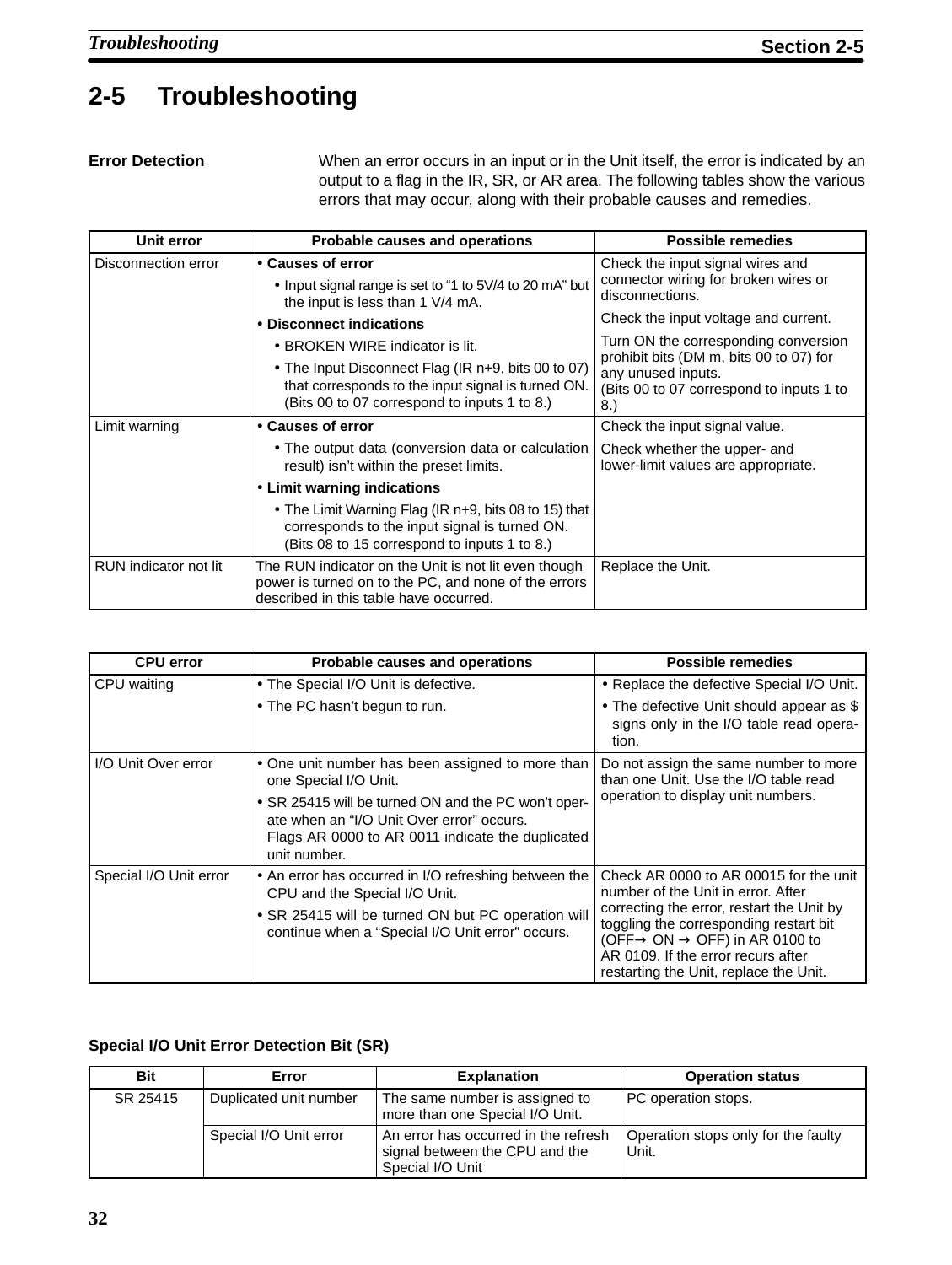### **Special I/O Unit Error Flags (AR)**

| <b>Bit</b> | <b>Item</b>        | <b>Function</b>                                                       |
|------------|--------------------|-----------------------------------------------------------------------|
| AR 0000    | Unit #0 Error Flag | When one of the CPU errors described above                            |
| AR 0001    | Unit #1 Error Flag | occurs, the AR bit turns ON for the Unit where the<br>error occurred. |
| AR 0002    | Unit #2 Error Flag |                                                                       |
| AR 0003    | Unit #3 Error Flag |                                                                       |
| AR 0004    | Unit #4 Error Flag |                                                                       |
| AR 0005    | Unit #5 Error Flag |                                                                       |
| AR 0006    | Unit #6 Error Flag |                                                                       |
| AR 0007    | Unit #7 Error Flag |                                                                       |
| AR 0008    | Unit #8 Error Flag |                                                                       |
| AR 0009    | Unit #9 Error Flag |                                                                       |

**Note** SR 28200 to SR 28215 can also be used for unit numbers 0 to 15 for the C200HX/HG/HE.

### **Special I/O Unit Restart Bits (AR)**

Turn OFF  $\rightarrow$  ON  $\rightarrow$  OFF the Special I/O Unit Restart Bits in the following circumstances:

- After DM data has been set or replaced.
- To restart Unit operation after clearing an error.

The same effect can be achieved by turning off the power to the PC and then turning it on again.

| Bit     | <b>Item</b>         | <b>Function</b>                                            |
|---------|---------------------|------------------------------------------------------------|
| AR 0100 | Unit #0 Restart Bit | Special I/O Units can be restarted by turning the          |
| AR 0101 | Unit #1 Restart Bit | corresponding bits OFF $\rightarrow$ ON $\rightarrow$ OFF. |
| AR 0102 | Unit #2 Restart Bit |                                                            |
| AR 0103 | Unit #3 Restart Bit |                                                            |
| AR 0104 | Unit #4 Restart Bit |                                                            |
| AR 0105 | Unit #5 Restart Bit |                                                            |
| AR 0106 | Unit #6 Restart Bit |                                                            |
| AR 0107 | Unit #7 Restart Bit |                                                            |
| AR 0108 | Unit #8 Restart Bit |                                                            |
| AR 0109 | Unit #9 Restart Bit |                                                            |

**Note** SR 28100 to SR 28115 can also be used for unit numbers 0 to 15 for the C200HX/HG/HE.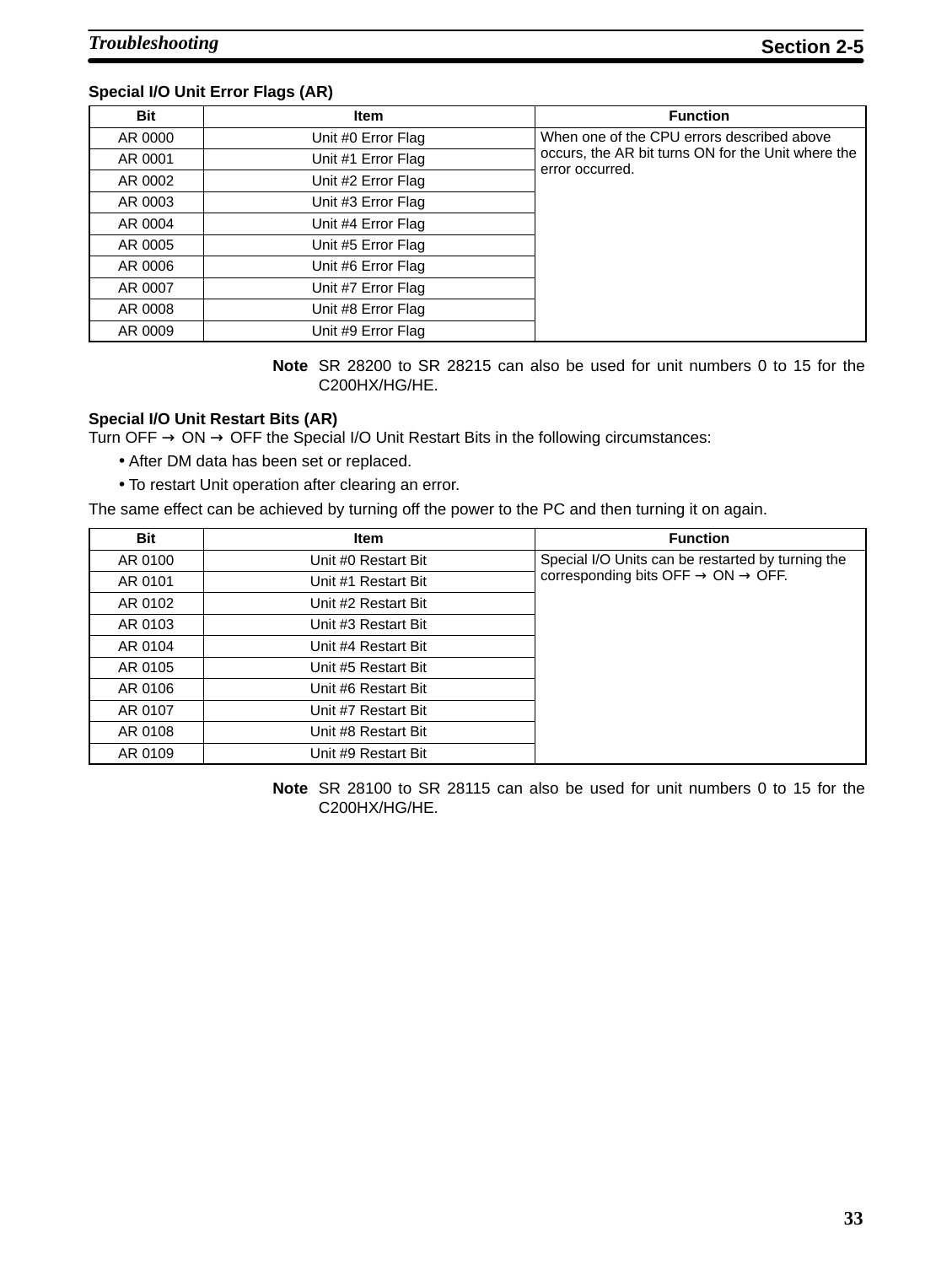# **SECTION 3 C200H-DA002 Analog Output Units**

This section provides the information required to install and operate a C200H-DA002 Analog Output Unit.

|  | 36   |
|--|------|
|  |      |
|  | 37   |
|  | - 38 |
|  |      |
|  |      |
|  |      |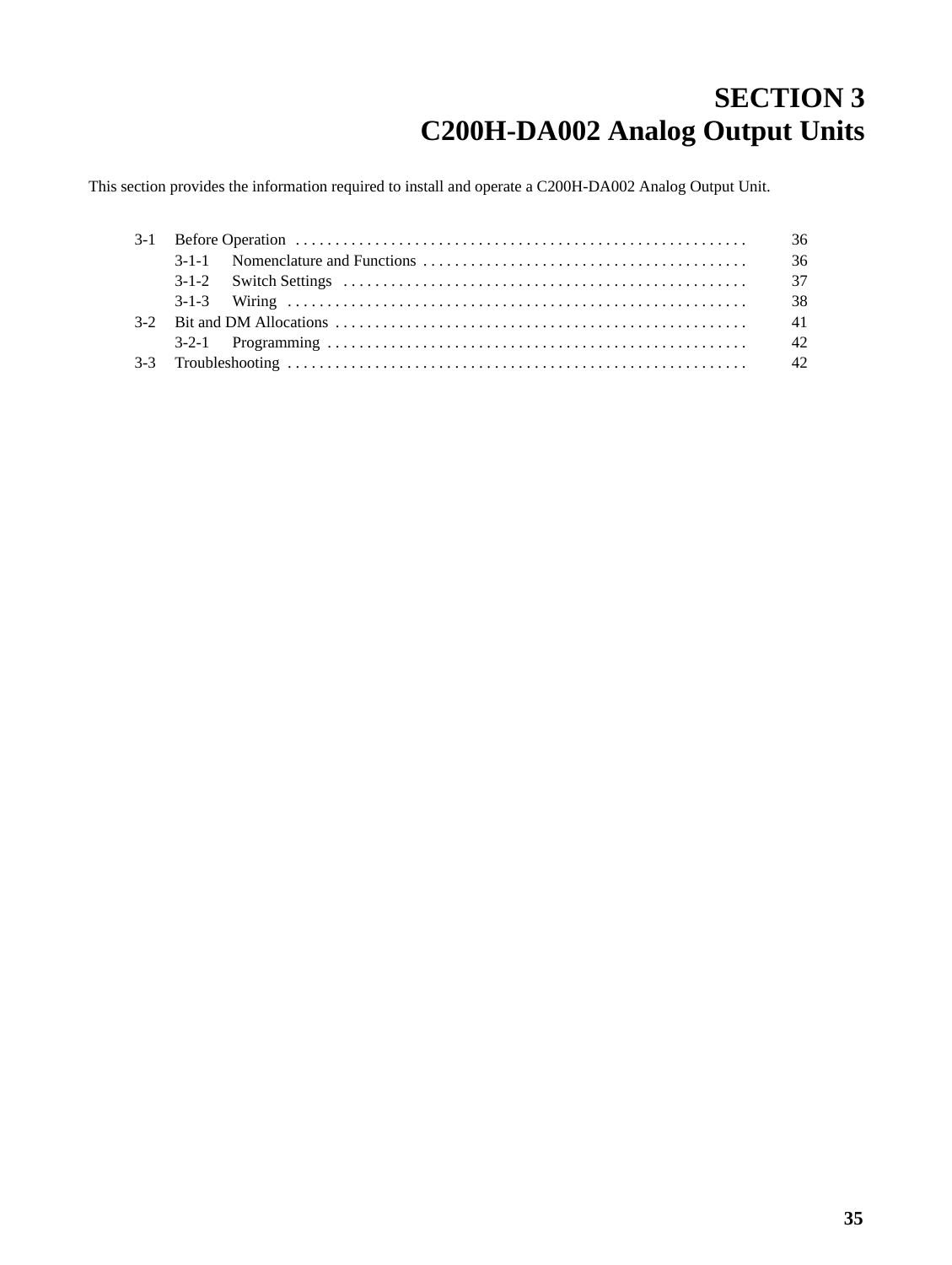# **3-1 Before Operation**

## **3-1-1 Nomenclature and Functions**



**Indicators**

| <b>Indicator</b> | Color | <b>Function</b>                                                                                                                                  |
|------------------|-------|--------------------------------------------------------------------------------------------------------------------------------------------------|
| <b>RUN</b>       | Green | Lit when the Analog Input Unit is operating<br>correctly. If operation is not normal, this indicator<br>turns OFF and Unit operation is stopped. |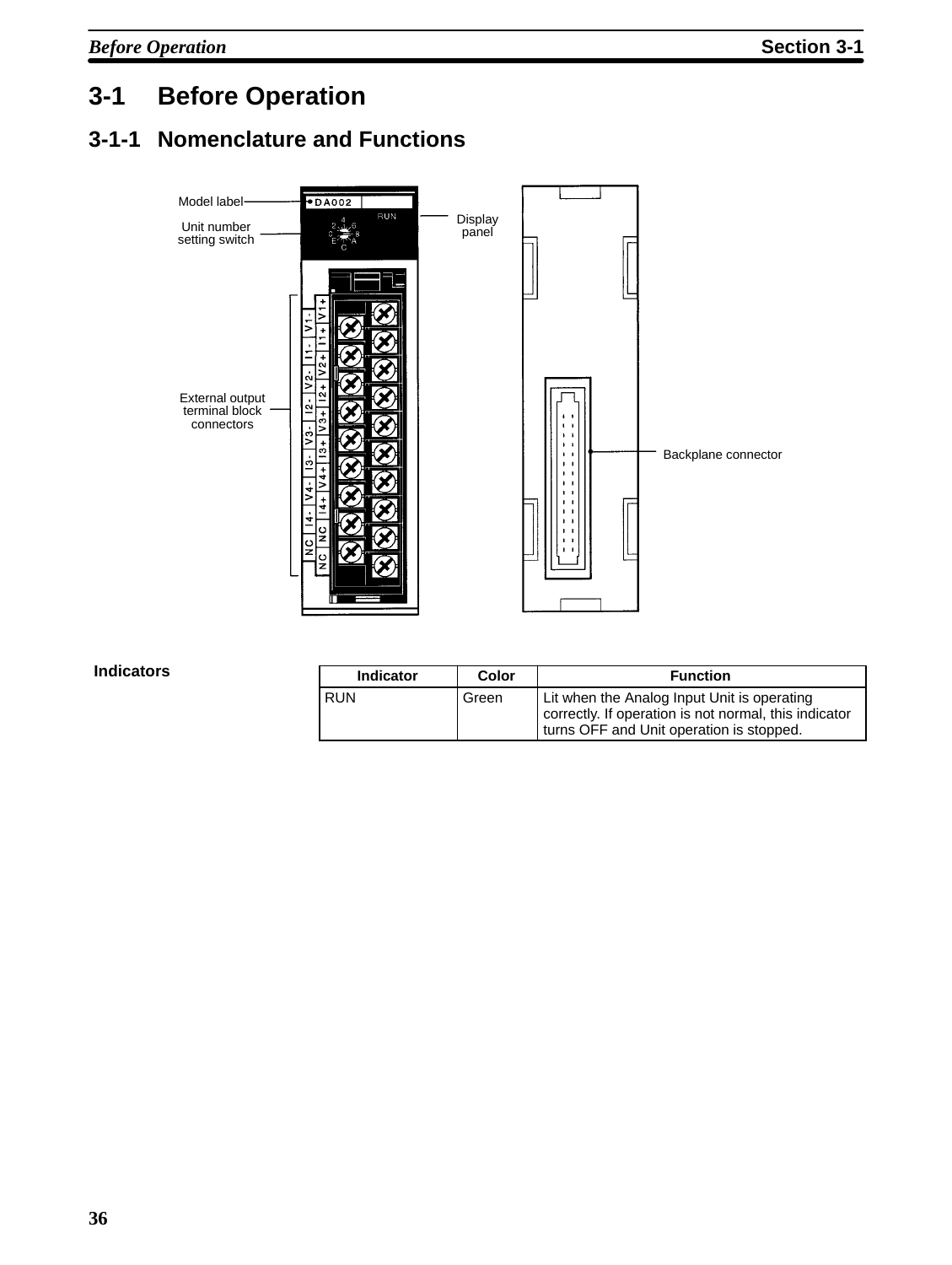**Block Diagram** The following diagram shows the basic internal configuration of the Analog Output Unit.



### **3-1-2 Switch Settings**

**Unit Number**



The switch notch points to the unit number. The switch in the figure to the left is set to 0. Odd numbers, in parentheses here, are not shown on the Unit.

Use a standard screwdriver to set a different unit number for each Analog I/O Unit. IR area memory is allocated according to unit number, as shown in the table below.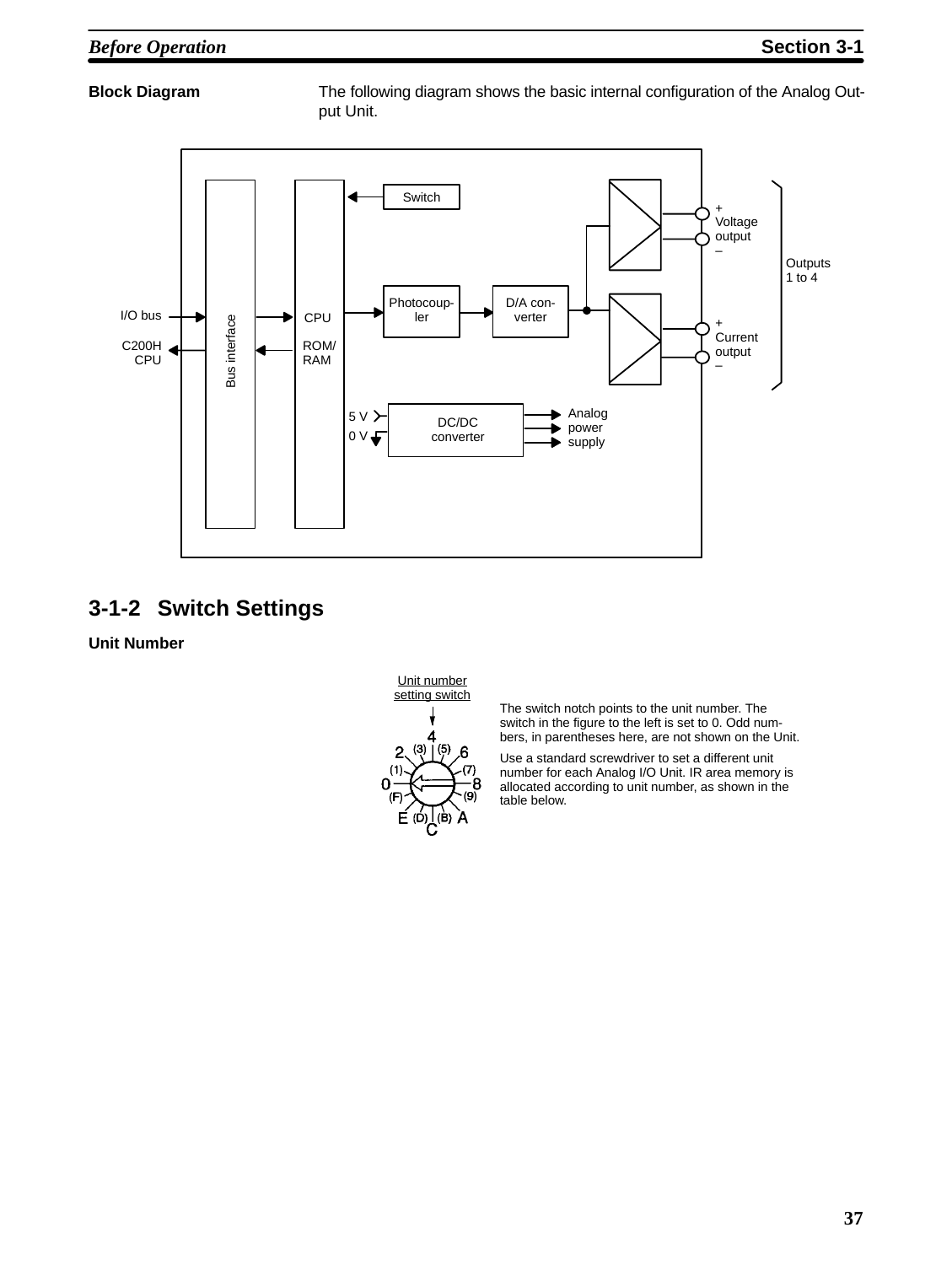| Switch number  | Unit number     | <b>IR</b> words |
|----------------|-----------------|-----------------|
| 0              | Unit #0         | IR 100 to 109   |
| 1              | Unit #1         | IR 110 to 119   |
| $\overline{2}$ | Unit #2         | IR 120 to 129   |
| 3              | Unit #3         | IR 130 to 139   |
| 4              | Unit #4         | IR 140 to 149   |
| 5              | Unit #5         | IR 150 to 159   |
| 6              | Unit #6         | IR 160 to 169   |
| $\overline{7}$ | Unit #7         | IR 170 to 179   |
| 8              | Unit #8         | IR 180 to 189   |
| 9              | Unit #9         | IR 190 to 199   |
| A              | Unit #10        | IR 400 to 409   |
| B              | <b>Unit #11</b> | IR 410 to 419   |
| C              | Unit #12        | IR 420 to 429   |
| D              | Unit #13        | IR 430 to 439   |
| E              | Unit #14        | IR 440 to 449   |
| F              | Unit #15        | IR 450 to 459   |

**Note** 1. The unit number setting switch is factory set to 0.

- 2. If two or more Special I/O Units are assigned the same unit number, an I/O UNIT OVER error will be generated and the PC will not operate.
- 3. Make the unit number settings with the power turned off to the PC. If the settings are made with the power on, they will not go into effect until either the power is turned off and then on again or the Special I/O Unit Restart Flag (AR0100 to AR0109) is turned OFF  $\rightarrow$  ON  $\rightarrow$  OFF.
- 4. The unit number can be set to between A and F Hex (10 to 15 decimal) only when a C200H-DA002 with a lot number  $\Box$ 16 or later (January 1996 or later) is used with a C200HG-CPU53/CPU63 or C200HX-CPU54/CPU64 CPU Unit.

### **3-1-3 Wiring**

**Terminal Allocation** The following illustration shows the function of each output.

|                          |    | B <sub>0</sub> | Voltage output 1 $(+)$ |
|--------------------------|----|----------------|------------------------|
| Voltage output 1 $(-)$   | A0 |                |                        |
|                          |    | <b>B1</b>      | Current output $1 (+)$ |
| Current output $1(-)$    | A1 | <b>B2</b>      | Voltage output $2 (+)$ |
| Voltage output $2$ $(-)$ | A2 |                |                        |
|                          |    | B <sub>3</sub> | Current output $2 (+)$ |
| Current output $2$ (-)   | A3 | <b>B4</b>      | Voltage output $3 (+)$ |
| Voltage output $3(-)$    | A4 |                |                        |
|                          |    | B <sub>5</sub> | Current output $3 (+)$ |
| Current output $3(-)$    | A5 | B <sub>6</sub> | Voltage output $4 (+)$ |
| Voltage output $4(-)$    | A6 |                |                        |
|                          |    | <b>B7</b>      | Current output $4 (+)$ |
| Current output $4(-)$    | A7 |                |                        |
| Not used.                |    | B <sub>8</sub> | Not used.              |
|                          | A8 | B <sub>9</sub> | Not used.              |
|                          |    |                |                        |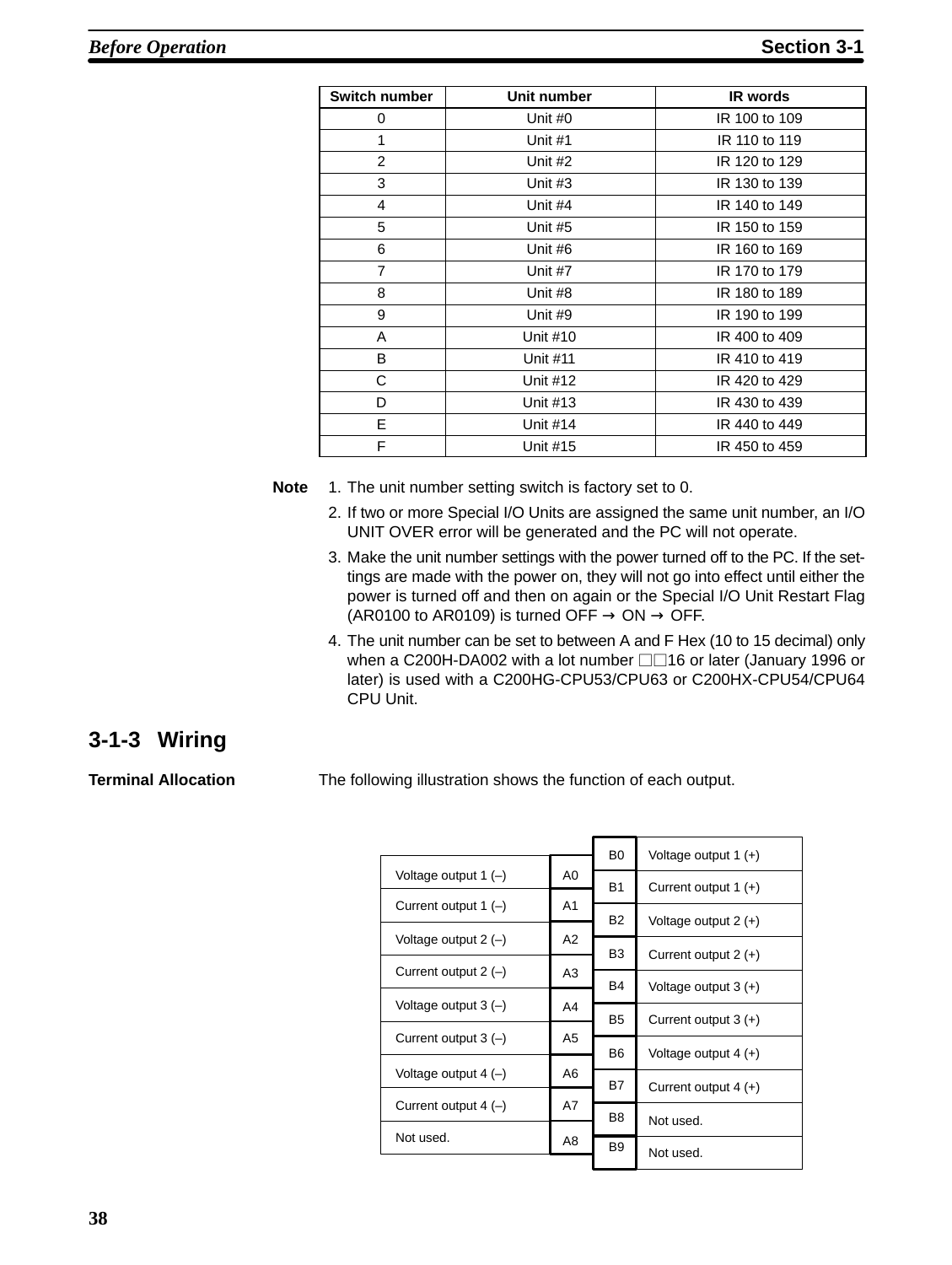### *Before Operation* **Section 3-1**

**Output Wiring** The following diagram shows the external wiring of outputs for the C200H-DA002.



**Note** A single output line cannot be used for voltage and current output at the same time.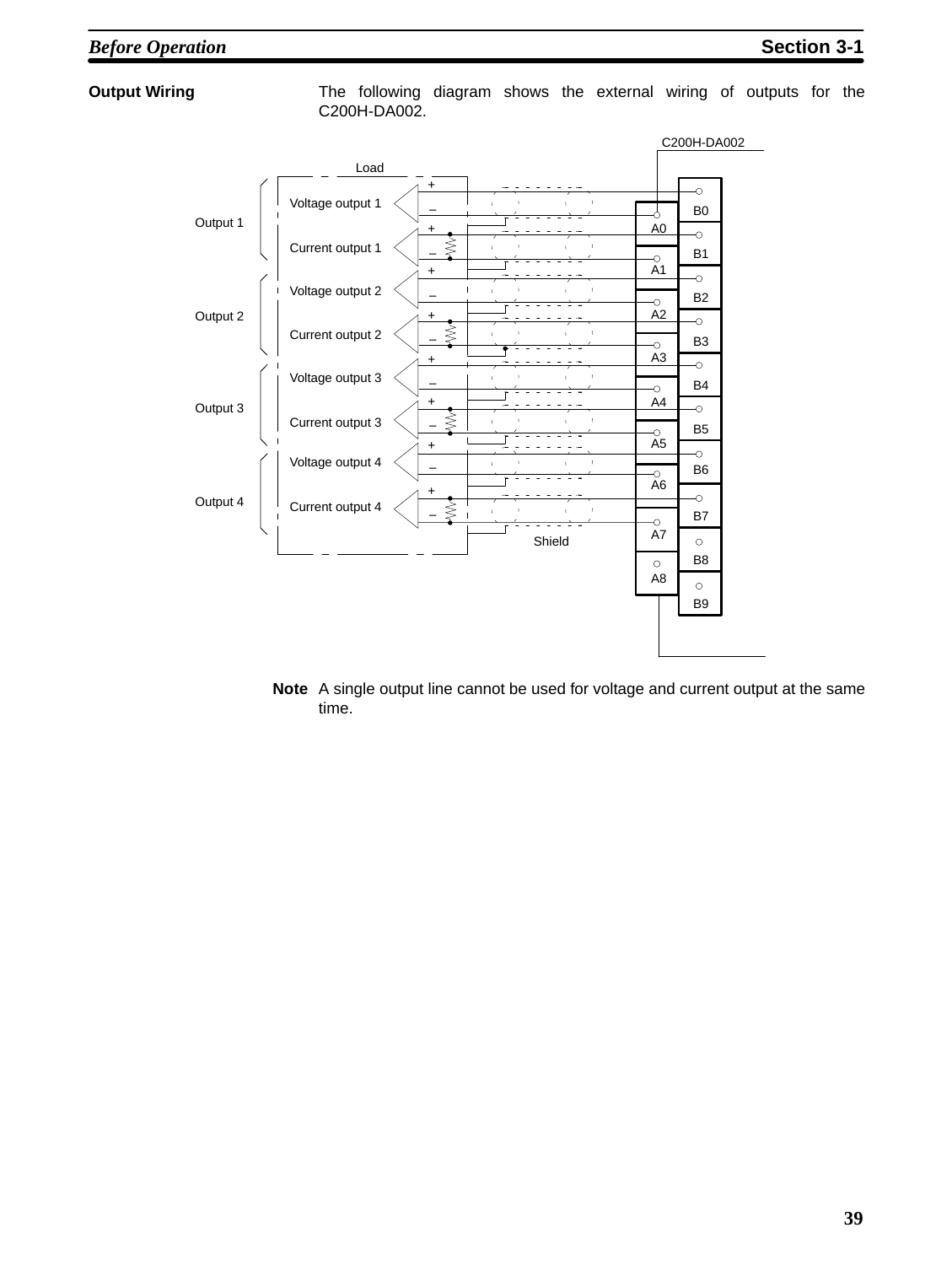### **Output Wiring Considerations**

When wiring outputs, apply the following points to avoid noise interference and optimize Analog Output Unit performance.

- Use shielded twisted-pair cable for external connections and power lines.
- Route output cables separately from the AC cable, and do not run the Unit's cables near a main circuit cable, high voltage cable, or a non-PC load cable.
- Be sure to install surge-absorbing diodes or surge absorbers for inductive loads (relays, solenoids, electromagnetic valves, etc.) They should be installed right next to relays and solenoids. Use surge-absorbing diodes with a dielectric strength of at least five times the circuit voltage.



- If there is noise interference from power lines (if, for example, the power supply is shared with electrical welding devices or electrical discharge machines, or if there is a high-frequency generation source nearby) install a noise filter at the power supply output area.
- Connect to a ground of 100  $\Omega$  or less, with as heavy a wire as possible (i.e., at least  $1.25$  mm<sup>2</sup>).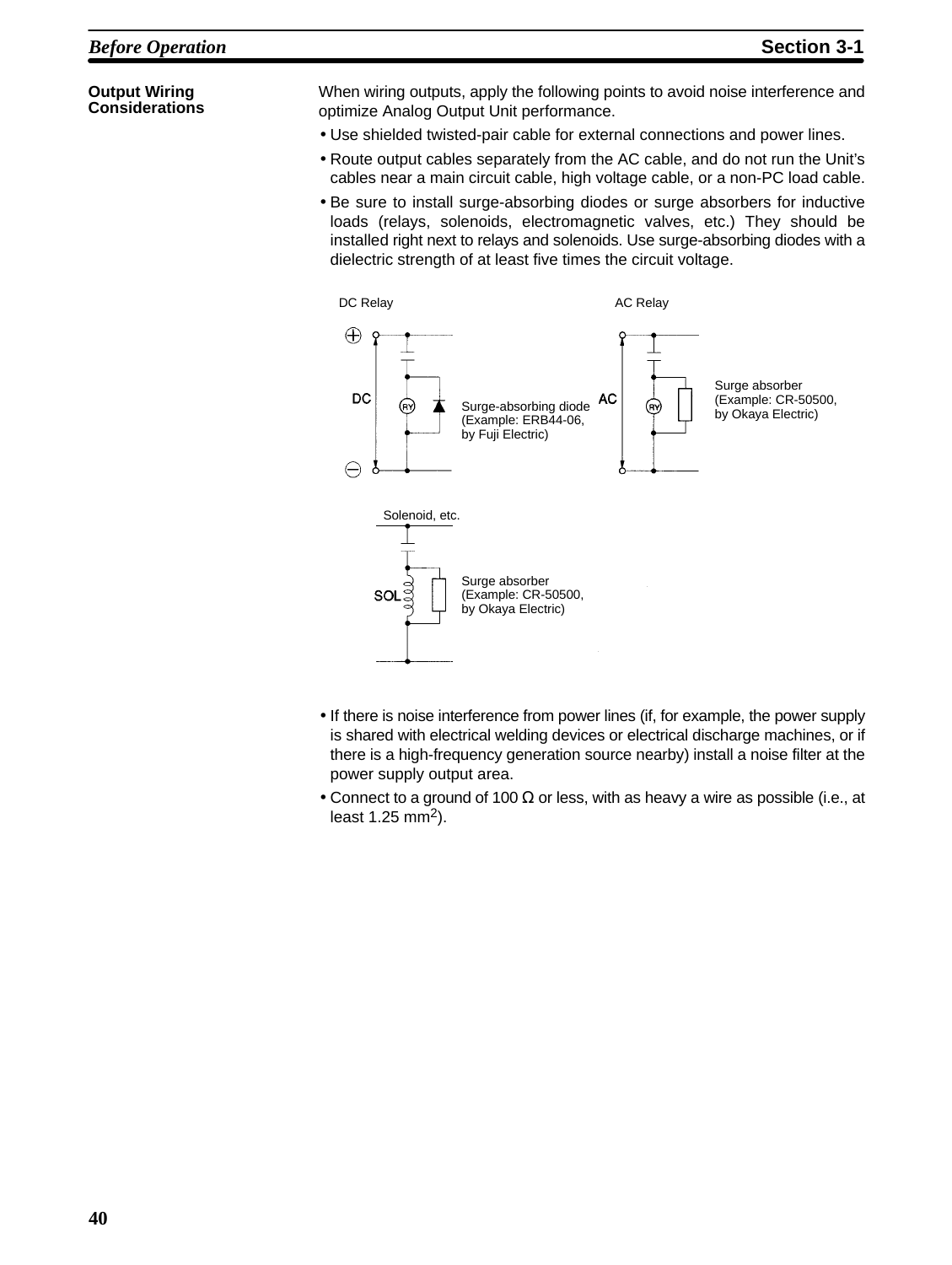## **3-2 Bit and DM Allocations**

**IR Allocations** The Analog Output Units are allocated ten words each from the portion of the IR area (IR 100 to IR 199) that is reserved for Special I/O Units. The words that are allocated a particular Analog Output Unit depend on the setting of the unit number setting switch on the front panel of the Unit. Those ten words are then reserved as an I/O refresh data area, and the bits that comprise that area are refreshed with every I/O refresh cycle by the PC.



- **Note** 1. The unit number that is set for an Analog Output Unit must not be used for any other Special I/O Unit. If overlapping numbers are set, an I/O UNIT OVER error will be generated and operation will be stopped.
	- 2. The unit number can be set to between A and F Hex (10 to 15 decimal) only when a C200H-AD002 with a lot number  $\Box$  16 or later (January 1996 or later) is used with a C200HG-CPU53/CPU63 or C200HX-CPU54/CPU64 CPU Unit.

### **IR Allocations**

Unit numbers 0 to 9:  $n = 100 + 10x$  unit number Unit numbers 10 to 15:  $n = 400 + 10 \times (unit number - 10)$ 

| <b>VO</b>  | Wd    |          | <b>Bit</b> |                       |                       |    |    |    |    |    |    |    |    |    |    |    |    |
|------------|-------|----------|------------|-----------------------|-----------------------|----|----|----|----|----|----|----|----|----|----|----|----|
|            | (IR)  | 15       | 14         | 13                    | 12                    | 11 | 10 | 09 | 08 | 07 | 06 | 05 | 04 | 03 | 02 | 01 | 00 |
| <b>OUT</b> | n     | Sign bit |            |                       | Output 1 setting data |    |    |    |    |    |    |    |    |    |    |    |    |
|            | $n+1$ | Sign bit |            | Output 2 setting data |                       |    |    |    |    |    |    |    |    |    |    |    |    |
|            | $n+2$ | Sign bit |            | Output 3 setting data |                       |    |    |    |    |    |    |    |    |    |    |    |    |
|            | $n+3$ | Sign bit |            | Output 4 setting data |                       |    |    |    |    |    |    |    |    |    |    |    |    |

### **Setting Data**

| Output signal range | Setting data (BCD equivalent shown in parentheses)        |  |  |  |  |  |
|---------------------|-----------------------------------------------------------|--|--|--|--|--|
| $+4$ to $+20$ mA    | 0000 to 0FFF (0000 to 4095)                               |  |  |  |  |  |
| $-10$ to $+10$ V    | 8FFF to 8001, 0000 to 0FFF (-4095 to -0001, 0000 to 4095) |  |  |  |  |  |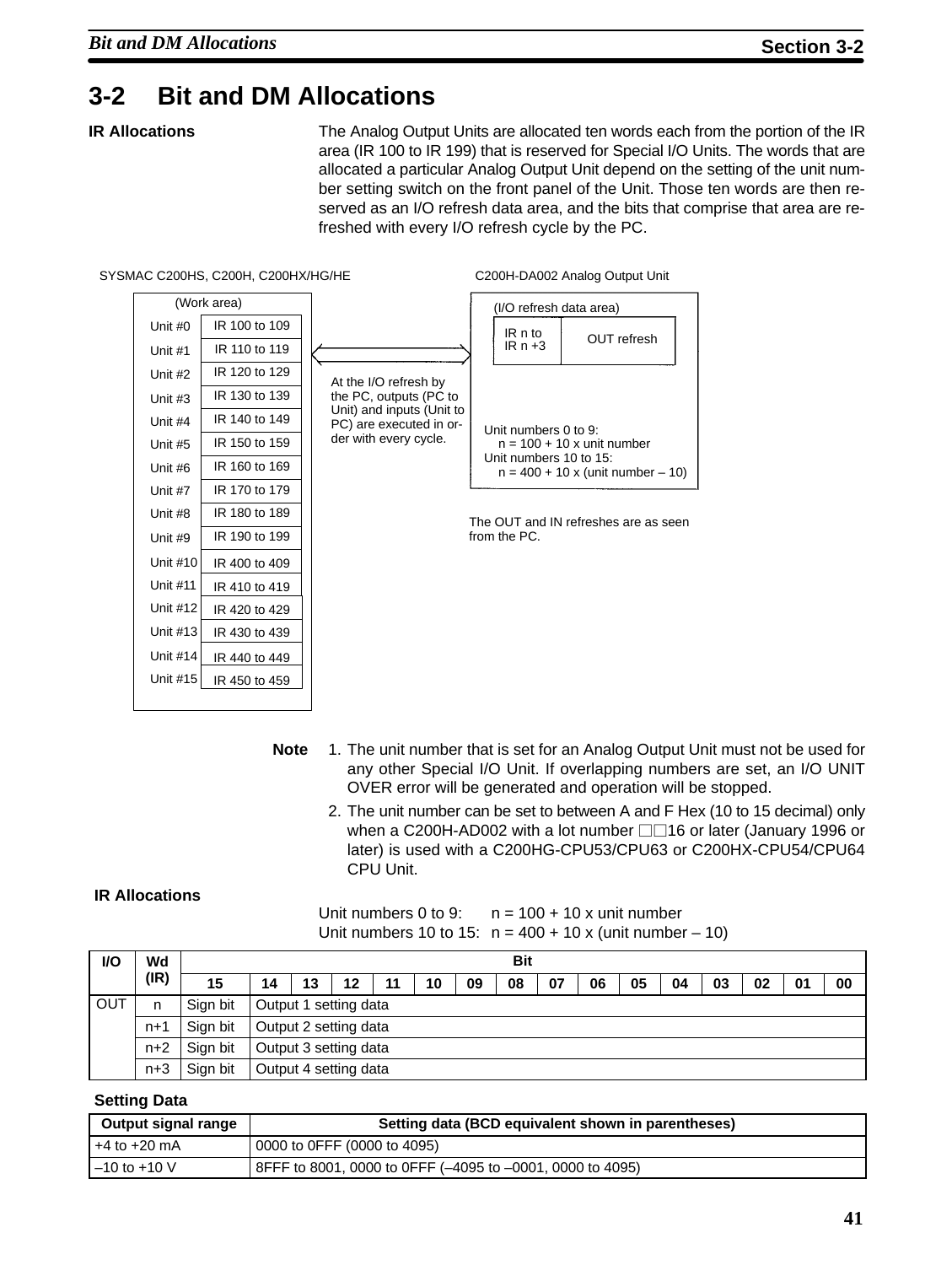**Note** When the –10 to +10 V range is being used, the 15<sup>th</sup> bit serves as the sign bit. A value of 0 indicates "+" and a value of 1 indicates "–."

## **3-2-1 Programming**

Use the MOV(21) instruction to write output data (binary data) from the CPU to the Analog Output Unit.

**Word Allocation** This program example uses the following settings:

- Unit number: 0 (Words IR 100 to IR 103 are allocated to unit number 0.)
- The following table shows the DM words that contain the output data.

| <b>Output number</b> | DM word |
|----------------------|---------|
| Output 1             | DM 0000 |
| Output 2             | DM 0001 |
| Output 3             | DM 0002 |
| Output 4             | DM 0003 |

### **Program Example**



## **3-3 Troubleshooting**

**Error Detection** When an error occurs in an input or in the Unit itself, the error is indicated by an output to a flag in the IR, SR, or AR area. The following tables show the various errors that may occur, along with their probable causes and remedies.

| Unit error              | Probable causes and operations                                                                                                                         | <b>Possible remedies</b> |
|-------------------------|--------------------------------------------------------------------------------------------------------------------------------------------------------|--------------------------|
| I RUN indicator not lit | The RUN indicator on the Unit is not lit even though<br>power is turned on to the PC, and none of the errors<br>described in this table have occurred. | Replace the Unit.        |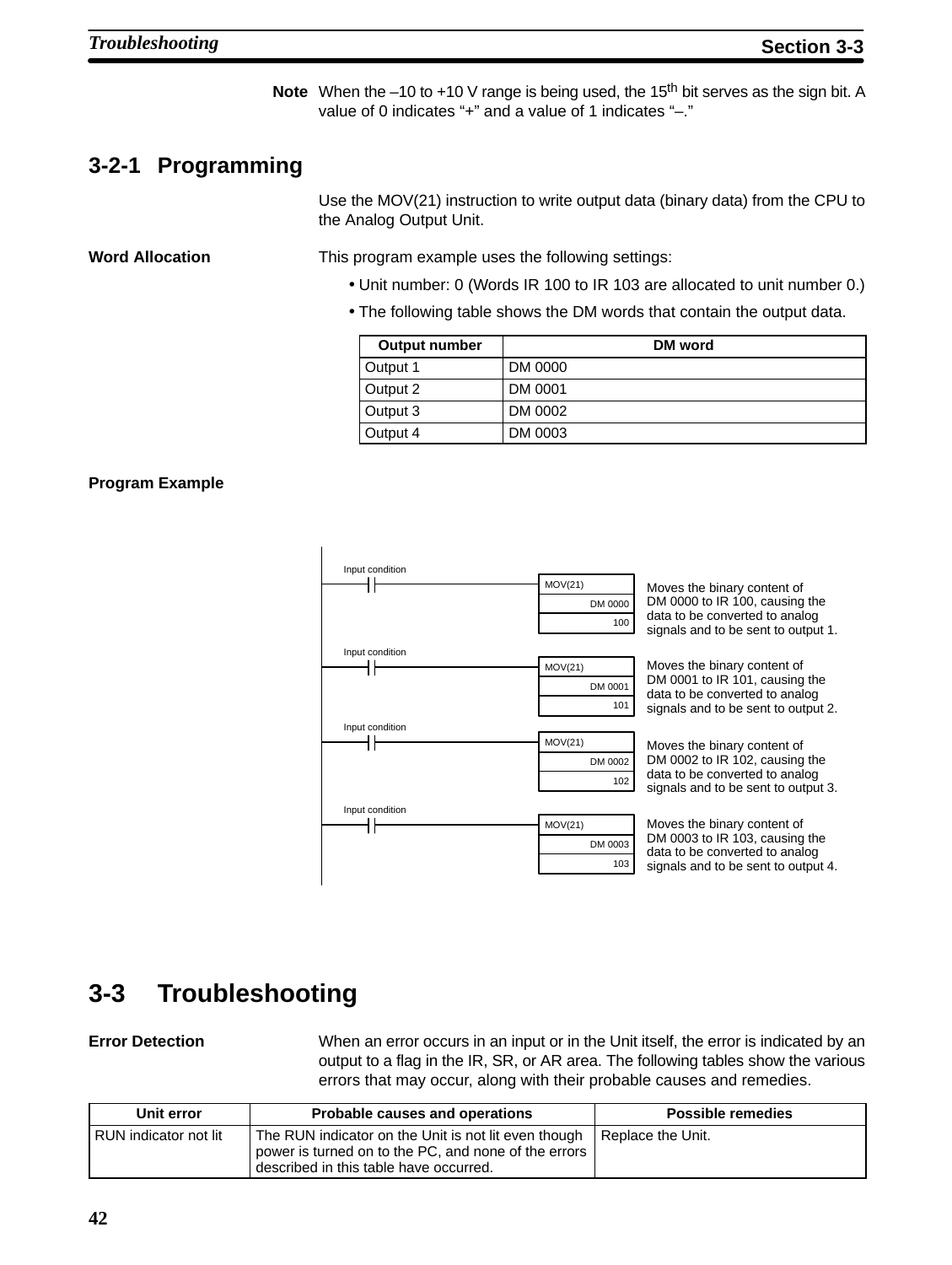| <b>CPU error</b>       | Probable causes and operations                                                                                                                                                                   | Possible remedies                                                                                                                                                                                                                                                                                            |
|------------------------|--------------------------------------------------------------------------------------------------------------------------------------------------------------------------------------------------|--------------------------------------------------------------------------------------------------------------------------------------------------------------------------------------------------------------------------------------------------------------------------------------------------------------|
| CPU waiting            | • The Special I/O Unit is defective.                                                                                                                                                             | • Replace the defective Special I/O Unit.                                                                                                                                                                                                                                                                    |
|                        | • The PC hasn't begun to run.                                                                                                                                                                    | • The defective Unit should appear as \$<br>signs only in the I/O table read opera-<br>tion.                                                                                                                                                                                                                 |
| I/O Unit Over error    | • One unit number has been assigned to more than<br>one Special I/O Unit.                                                                                                                        | Do not assign the same number to more<br>than one Unit. Use the I/O table read                                                                                                                                                                                                                               |
|                        | • SR 25415 will be turned ON and the PC won't oper-<br>ate when an "I/O Unit Over error" occurs.<br>Flags AR 0000 to AR 0011 indicate the duplicated<br>unit number.                             | operation to display unit numbers.                                                                                                                                                                                                                                                                           |
| Special I/O Unit error | • An error has occurred in I/O refreshing between the<br>CPU and the Special I/O Unit.<br>• SR 25415 will be turned ON but PC operation will<br>continue when a "Special I/O Unit error" occurs. | Check AR 0000 to AR 0015 for the unit<br>number of the Unit in error. After<br>correcting the error, restart the Unit by<br>toggling the corresponding restart bit<br>(OFF $\rightarrow$ ON $\rightarrow$ OFF) in AR 0100 to<br>AR 0109. If the error recurs after<br>restarting the Unit, replace the Unit. |

### **Special I/O Unit Error Detection Bit (SR)**

| <b>Bit</b> | Error                  | <b>Explanation</b>                                                                         | <b>Operation status</b>                      |
|------------|------------------------|--------------------------------------------------------------------------------------------|----------------------------------------------|
| 25415      | Duplicated unit number | One number is assigned to more<br>than one Special I/O Unit.                               | PC operation stops.                          |
|            | Special I/O Unit error | An error has occurred in the refresh<br>signal between the CPU and the<br>Special I/O Unit | Operation stops only for the faulty<br>Unit. |

### **Special I/O Unit Error Flags (AR)**

| <b>Bit</b> | <b>Item</b>        | <b>Function</b>                                                       |
|------------|--------------------|-----------------------------------------------------------------------|
| AR 0000    | Unit #0 Error Flag | When one of the CPU errors described above                            |
| AR 0001    | Unit #1 Error Flag | occurs, the AR bit turns ON for the Unit where the<br>error occurred. |
| AR 0002    | Unit #2 Error Flag |                                                                       |
| AR 0003    | Unit #3 Error Flag |                                                                       |
| AR 0004    | Unit #4 Error Flag |                                                                       |
| AR 0005    | Unit #5 Error Flag |                                                                       |
| AR 0006    | Unit #6 Error Flag |                                                                       |
| AR 0007    | Unit #7 Error Flag |                                                                       |
| AR 0008    | Unit #8 Error Flag |                                                                       |
| AR 0009    | Unit #9 Error Flag |                                                                       |

**Note** SR 28200 to SR 28215 can also be used for unit numbers 0 to 15 for the C200HX/HG/HE.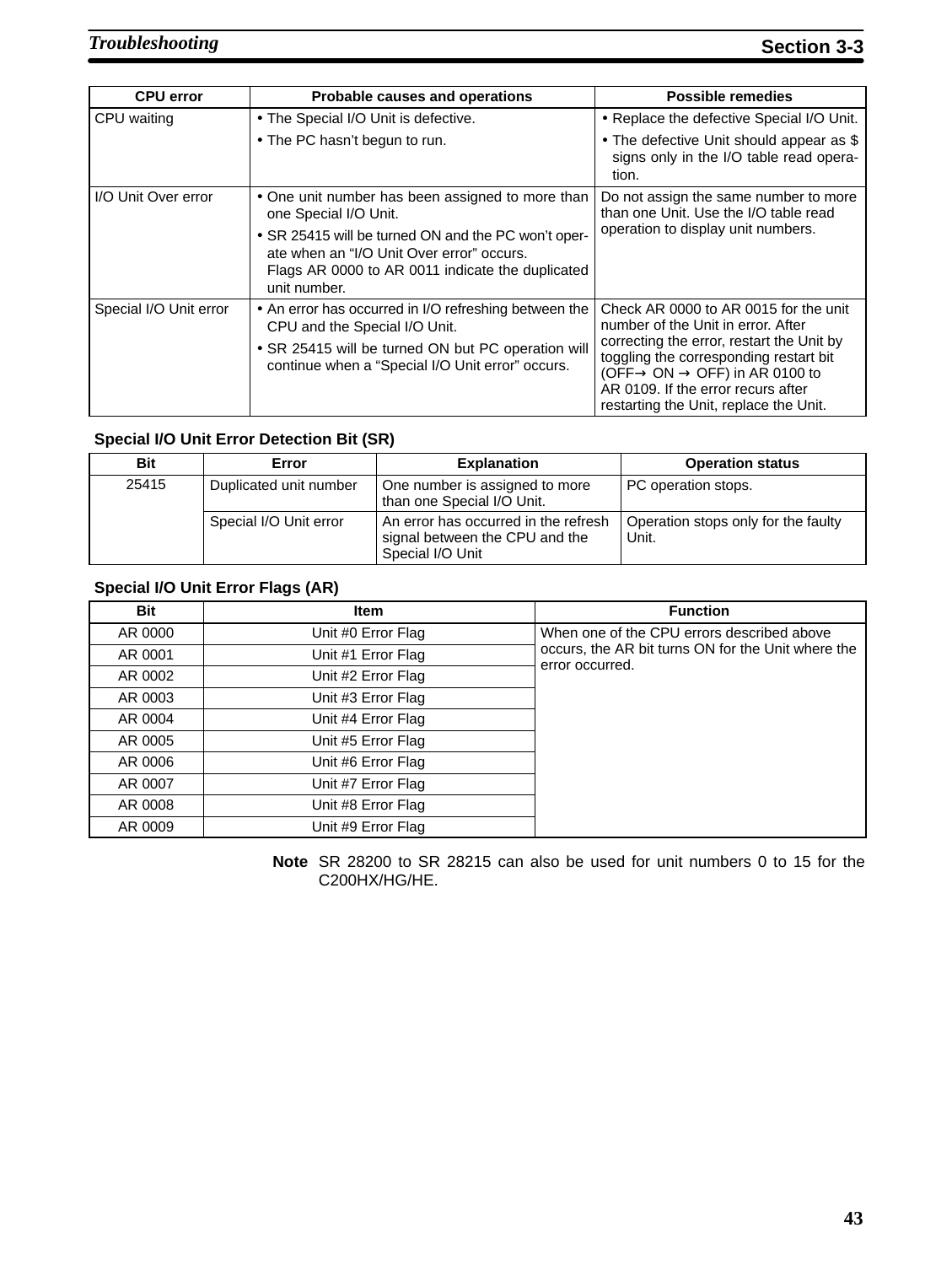### **Special I/O Unit Restart Bits (AR)**

Turn OFF  $\rightarrow$  ON  $\rightarrow$  OFF the Special I/O Unit Restart Bits in the following circumstances:

- After DM data has been set or replaced.
- To restart Unit operation after clearing an error.

The same effect can be achieved by turning  $ON \rightarrow OFF \rightarrow ON$  the power to the PC and then turning it on again.

| Bit     | <b>Item</b>         | <b>Function</b>                                            |
|---------|---------------------|------------------------------------------------------------|
| AR 0100 | Unit #0 Restart Bit | Special I/O Units can be restarted by turning the          |
| AR 0101 | Unit #1 Restart Bit | corresponding bits OFF $\rightarrow$ ON $\rightarrow$ OFF. |
| AR 0102 | Unit #2 Restart Bit |                                                            |
| AR 0103 | Unit #3 Restart Bit |                                                            |
| AR 0104 | Unit #4 Restart Bit |                                                            |
| AR 0105 | Unit #5 Restart Bit |                                                            |
| AR 0106 | Unit #6 Restart Bit |                                                            |
| AR 0107 | Unit #7 Restart Bit |                                                            |
| AR 0108 | Unit #8 Restart Bit |                                                            |
| AR 0109 | Unit #9 Restart Bit |                                                            |

**Note** SR 28100 to SR 28115 can also be used for unit numbers 0 to 15 for the C200HX/HG/HE.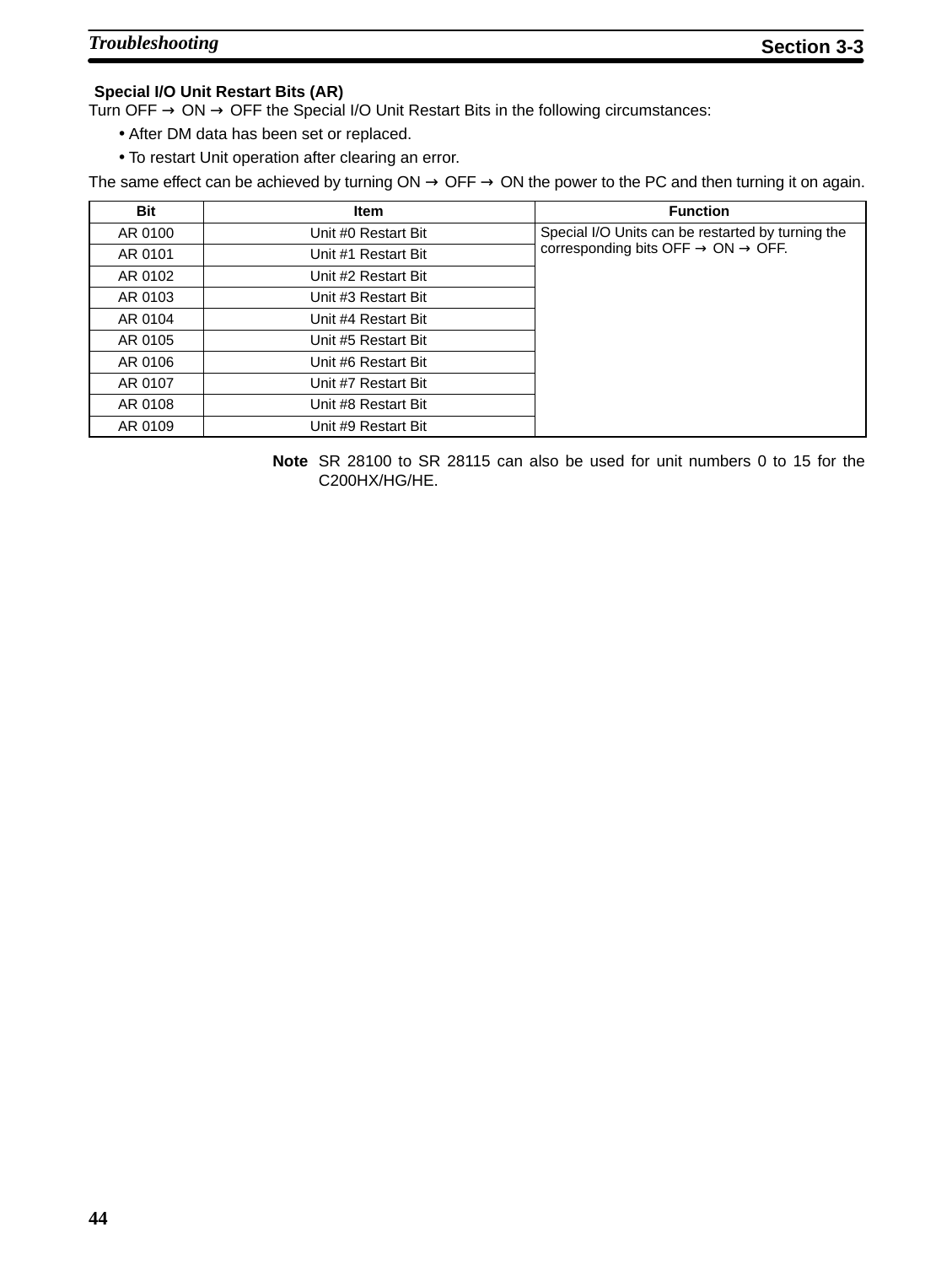# **Appendix A Standard Models**

# **Analog Input Unit**

| РC                          | Model       |
|-----------------------------|-------------|
| C200H, C200HS, C200HX/HG/HE | C200H-AD002 |

# **Analog Output Unit**

| <b>PC</b>                   | Model       |
|-----------------------------|-------------|
| C200H, C200HS, C200HX/HG/HE | C200H-DA002 |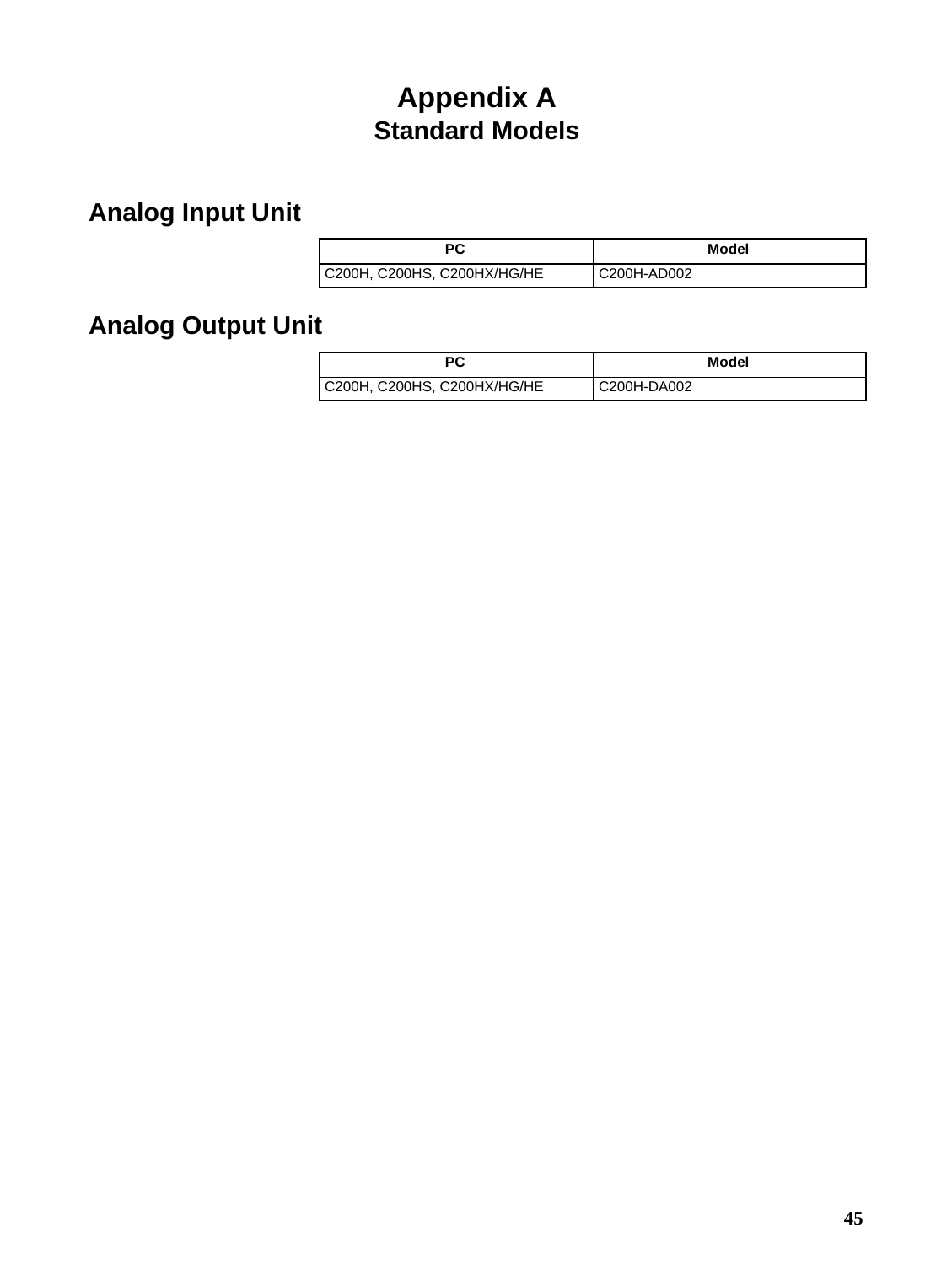# **Appendix B Specifications**

# **C200H-AD002 Analog Input Unit**

## **General Specifications**

All general specifications of the C200H-AD002 Analog Input Unit conform to those of the C Series.

## **Performance Specifications**

| <b>Item</b>                              | <b>Specifications</b>                                                                                                |                                                              |                                                                              |
|------------------------------------------|----------------------------------------------------------------------------------------------------------------------|--------------------------------------------------------------|------------------------------------------------------------------------------|
| Number of analog inputs                  | 8 max.                                                                                                               |                                                              |                                                                              |
| Input signal range (note 1)              | Voltage input                                                                                                        | $-10$ to $+10$ V                                             | Set for each input number in the allocated DM area.                          |
|                                          |                                                                                                                      | $+1$ to $+5$ V                                               |                                                                              |
|                                          |                                                                                                                      | $0$ to 10 V                                                  |                                                                              |
|                                          | Current input                                                                                                        | 4 to 20 mA                                                   |                                                                              |
| Max. input signal (note 2)               | Voltage input                                                                                                        | $±15$ V                                                      |                                                                              |
|                                          | Current input                                                                                                        | $\pm 30$ mA                                                  |                                                                              |
| Input impedance                          | Voltage input                                                                                                        | 1 M $\Omega$ min.                                            |                                                                              |
|                                          | Current input                                                                                                        | 250 $\Omega$ (rated value)                                   |                                                                              |
| <b>Resolution</b>                        | $1/4000$ max. (full scale)                                                                                           |                                                              |                                                                              |
| <b>Converted output data</b><br>(note 3) | Binary data                                                                                                          | $±10$ V range: 87D0 to 07D0<br>Other ranges: 0000 to 0FA0    |                                                                              |
|                                          | <b>BCD</b> data                                                                                                      | $\pm$ 10 V range: A000 to 2000<br>Other ranges: 0000 to 4000 |                                                                              |
| Accuracy (note 4)                        | $25^{\circ}$ C                                                                                                       |                                                              | Voltage input: ±0.25% (full scale)<br>Current input: ±0.40% (full scale)     |
|                                          | $0^{\circ}$ to 55 $^{\circ}$ C                                                                                       |                                                              | Voltage input: ±0.60% (full scale)<br>Current input: ±0.80% (full scale)     |
| <b>Conversion time (note 5)</b>          | 2.5 ms max./point                                                                                                    |                                                              |                                                                              |
| <b>Isolation</b>                         | Between input terminals and PC: photocoupler                                                                         |                                                              |                                                                              |
|                                          | Between input terminals: none                                                                                        |                                                              |                                                                              |
| <b>External connectors</b>               | 34-pin connector (Honda Communications Industries)<br>Connector for the cable side (One is included with each Unit.) |                                                              |                                                                              |
|                                          | MR-34LFG Set                                                                                                         | Connector: MR-34FG<br>Cover: MR-34L                          |                                                                              |
| <b>Power consumption</b>                 | 450 mA max. at 5 VDC                                                                                                 |                                                              |                                                                              |
| <b>Dimensions</b>                        |                                                                                                                      |                                                              | $34.5 \times 130 \times 109$ (W x H x D) mm (see last page of this appendix) |
| Weight                                   | 290q                                                                                                                 |                                                              |                                                                              |

Note 1. When the input range is set to –10 V to +10 V, the most significant bit (15<sup>th</sup> bit) becomes the sign bit.

- 2. Operation in ranges beyond the maximum input signals will damage the Unit. Operate within the ranges listed above.
- 3. The accuracy is given for full scale (4000). For example, an accuracy of ±0.80% means a maximum error of ±32 (BCD).
- 4. This is the time it takes for a full range input signal to be converted and to be stored in the memory of the Unit. It takes at least one cycle before the converted data is read by the CPU.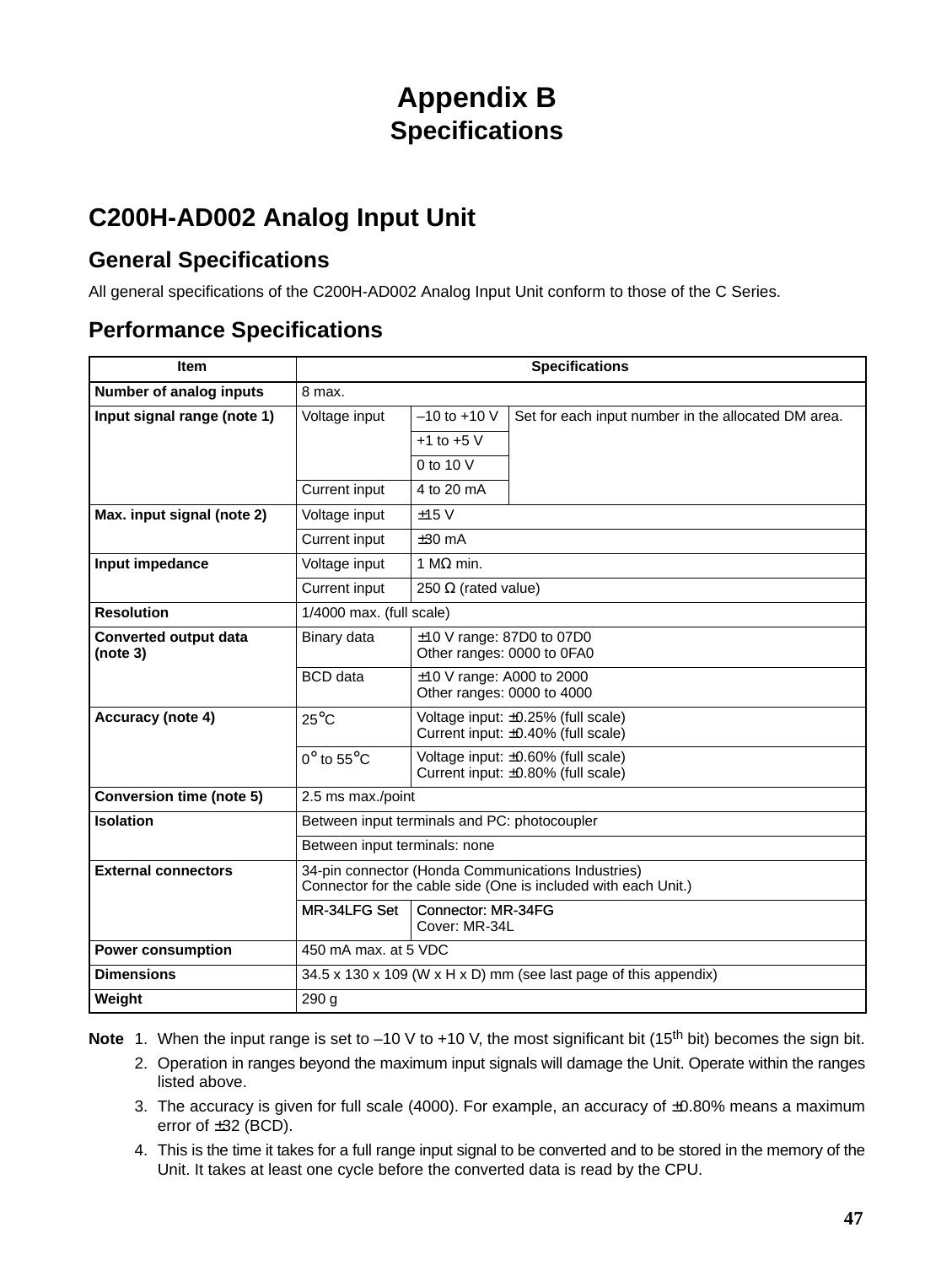## **Input Specifications**



- **Note** 1. The input signal range (0 to +10 V, +1 to +5 V/+4 to +20 mA, or –10 to +10 V) can be selected for each input number. Refer to 2-3 Functions and Programming for details on setting the input signal range.
	- 2. If an analog signal is input that exceeds the input signal range (max. value of +10 V or +5 V/20 mA, or min. value of 0 V, +1 V/+4 mA, or -10 V), the digital output will remain fixed at the maximum or minimum value.
	- 3. When the input range is set to  $-10$  V to +10 V, the most significant bit (15<sup>th</sup> bit) becomes the sign bit.
	- 4. When the input range is set to 10 V to +10 V and the analog input signal is 0 V, the digital output will be "0000" and the most significant bit  $(15<sup>th</sup>$  bit) will be 0.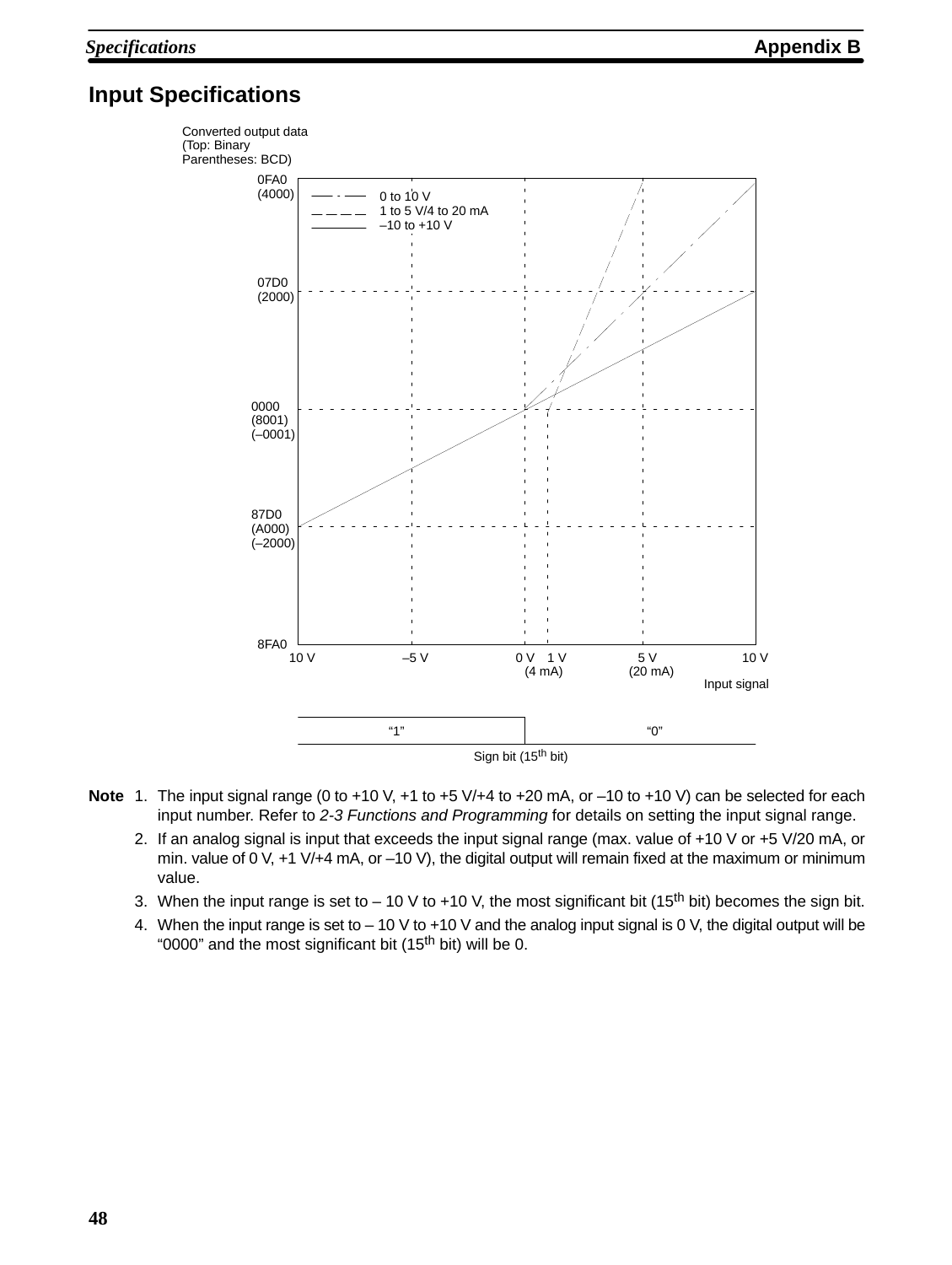# **C200H-DA002 Analog Output Unit**

All general specifications of the C200H-DA002 Analog Output Unit conform to those of the C Series.

| <b>Item</b>                       | <b>Specifications</b>                                                                                  |                                                                                            |  |  |
|-----------------------------------|--------------------------------------------------------------------------------------------------------|--------------------------------------------------------------------------------------------|--|--|
| Number of analog outputs          | 4                                                                                                      |                                                                                            |  |  |
| Output signal range               | Voltage outputs                                                                                        | $-10$ to $+10$ V                                                                           |  |  |
|                                   | <b>Current outputs</b>                                                                                 | 4 to 20 mA                                                                                 |  |  |
| Max. output impedance             | Voltage output: $0.5 \Omega$                                                                           |                                                                                            |  |  |
| Max. output current               | Voltage output: 10 mA                                                                                  |                                                                                            |  |  |
| Max. load resistance              | Current output: 350 $\Omega$                                                                           |                                                                                            |  |  |
| <b>Resolution</b>                 | Voltage outputs                                                                                        | $1/8190$ max. (full scale)                                                                 |  |  |
|                                   | Current outputs                                                                                        | $1/4095$ max. (full scale)                                                                 |  |  |
| Set data                          | Voltage output: Sign bit +12-bit binary (8FFF to 0FFF)<br>Current output: 12-bit binary (0000 to 0FFF) |                                                                                            |  |  |
| <b>Accuracy</b>                   | $25^{\circ}$ C                                                                                         | Voltage outputs: $\pm 0.3\%$ max. (full scale)<br>Current outputs: ±0.5% max. (full scale) |  |  |
|                                   | $0^\circ$ to 55 $^\circ$ C                                                                             | Voltage outputs: ±0.5% max. (full scale)<br>Current outputs: ±1.0% max. (full scale)       |  |  |
| <b>Conversion time (see Note)</b> | 2.5 ms max./point                                                                                      |                                                                                            |  |  |
| <b>Isolation</b>                  |                                                                                                        | Between output terminals and PC: photocoupler                                              |  |  |
|                                   | Between output terminals: none                                                                         |                                                                                            |  |  |
| <b>External connections</b>       | 19-pin terminal block (removable)                                                                      |                                                                                            |  |  |
| <b>Power consumption</b>          | 600 mA max, at 5 VDC                                                                                   |                                                                                            |  |  |
| <b>Dimensions</b>                 | 34.5 x 130 x 128 (W x H x D) mm (see last page of this appendix)                                       |                                                                                            |  |  |
| Weight                            | 320 g max.                                                                                             |                                                                                            |  |  |

**Note** This is the time from after the data has been written to the Unit until an analog output appears. The output data will not be correct if output data is rewritten faster than it can be output.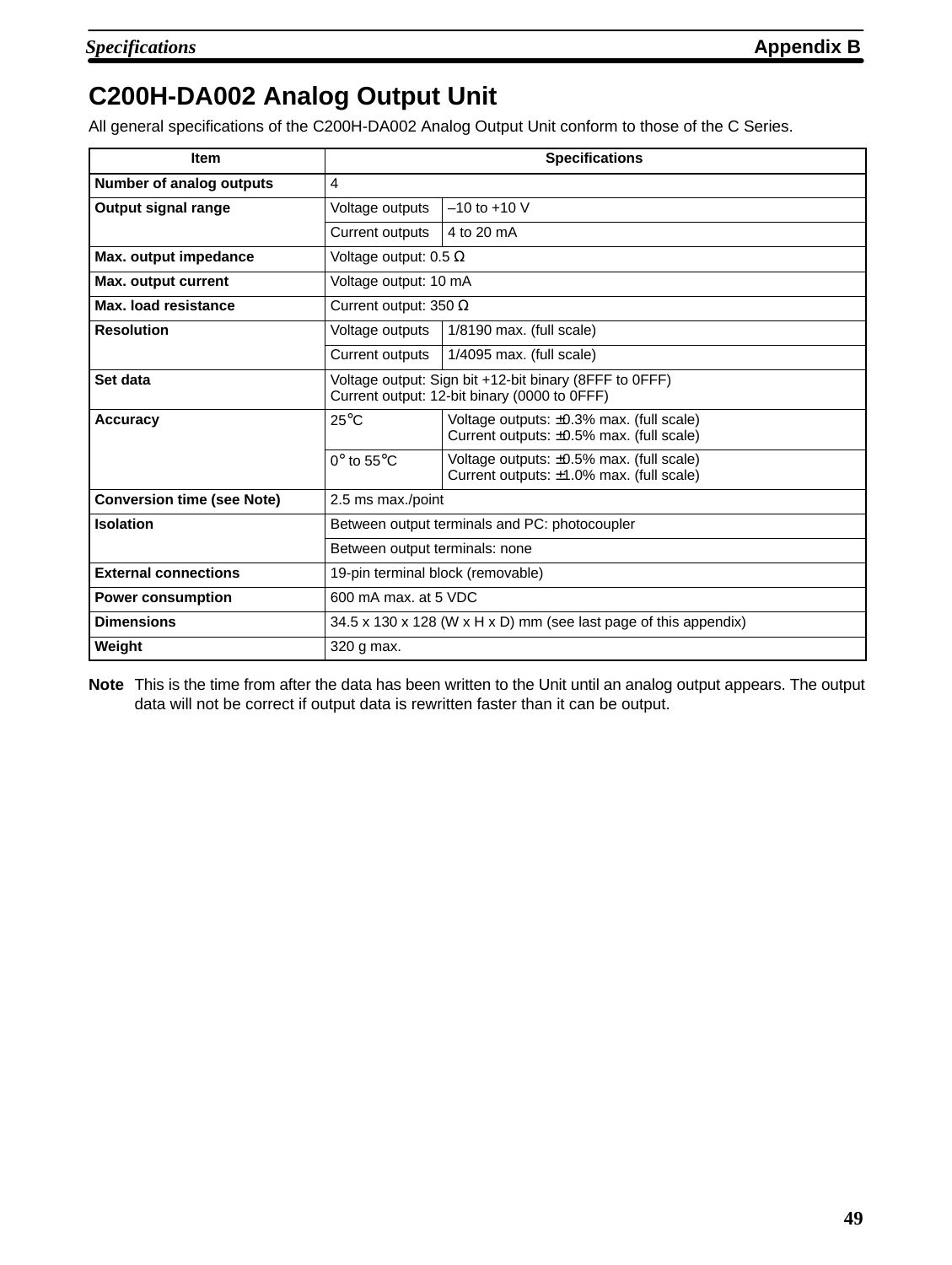## **Output Specifications**



- **Note** 1. If a digital signal is input that exceeds the output signal range (max. value of +10 V or +20 mA, or min. value of -10 V or +4 mA), the analog output will remain fixed at its maximum or minimum value.
	- 2. When the input range is set to  $-10$  V to  $+10$  V, the most significant bit (15<sup>th</sup> bit) becomes the sign bit.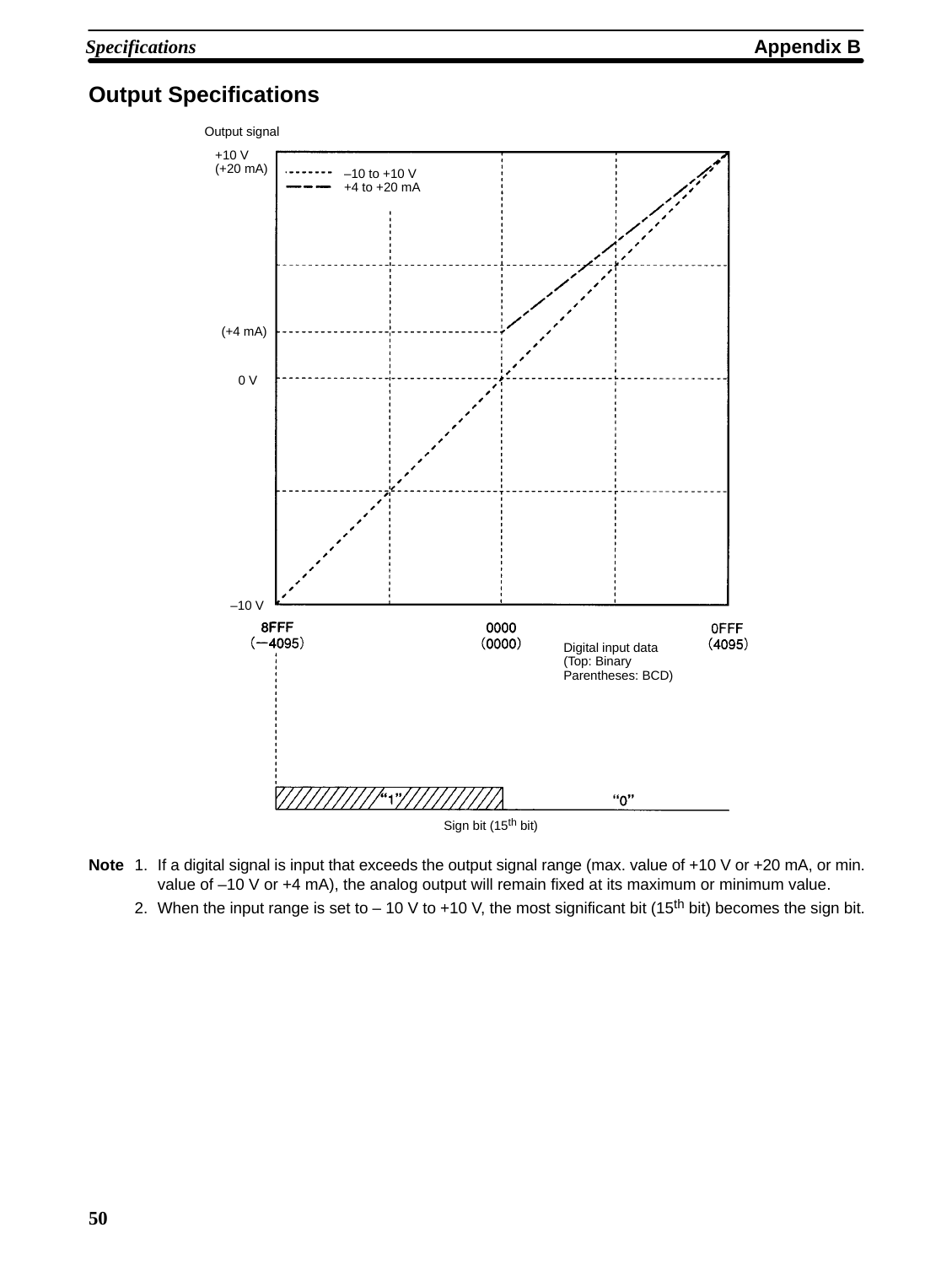# **External Dimensions**

Unit: mm

## **C200H-AD002 Analog Input Unit**



## **C200H-DA002 Analog Output Unit**

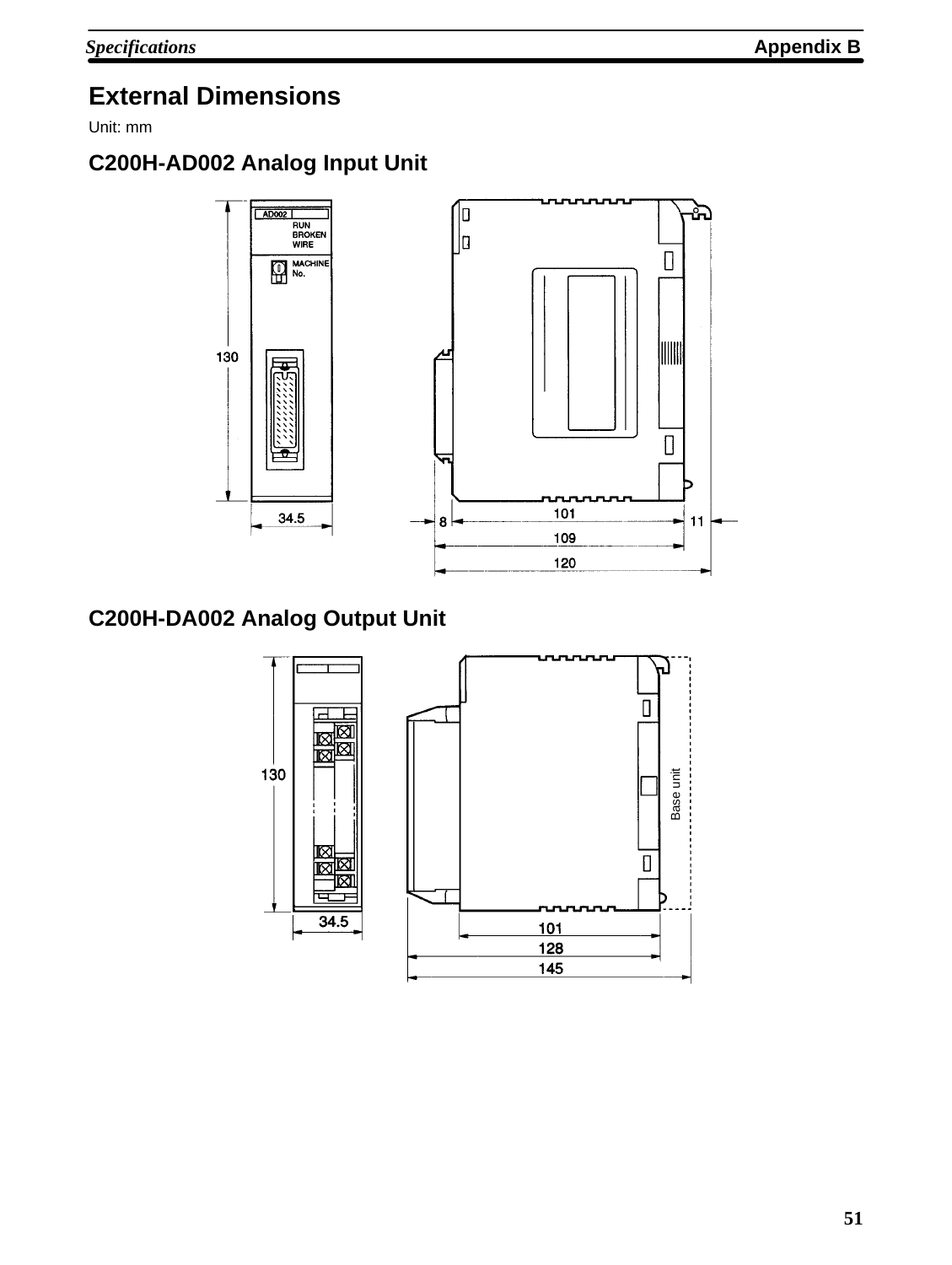# **Installation Dimensions (Unit: mm)**

## **C200H-AD002 Analog Input Unit**

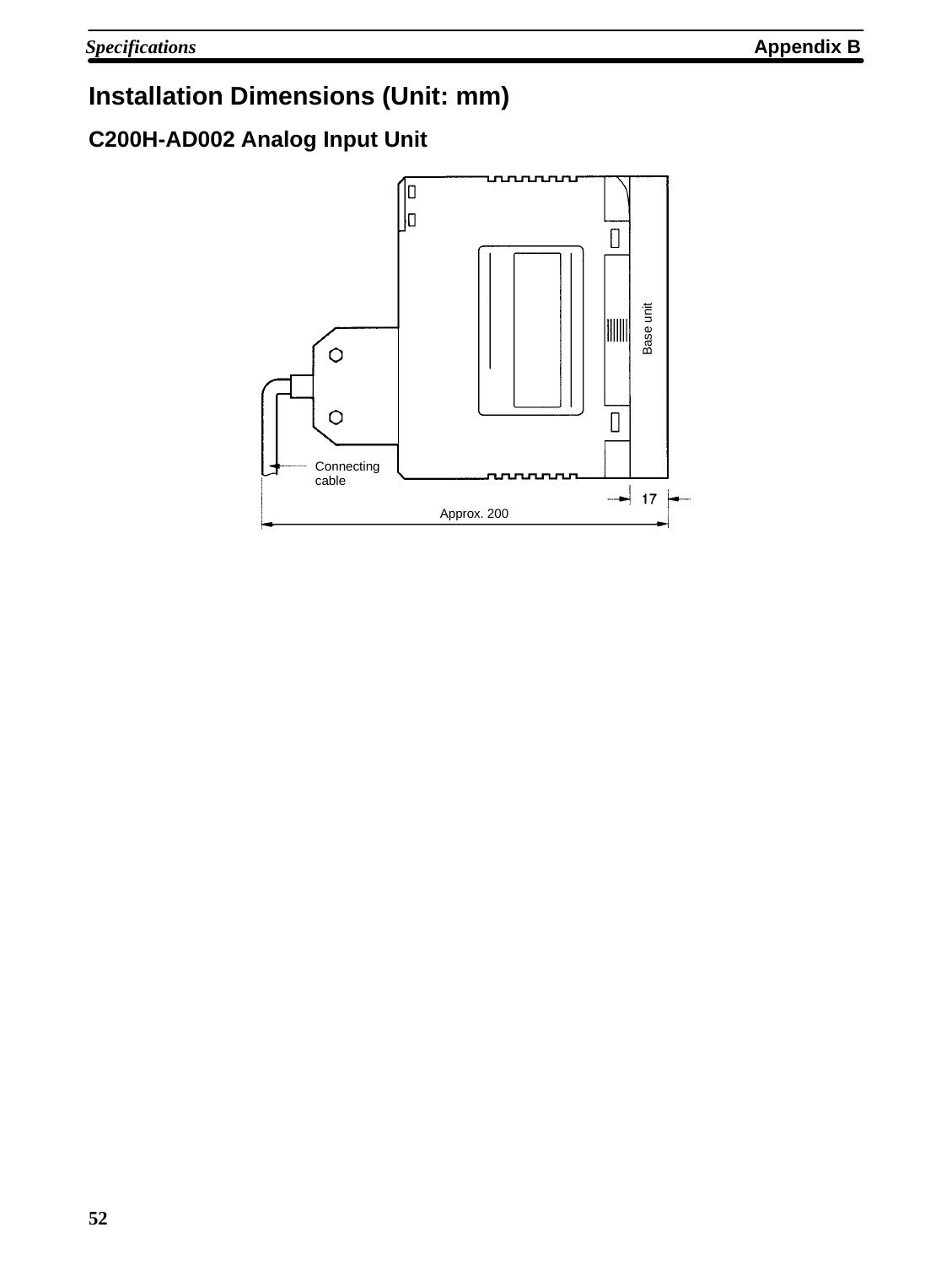# **Appendix C Data Memory Coding Sheet**

# **C200H-AD002 Analog Input Unit**

## **Data Settings**

|                                                  | C200H-AD002    | Unit number:         |         |         |         |         |         |         |         |
|--------------------------------------------------|----------------|----------------------|---------|---------|---------|---------|---------|---------|---------|
|                                                  | Item           | Input 8              | Input 7 | Input 6 | Input 5 | Input 4 | Input 3 | Input 2 | Input 1 |
| Conversion prohibit<br>setting                   |                |                      |         |         |         |         |         |         |         |
| A/D conversion data                              |                | <b>Binary or BCD</b> |         |         |         |         |         |         |         |
| Input signal range                               |                |                      |         |         |         |         |         |         |         |
| Scaling<br>function                              | Lower<br>limit |                      |         |         |         |         |         |         |         |
|                                                  | Upper<br>limit |                      |         |         |         |         |         |         |         |
| Number of terms for<br>mean value<br>calculation |                |                      |         |         |         |         |         |         |         |
| Square root function                             |                |                      |         |         |         |         |         |         |         |
| Limit                                            | Mode           | 1 or 2               |         |         |         |         |         |         |         |
| warning<br>function                              | Lower<br>limit |                      |         |         |         |         |         |         |         |
|                                                  | Upper<br>limit |                      |         |         |         |         |         |         |         |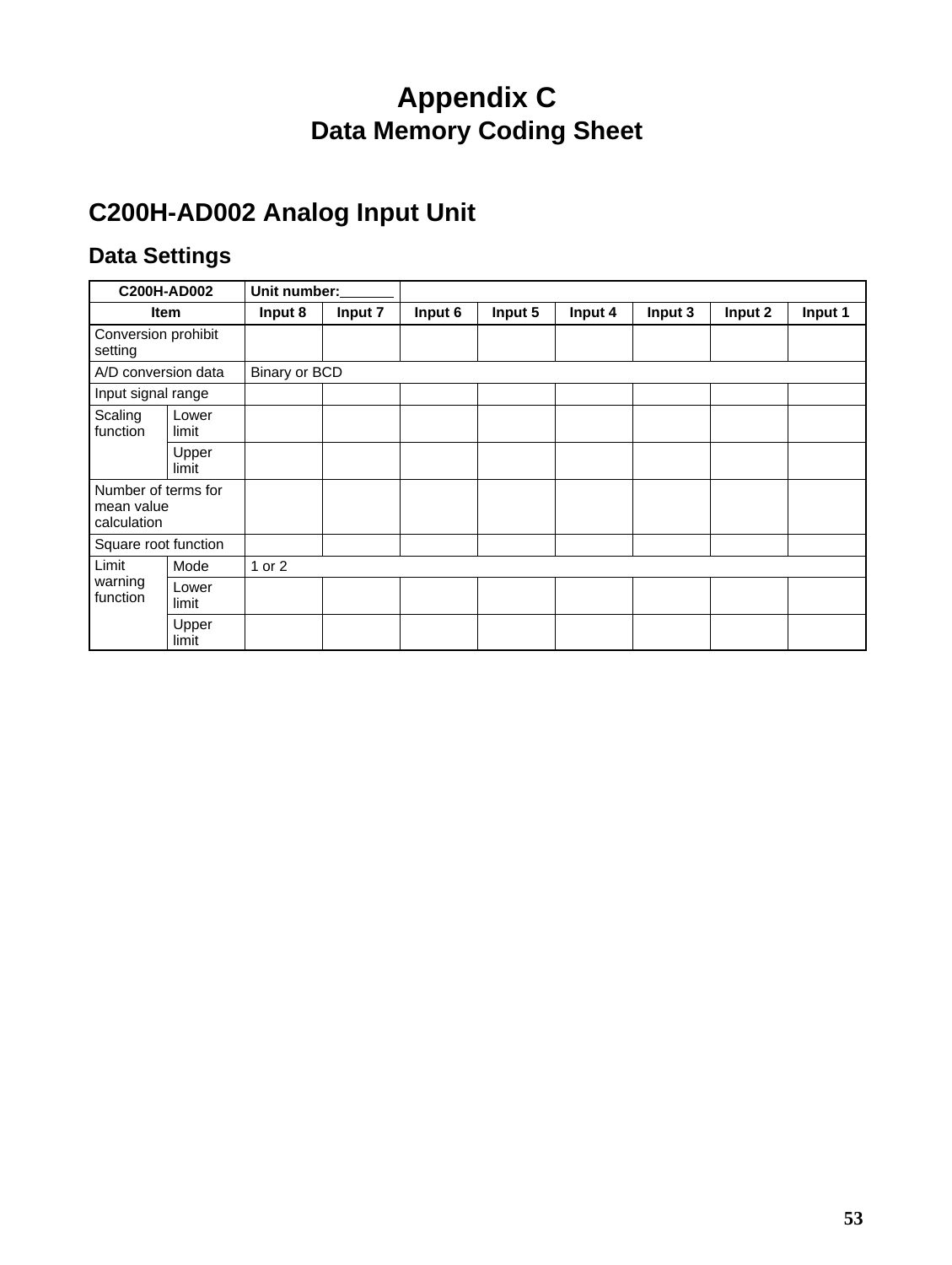# **Data Memory Coding Sheet**

| C200H-AD002                             |             |  | Unit number:<br>DM1_00 to DM1_43                                                                                                                  |
|-----------------------------------------|-------------|--|---------------------------------------------------------------------------------------------------------------------------------------------------|
| <b>DM</b> address<br>(rightmost digits) |             |  | <b>Usage</b>                                                                                                                                      |
| 00                                      | $\mathbf 0$ |  | Limit warning mode<br>Conversion prohibit setting<br>Bit 09:<br>$(Mode 2 = 1)$<br>$(prohibit = 1)$<br>Bit 08:<br>Data type setting<br>$(BCD = 1)$ |
| 01                                      |             |  | Input signal range (00 specifies -10 to +10 V, 01 specifies 0 to<br>10 V, and 10 specifies 1 to 5 V/4 to 20 mA.)                                  |
| 02                                      |             |  | Scaling execution<br>Mean value execution                                                                                                         |
| 03                                      |             |  | Square root execution<br>Limit warning execution                                                                                                  |
| 04                                      |             |  | Input 1 scaling: lower-limit value                                                                                                                |
| 05                                      |             |  | Input 1 scaling: upper-limit value                                                                                                                |
| 06                                      |             |  | Input 2 scaling: lower-limit value                                                                                                                |
| 07                                      |             |  | Input 2 scaling: upper-limit value                                                                                                                |
| 08                                      |             |  | Input 3 scaling: lower-limit value                                                                                                                |
| 09                                      |             |  | Input 3 scaling: upper-limit value                                                                                                                |
| 10                                      |             |  | Input 4 scaling: lower-limit value                                                                                                                |
| 11                                      |             |  | Input 4 scaling: upper-limit value                                                                                                                |
| 12                                      |             |  | Input 5 scaling: lower-limit value                                                                                                                |
| 13                                      |             |  | Input 5 scaling: upper-limit value                                                                                                                |
| 14                                      |             |  | Input 6 scaling: lower-limit value                                                                                                                |
| 15                                      |             |  | Input 6 scaling: upper-limit value                                                                                                                |
| 16                                      |             |  | Input 7 scaling: lower-limit value                                                                                                                |
| 17                                      |             |  | Input 7 scaling: upper-limit value                                                                                                                |
| 18                                      |             |  | Input 8 scaling: lower-limit value                                                                                                                |
| 19                                      |             |  | Input 8 scaling: upper-limit value                                                                                                                |
| 20                                      |             |  | Input 1 mean value processing: number of samples                                                                                                  |
| 21                                      |             |  | Input 2 mean value processing: number of samples                                                                                                  |
| 22                                      |             |  | Input 3 mean value processing: number of samples                                                                                                  |
| 23                                      |             |  | Input 4 mean value processing: number of samples                                                                                                  |
| 24                                      |             |  | Input 5 mean value processing: number of samples                                                                                                  |
| 25                                      |             |  | Input 6 mean value processing: number of samples                                                                                                  |
| 26                                      |             |  | Input 7 mean value processing: number of samples                                                                                                  |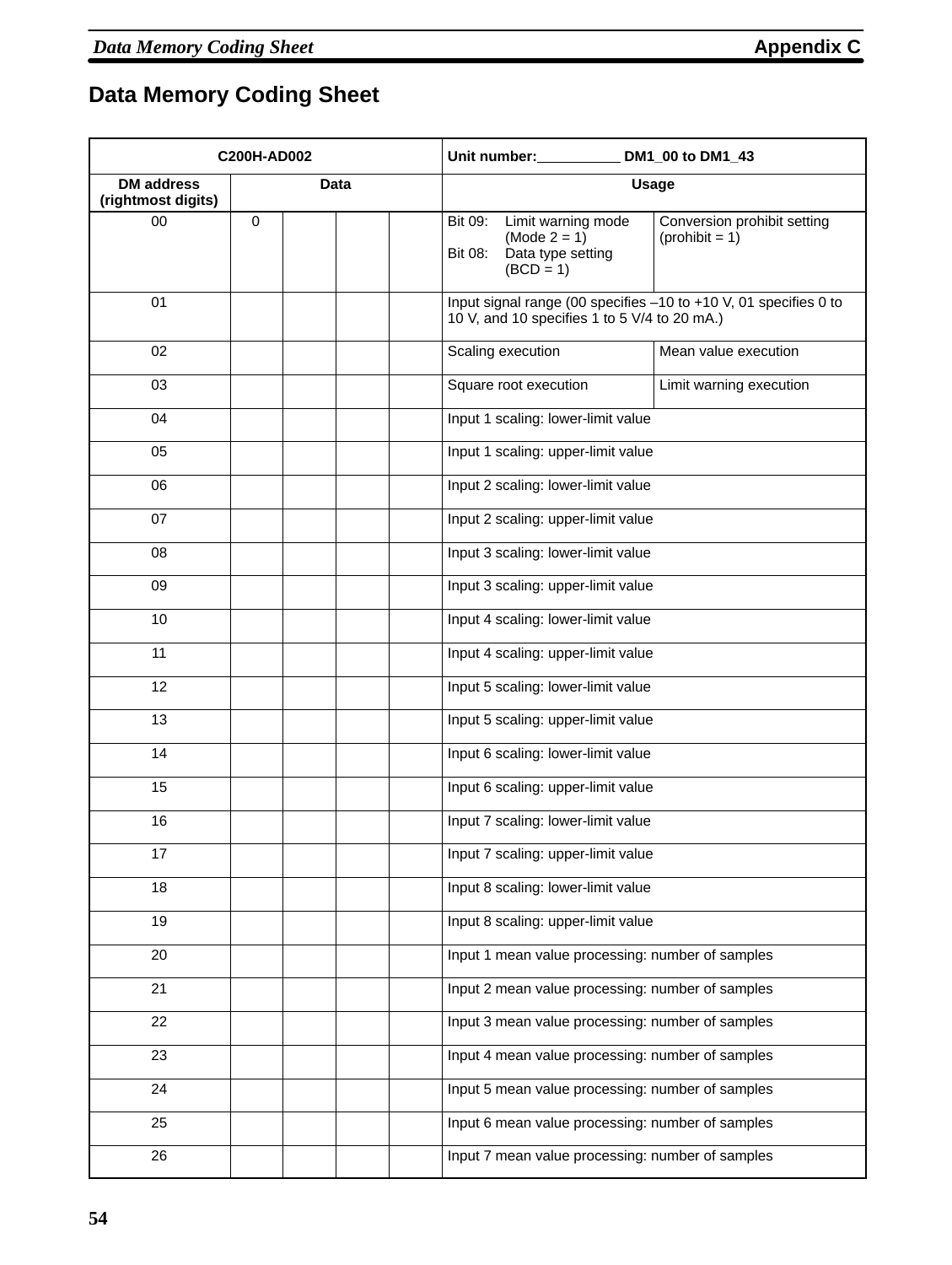|                                         | C200H-AD002 | Unit number:<br>DM1_00 to DM1_43                 |
|-----------------------------------------|-------------|--------------------------------------------------|
| <b>DM</b> address<br>(rightmost digits) | Data        | <b>Usage</b>                                     |
| 27                                      |             | Input 8 mean value processing: number of samples |
| 28                                      |             | Input 1 limit warning: lower-limit value         |
| 29                                      |             | Input 1 limit warning: upper-limit value         |
| 30                                      |             | Input 2 limit warning: lower-limit value         |
| 31                                      |             | Input 2 limit warning: upper-limit value         |
| 32                                      |             | Input 3 limit warning: lower-limit value         |
| 33                                      |             | Input 3 limit warning: upper-limit value         |
| 34                                      |             | Input 4 limit warning: lower-limit value         |
| 35                                      |             | Input 4 limit warning: upper-limit value         |
| 36                                      |             | Input 5 limit warning: lower-limit value         |
| 37                                      |             | Input 5 limit warning: upper-limit value         |
| 38                                      |             | Input 6 limit warning: lower-limit value         |
| 39                                      |             | Input 6 limit warning: upper-limit value         |
| 40                                      |             | Input 7 limit warning: lower-limit value         |
| 41                                      |             | Input 7 limit warning: upper-limit value         |
| 42                                      |             | Input 8 limit warning: lower-limit value         |
| 43                                      |             | Input 8 limit warning: upper-limit value         |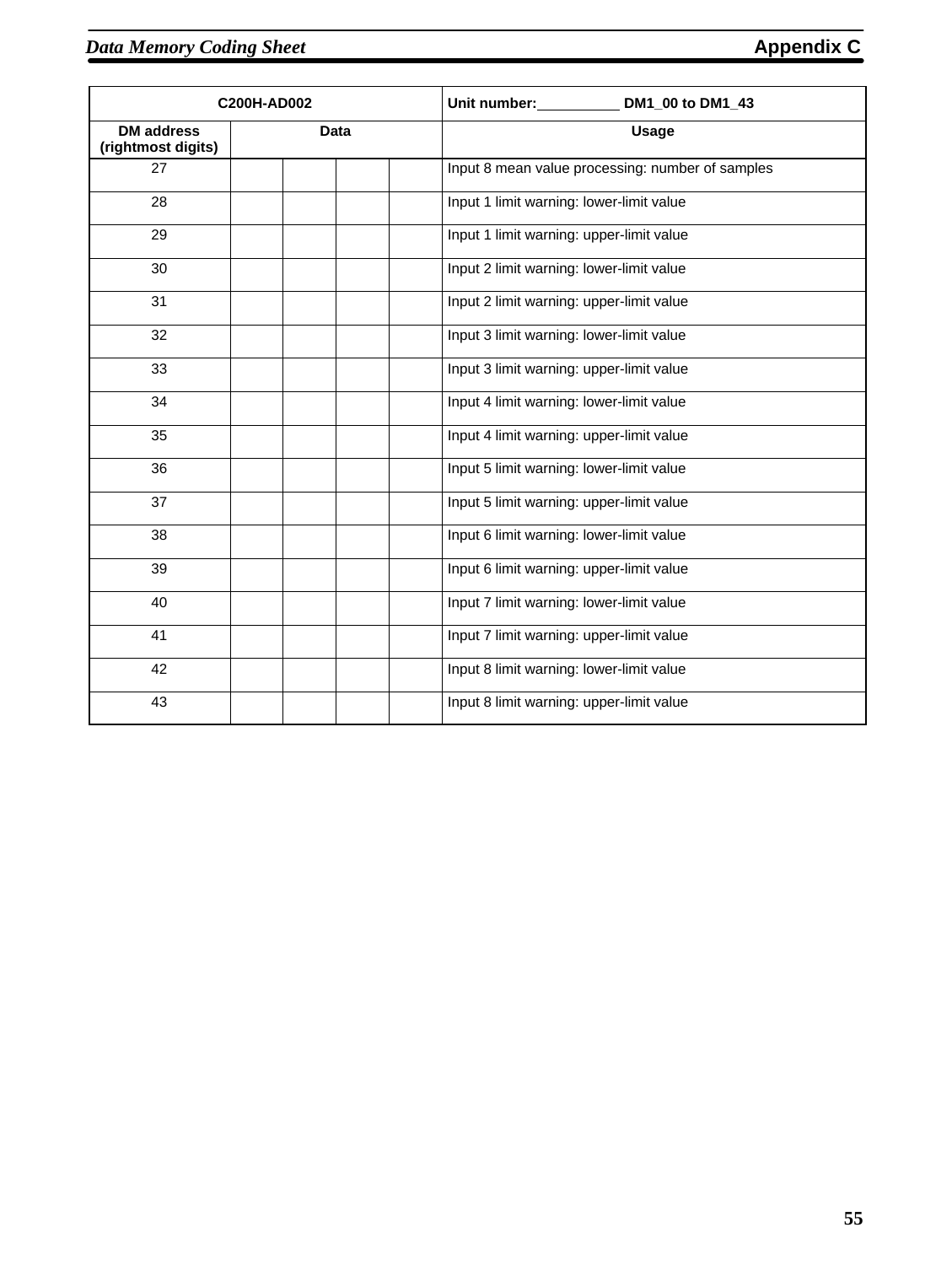## **Index**

# $A - B$

A/D conversion data, 15 BCD data, data type setting, 21 binary data, data type setting, 21 block diagram, C200H-DA002, 37 BROKEN WIRE indicator, 28

# C

cable shield, 12 configurations, system, 4 considerations, 5 connector, wiring methods, 12 conversion, prohibiting, 8 conversion data type setting, 21 conversion prohibit settings, 19 conversion prohibition, 8

# D

data memory coding sheet, 54 data type setting, 21 dimensions external, 51 installation, 52 disconnection detection, 28 DM area allocation, C200H-AD002, 15, 16 DM area contents, C200H-AD002, 18

# $E-F$

error detection C200H-AD002, 32 C200H-DA002, 42

field devices, 3

flags input disconnect, 28 limit warning, 28

## I

indicators C200H-AD002, 8 C200H-DA002, 36

Input Disconnect Flags, 28

input disconnection detection function, 28 input signal range setting, 20 IR area allocation

C200H-AD002, 14, 15 C200H-DA002, 41 IR area contents, C200H-AD002, 16

# $L-M$

limit warning flags, 28 limit warning function, 26 MACHINE No.. *See* unit number mean value function, 25 models, 45

## P

peak value function, 26 precautions, xi, 2, 5 applications, xiii general, xii operating environment, xiii safety, xii programming examples C200H-AD002, 31 C200H-DA002, 42 protective seal, 12

# $S-T$

scaling function, 23 Slave Racks, 5 specifications, 47 square root function, 22 switches C200H-AD002, 9 C200H-DA002, 37 troubleshooting C200H-AD002, 32 C200H-DA002, 42

# $U - W$

unit numbers, setting C200H-AD002, 9 C200H-DA002, 37

Units, number, 5 wiring C200H-AD002, 9 C200H-DA002, 38